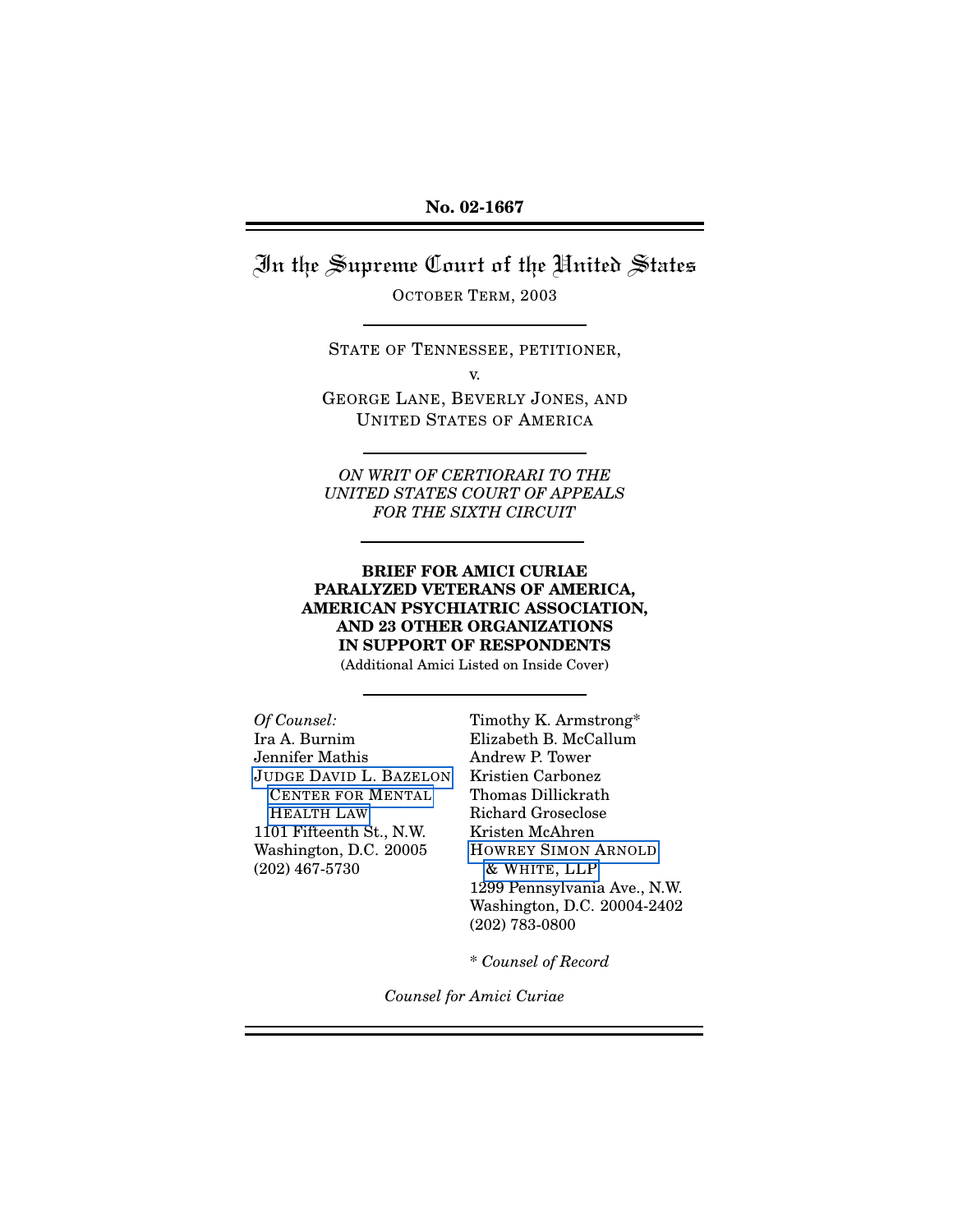### **AMICI CURIAE JOINING THIS BRIEF**

#### AARP

American Association on Mental Retardation American Council of the Blind American Diabetes Association American Occupational Therapy Association American Psychiatric Association The Arc of the United States Association on Higher Education and Disability Bazelon Center for Mental Health Law Alexander Graham Bell Association for the Deaf and Hard of Hearing Depression and Bipolar Support Alliance Easter Seals The Epilepsy Foundation® Lambda Legal Defense and Education Fund, Inc. National Alliance for the Mentally Ill National Association for Rights Protection and Advocacy National Association of Councils on Developmental Disabilities National Council on Independent Living National Health Law Program National Mental Health Association National Mental Health Consumers' Self-Help Clearinghouse National Multiple Sclerosis Society Paralyzed Veterans of America Tennessee Disability Coalition United Cerebral Palsy Associations, Inc.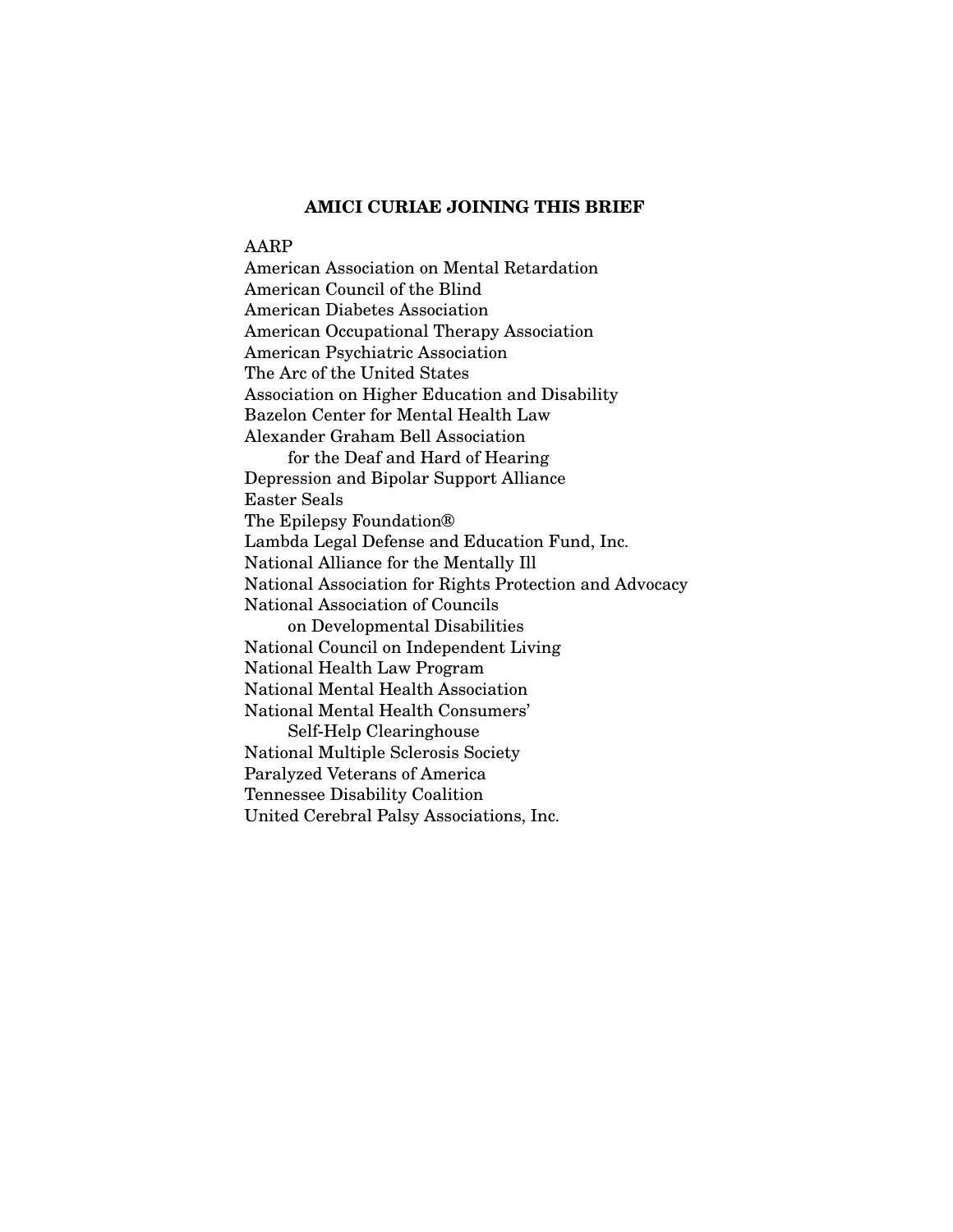# **TABLE OF CONTENTS**

|    |           |    | Interest of the Amici Curiae                                                                                 | 1              |
|----|-----------|----|--------------------------------------------------------------------------------------------------------------|----------------|
|    |           |    | Summary of Argument                                                                                          | $\overline{2}$ |
|    |           |    |                                                                                                              | 3              |
| Ι. |           |    | Title II Of The ADA Protects A<br><b>Significantly Broader Range Of</b><br><b>Constitutional Rights Than</b> | 3              |
| П. |           |    | The Legislative Record Confirms<br>Congress' Specific Findings of<br><b>Unconstitutional Discrimination</b>  | 5              |
| Ш. |           |    | The States Have Historically Deprived<br>Americans With Disabilities Of Their<br>Constitutional Rights       | 7              |
|    | A.        |    | Patterns Of Unconstitutional State<br>Interference With Equal and<br>Effective Access To The Courts          | 7              |
|    |           | 1. | <b>States Exclude People With</b><br>Disabilities From The Judicial<br>Process As Litigants                  | 7              |
|    |           | 2. | <b>States Exclude People With</b><br>Disabilities From The Judicial<br>Process As Jurors                     | 10             |
|    | <b>B.</b> |    | Patterns Of Unconstitutional State<br>Conduct Involving The<br>Fundamental Right To Vote                     | 11             |
|    |           | 1. | <b>States Disenfranchise People</b><br>With Disabilities                                                     | 11             |
|    |           | 2. | <b>States Deny Access To Voting</b><br>Equipment And Polling Places                                          | 13             |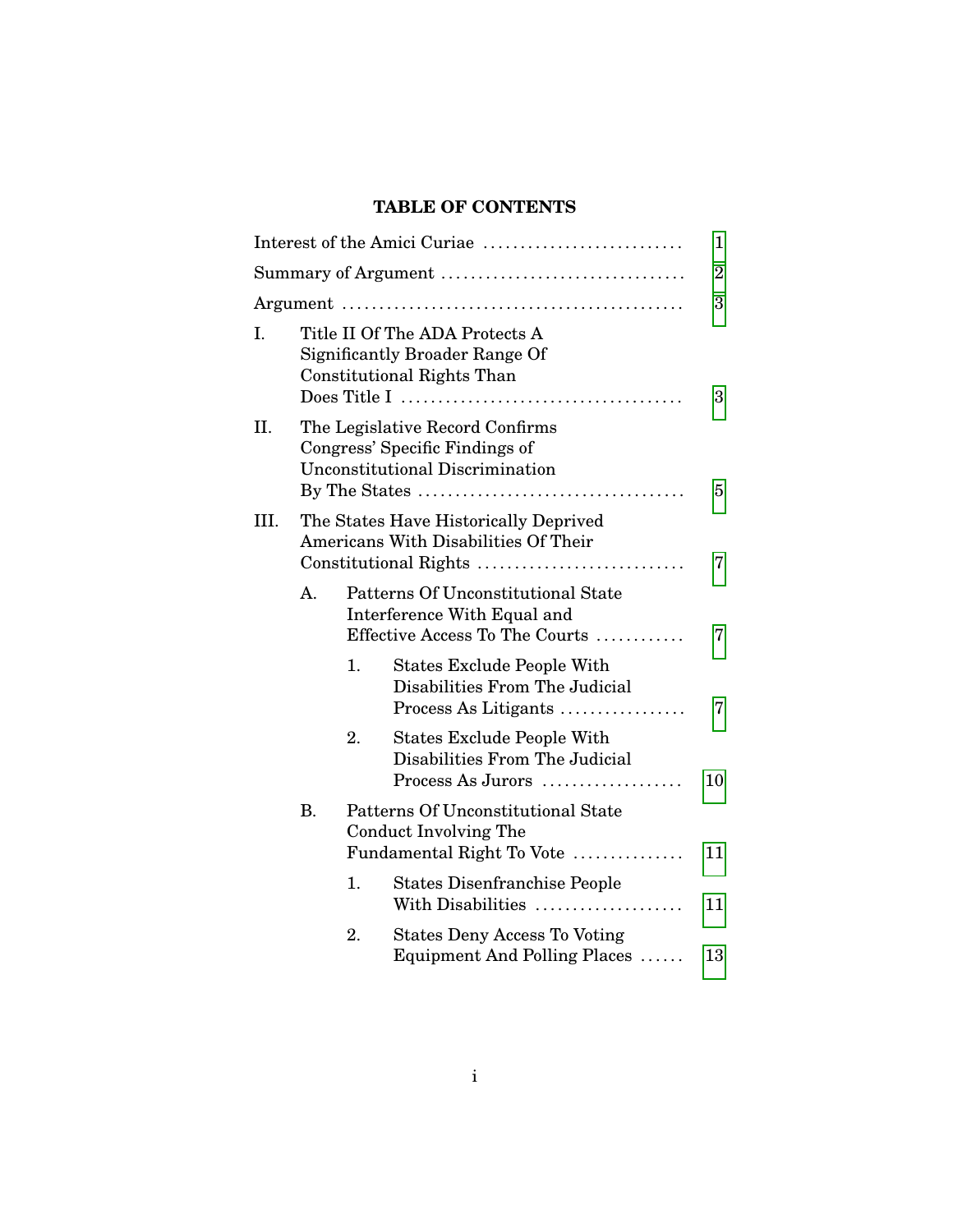| C.         | Patterns Of State Interference With<br>The Fundamental Right To Marry<br>And Form Families                                                              | 14 |
|------------|---------------------------------------------------------------------------------------------------------------------------------------------------------|----|
|            | <b>States Sterilize Persons</b><br>1.<br>With Disabilities                                                                                              | 14 |
|            | 2.<br><b>States Prohibit The Marriage</b><br>Of People With Disabilities                                                                                | 16 |
|            | 3.<br><b>States Discriminate Against</b><br>Parents With Disabilities                                                                                   | 18 |
| D.         | Patterns Of Unconstitutional State<br>Discrimination In Education                                                                                       | 19 |
| Ε.         | Patterns Of Unconstitutional State<br><b>Treatment Of People With Disabilities</b><br>In Institutions                                                   | 21 |
|            | 1.<br><b>States Institutionalize People</b><br>With Disabilities Without Necessity<br>And Treat Them Deplorably While<br>They Are In Civil Institutions | 21 |
|            | <b>States Ignore The Medical Needs</b><br>2.<br>Of Prisoners With Disabilities<br>And Otherwise Violate Their<br>Constitutional Rights                  | 24 |
| F.         | Patterns Of Irrational State<br>Segregation Of People With Disabilities                                                                                 |    |
|            | From The Community                                                                                                                                      | 27 |
| Conclusion |                                                                                                                                                         | 28 |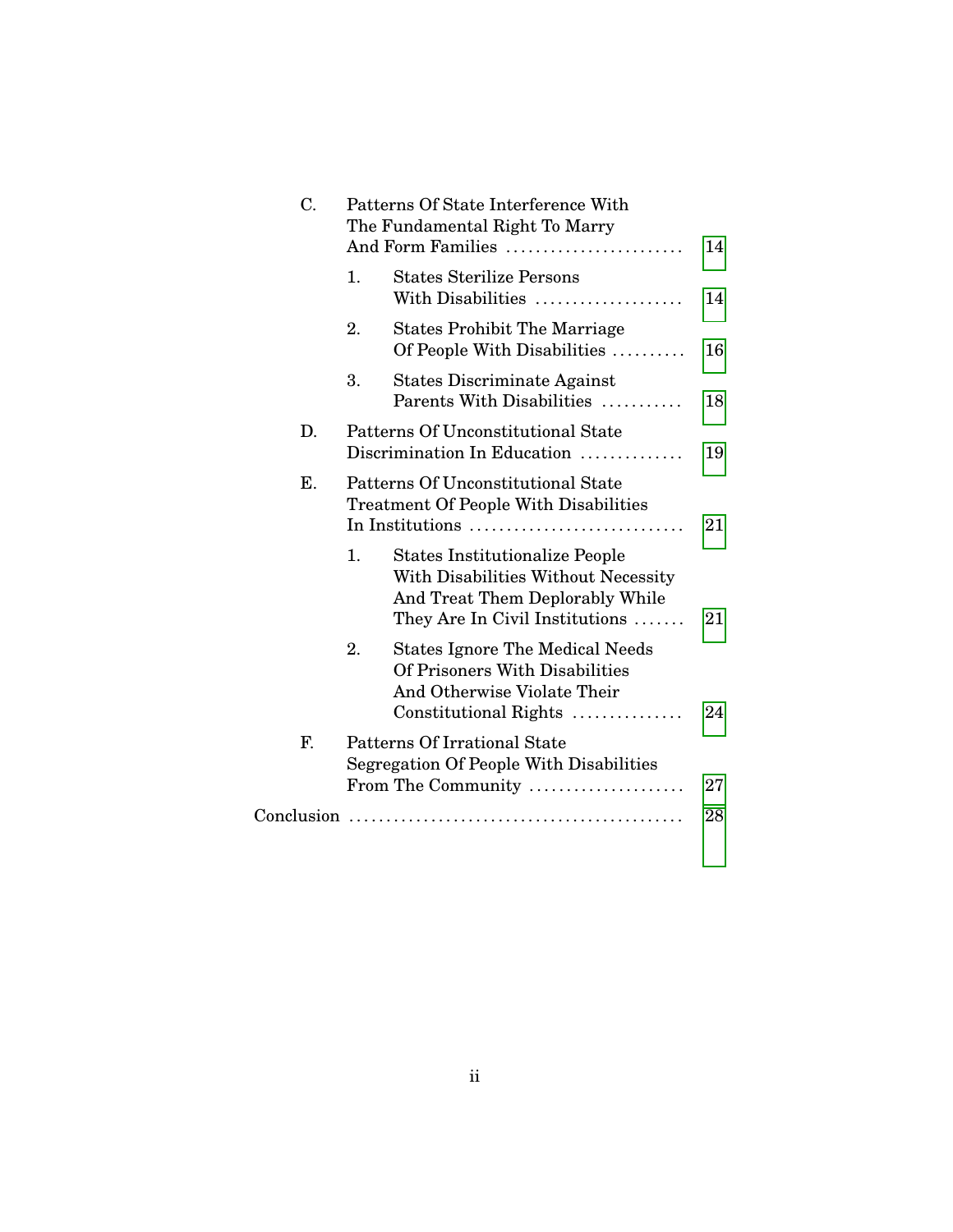# **APPENDICES**

|                                                                                           | 1a  |
|-------------------------------------------------------------------------------------------|-----|
| Non-Current Statutes Cited in Brief as<br><b>Examples of States Imposing Restrictions</b> | 10a |
| Non-Current Statutes Cited in Brief as<br><b>Examples of States Excluding Students</b>    |     |
| Non-Current Statutes Cited in Brief as<br><b>Examples of States Restricting Right</b>     |     |
|                                                                                           | 11а |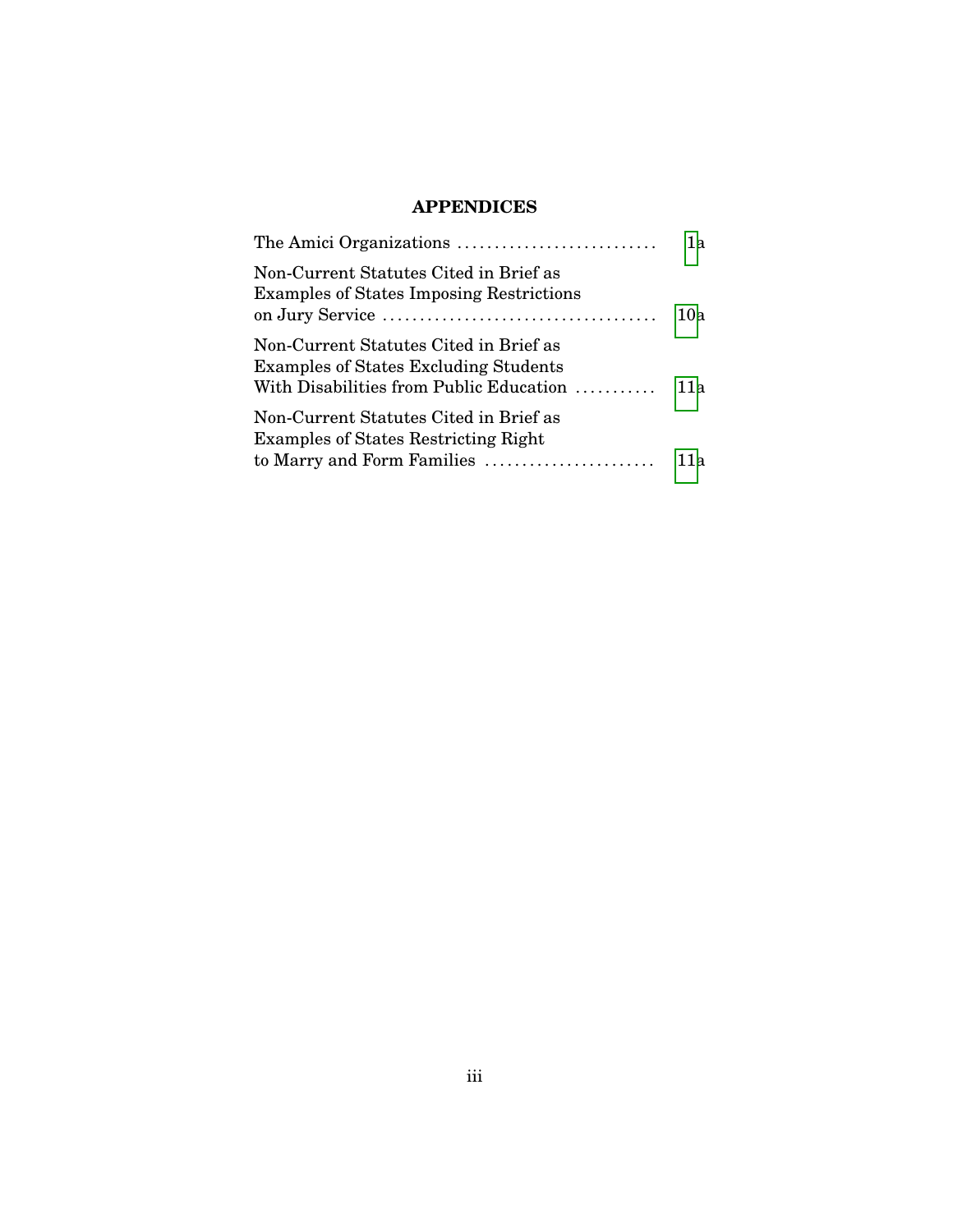# **TABLE OF AUTHORITIES**

## **Cases**

| A.W., In re,<br>637 P.2d 366 (Colo. 1981)  15, 16                                                       |
|---------------------------------------------------------------------------------------------------------|
| Adoption of Richardson,                                                                                 |
| American Association of People with Disabilities v. Smith,<br>227 F. Supp. 2d 1276 (M.D. Fla. 2002)  14 |
| Armstrong v. Davis,<br>275 F.3d 849 (9th Cir. 2001), cert. denied,                                      |
| Association of Relatives and Friends of Aids Patients v.<br>Regulations and Permits Admin.,             |
| Association for Retarded Citizens v. Olson,<br>561 F. Supp. 473 (D.N.D. 1982), aff'd,                   |
| Baby Neal v. Casey,<br>821 F. Supp. 320 (E.D. Pa. 1993) 19                                              |
| Bangerter v. Orem City Corp.,                                                                           |
| Batson v. Kentucky,                                                                                     |
| Bednarski v. Bednarski,<br>366 N.W.2d 69 (Mich. Ct. App. 1985)  18                                      |
| Board of Trustees of the University of Alabama v. Garrett,                                              |
| Boddie v. Connecticut,                                                                                  |
| Brown v. Board of Education,                                                                            |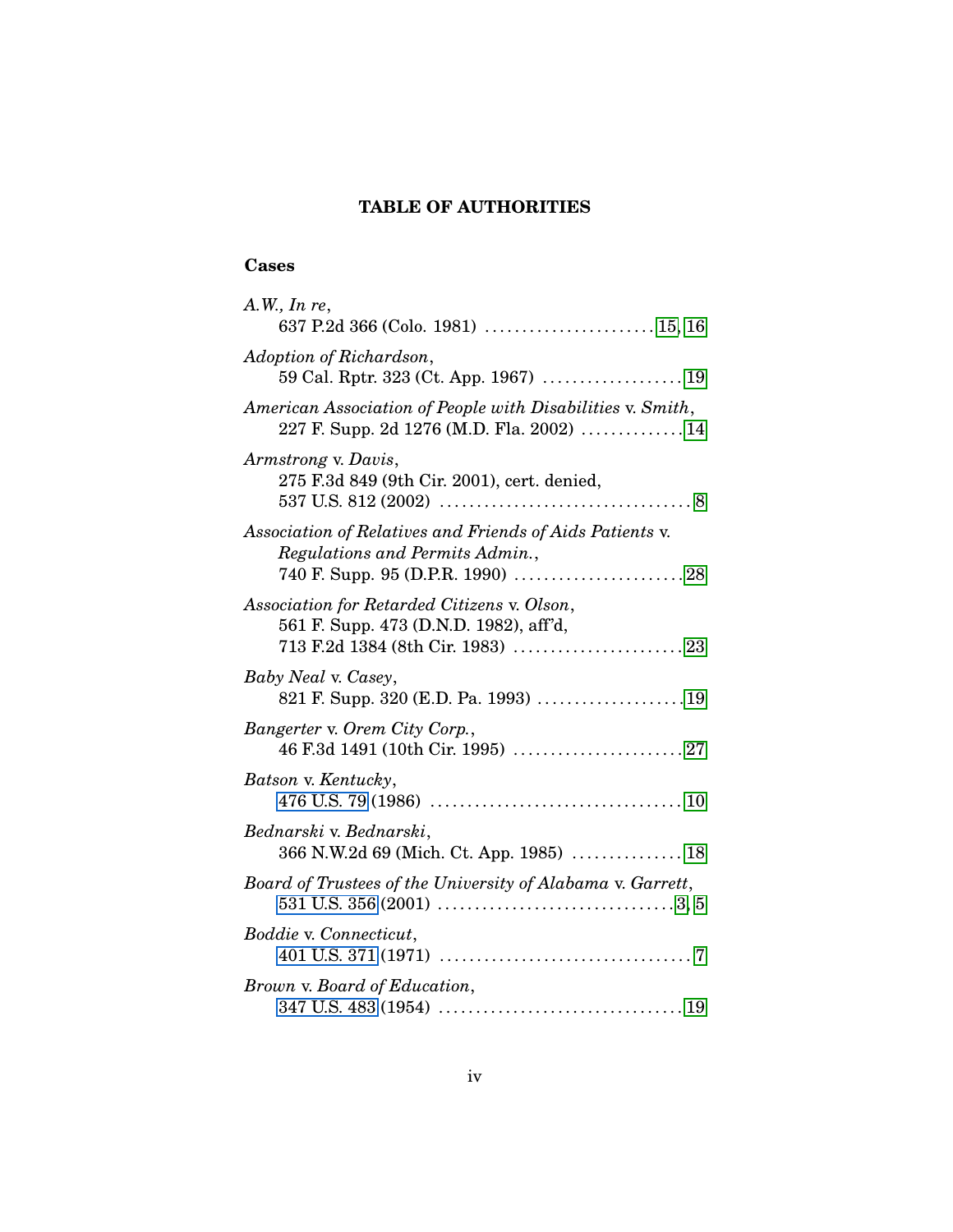| Buck v. Bell,                                                |
|--------------------------------------------------------------|
| Carey v. Population Services International,                  |
| Carter v. Jury Commission,                                   |
| City of Boerne v. Flores,                                    |
| City of Cleburne v. Cleburne Living Center, Inc.,            |
| Clark v. Cohen,                                              |
| Clark v. Jeter,                                              |
| Clark v. Madden,                                             |
| Clarkson v. Coughlin,                                        |
| Coleman v. Wilson,<br>912 F. Supp. 1282 (E.D. Cal. 1995) 26  |
| Cook v. State,                                               |
| Cruzan v. Director, Missouri Department of Health,           |
| DeLong v. Brumbaugh,<br>703 F. Supp. 399 (W.D. Pa. 1989)  11 |
| Doe v. Rowe,                                                 |
| Downs v. Sawtelle,                                           |
| Duvall v. County of Kitsap,                                  |
| <i>Eckstein v. Kirby,</i>                                    |
|                                                              |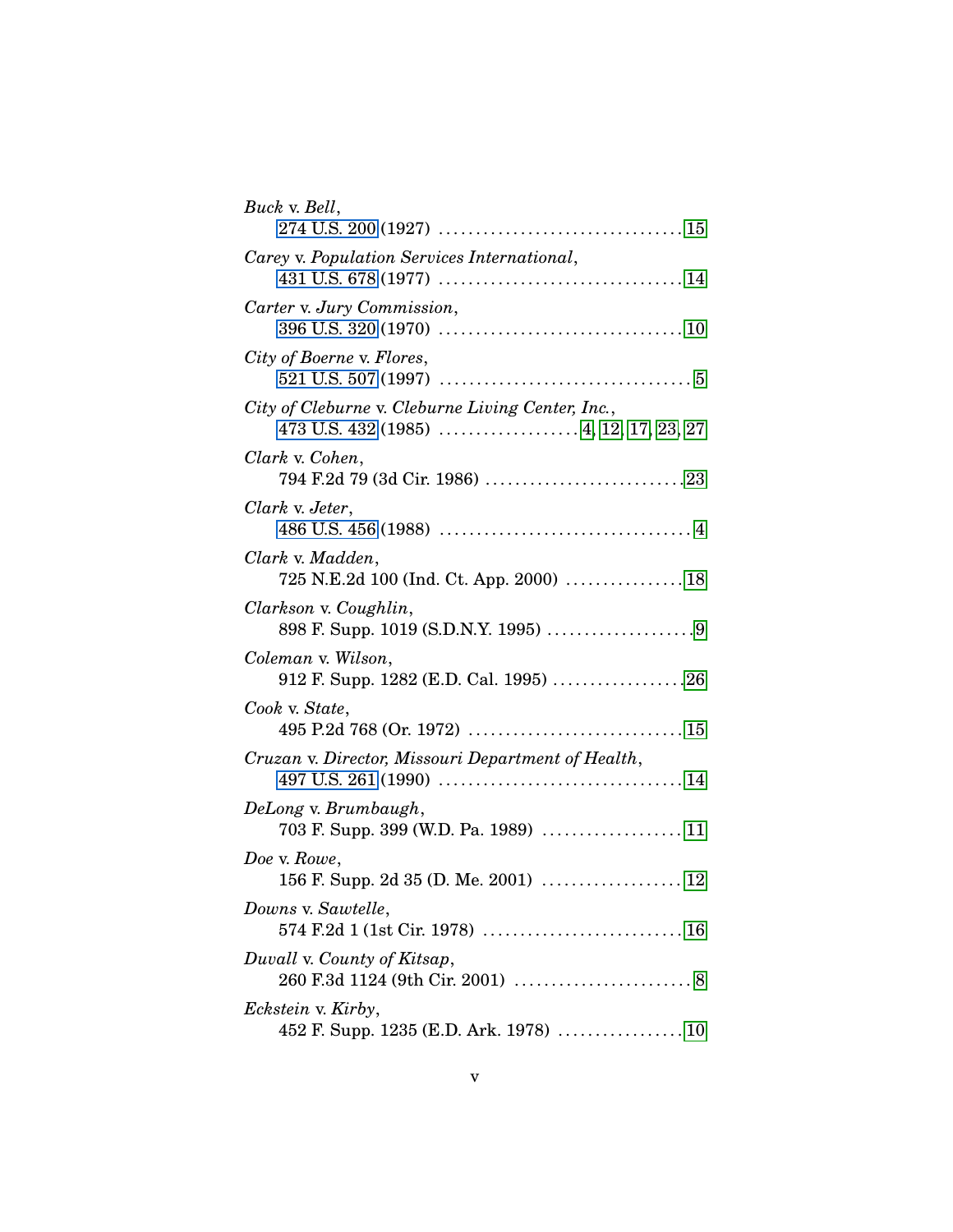| Eisenstadt v. Baird,                                                                       |
|--------------------------------------------------------------------------------------------|
| Epicenter, Inc. v. City of Steubenville,                                                   |
| Eric L. ex rel. Schierberl v. Bird,<br>848 F. Supp. 303 (D.N.H. 1994)  24                  |
| <i>Estelle v. Gamble,</i>                                                                  |
| Faretta v. California,                                                                     |
| Galloway v. Superior Court,<br>816 F. Supp. 12 (D.D.C. 1993) 11                            |
| Gary W. v. Louisiana,<br>437 F. Supp. 1209 (E.D. La. 1976)  22                             |
| Gary W. v. Louisiana,<br>1990 U.S. Dist. LEXIS 1746 (E.D. La.                              |
| Gregg v. Georgia,                                                                          |
| $H.J.B.$ v. $P.W.,$<br>628 So. 2d 753 (Ala. Civ. App. 1993)  19                            |
| Halderman v. Pennhurst State Sch. & Hospital,<br>446 F. Supp. 1295 (E.D. Pa. 1977), rev'd, |
| Harper v. Virginia State Board of Elections,                                               |
| Hill v. New York State Board of Elections,                                                 |
| Hill v. Shelby County,<br>599 F. Supp. 303 (N.D. Ala. 1984) 10                             |
| Honig v. Doe,                                                                              |
| Interest of T.N.V., In re,<br>855 S.W.2d 102 (Tex. App.—Corpus Christi 1993)  19           |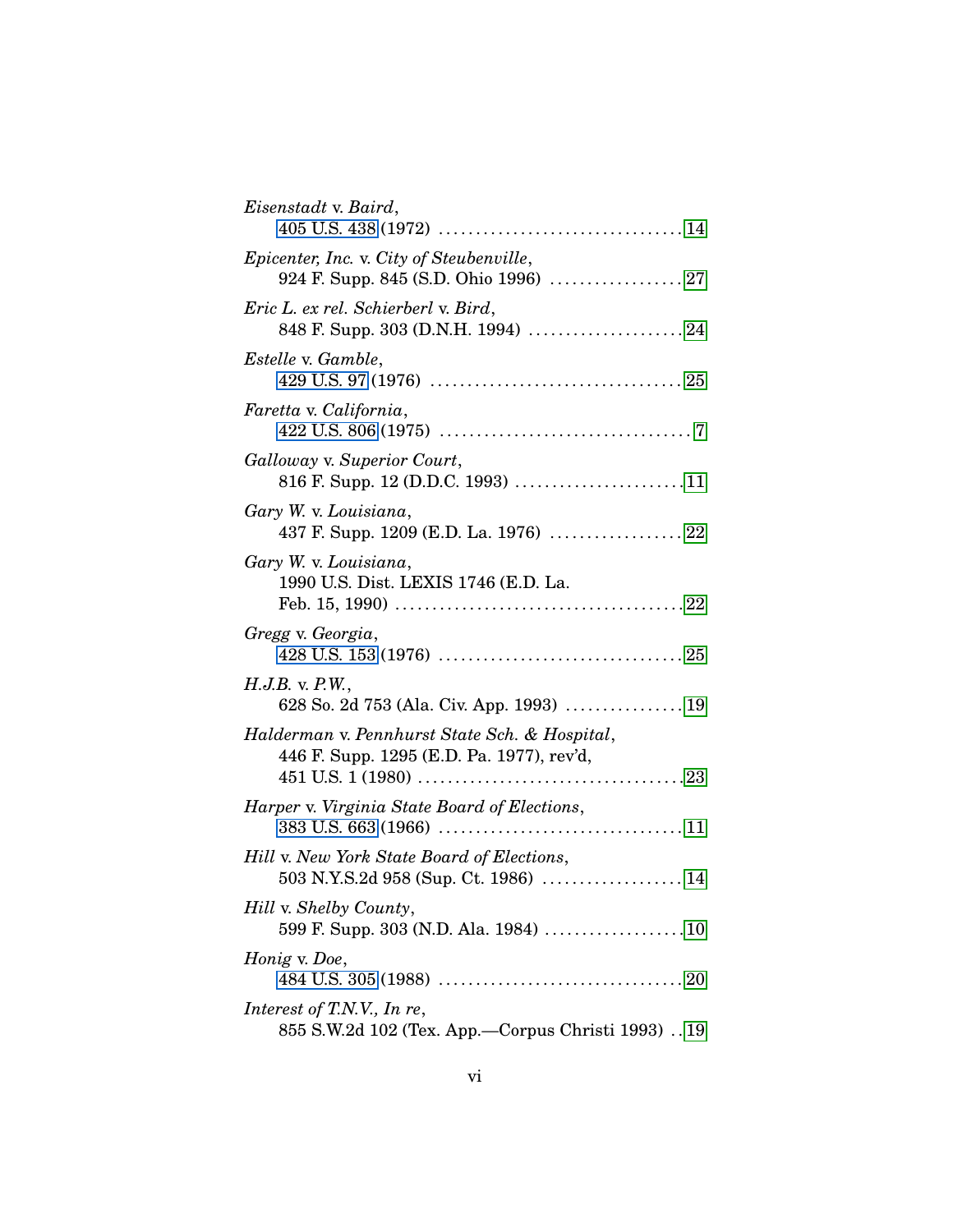| Jackson v. Ft. Stanton Hospital & Training Sch.,<br>757 F. Supp. 1243 (D.N.M. 1990), rev'd, |
|---------------------------------------------------------------------------------------------|
| Jones v. New York City Transit Authority,                                                   |
| Kiman v. New Hampshire Department of Corrections,<br>301 F.3d 13 (1st Cir. 2002), aff'd,    |
| Larkin v. Michigan,<br>883 F. Supp. 172 (E.D. Mich. 1994), aff'd,                           |
| Layton v. Elder,                                                                            |
| Lelsz v. Kavanagh,<br>673 F. Supp. 828 (N.D. Tex. 1987) 23                                  |
| Lewinson v. Crews,<br>282 N.Y.S.2d 83 (App. Div. 1967) 10                                   |
| Logan v. Zimmerman Brush Co.,                                                               |
| Manhattan State Citizens' Group Inc. v. Bass,<br>524 F. Supp. 1270 (S.D.N.Y. 1981)  13      |
| Marriage of Carney, In re,                                                                  |
| Marriage of R.R., In re,<br>575 S.W.2d 766 (Mo. Ct. App. 1978) 19                           |
| McKinney v. McKinney,                                                                       |
| Meyer v. Nebraska,                                                                          |
| Miles v. Apex Marine Corp.,                                                                 |
| Mills v. Board of Education,                                                                |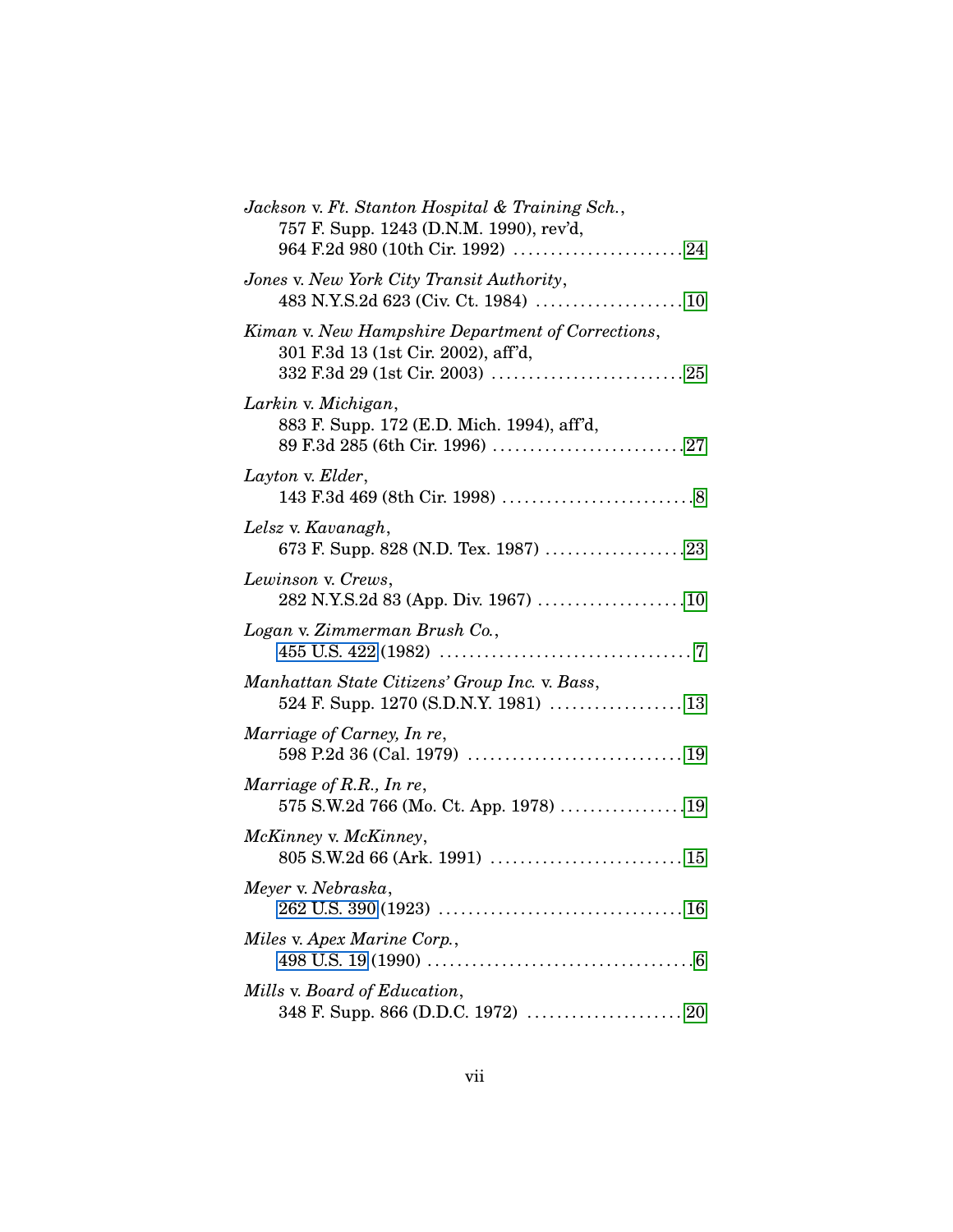| Motes v. Hall County Dep't of Family & Children Servs.,                                             |
|-----------------------------------------------------------------------------------------------------|
| Moye v. Moye,                                                                                       |
| National Organization on Disability v. Tartaglione,<br>2001 WL 1231717 (E.D. Pa. Oct. 11, 2001)  13 |
| Nevada Dep't of Human Resources v. Hibbs,                                                           |
| O'Connor v. Donaldson,                                                                              |
| Panitch v. Wisconsin,<br>444 F. Supp. 320 (E.D. Wis. 1977)  20                                      |
| Parrish v. Johnson,                                                                                 |
| Pennsylvania Ass'n for Retarded Children v. Pennsylvania,                                           |
| Pennsylvania Dep't of Corrs. v. Yeskey,                                                             |
| People v. Guzman,                                                                                   |
| People v. Rivera,                                                                                   |
| Poe v. Lynchburg Training Sch. & Hospital,<br>518 F. Supp. 789 (W.D. Va. 1981)  15                  |
| Popovich v. Cuyahoga County Court of Common Pleas,<br>276 F.3d 808 (6th Cir.), cert. denied,        |
| Reno v. Flores,                                                                                     |
| Reynolds v. Sims,                                                                                   |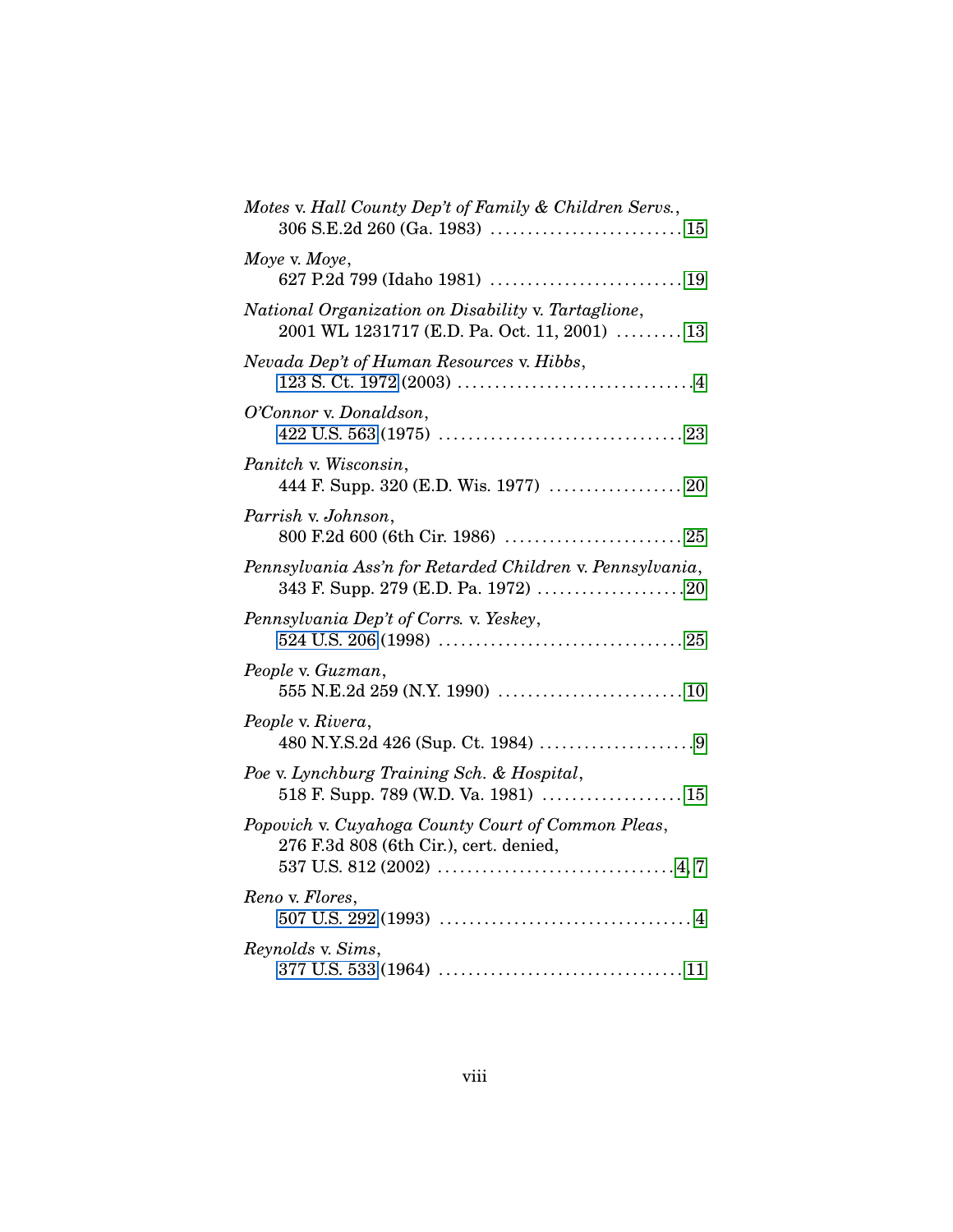| Robinson v. Kansas,<br>117 F. Supp. 2d 1124 (D. Kan. 2000), aff'd,<br>295 F.3d 1183 (10th Cir. 2002), cert. denied, |
|---------------------------------------------------------------------------------------------------------------------|
| <i>Ruiz v. Estelle,</i><br>503 F. Supp. 1265 (S.D. Tex. 1980), aff'd,                                               |
| San Antonio Independent Sch. Dist. v. Rodriguez,                                                                    |
| Skinner v. Oklahoma,                                                                                                |
| Society for Good Will to Retarded Children v. Cuomo,<br>745 F. Supp. 879 (E.D.N.Y. 1990)  23                        |
| Stanley v. Illinois,                                                                                                |
| State v. Spivey,                                                                                                    |
| Sterilization of Moore, In re,                                                                                      |
| Stump v. Sparkman,                                                                                                  |
| T.E.P. v. Leavitt,<br>840 F. Supp. 110 (D. Utah 1993)  17                                                           |
| Thomas S. v. Morrow,                                                                                                |
| Troxel v. Granville,                                                                                                |
| Turner Broad. System v. FCC,                                                                                        |
| Weems v. United States,                                                                                             |
| Wisconsin v. Yoder,                                                                                                 |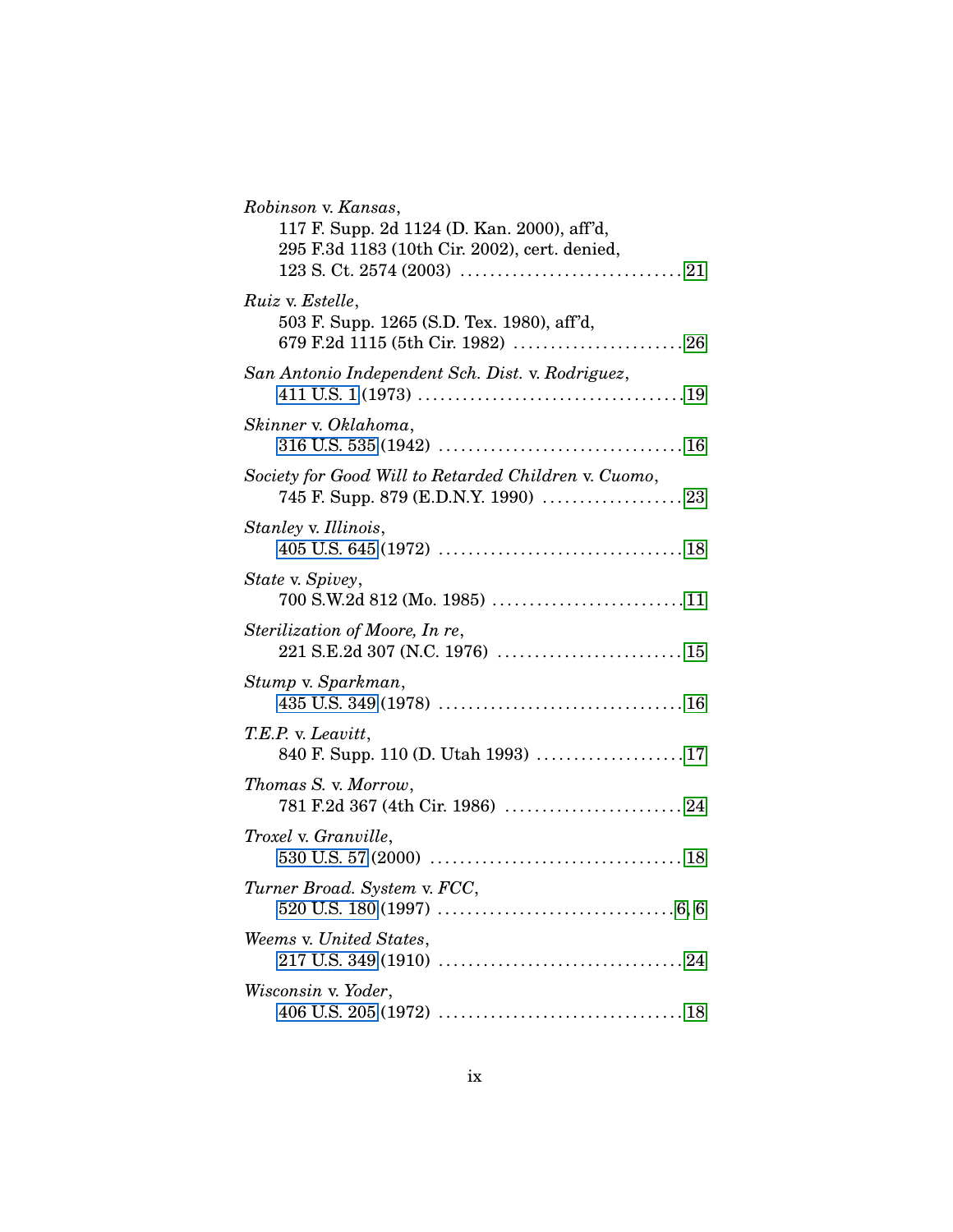| Wyatt ex rel. Rawlins v. Rogers,                                |
|-----------------------------------------------------------------|
| Wyatt v. Stickney,<br>344 F. Supp. 387 (M.D. Ala. 1972), aff'd, |
| Yarbaugh v. Roach,                                              |
| Youngberg v. Romeo,                                             |
| Zablocki v. Redhail,                                            |

# **Constitutional and Statutory Provisions**

| ARK. CODE ANN. § 16-31-102 (1987), amended, |
|---------------------------------------------|
| ARK. CONST. art. 3, § 5 (1987)  12          |
| ARK. CONST. amend. 51 § 11(a)(6) (2001) 12  |
|                                             |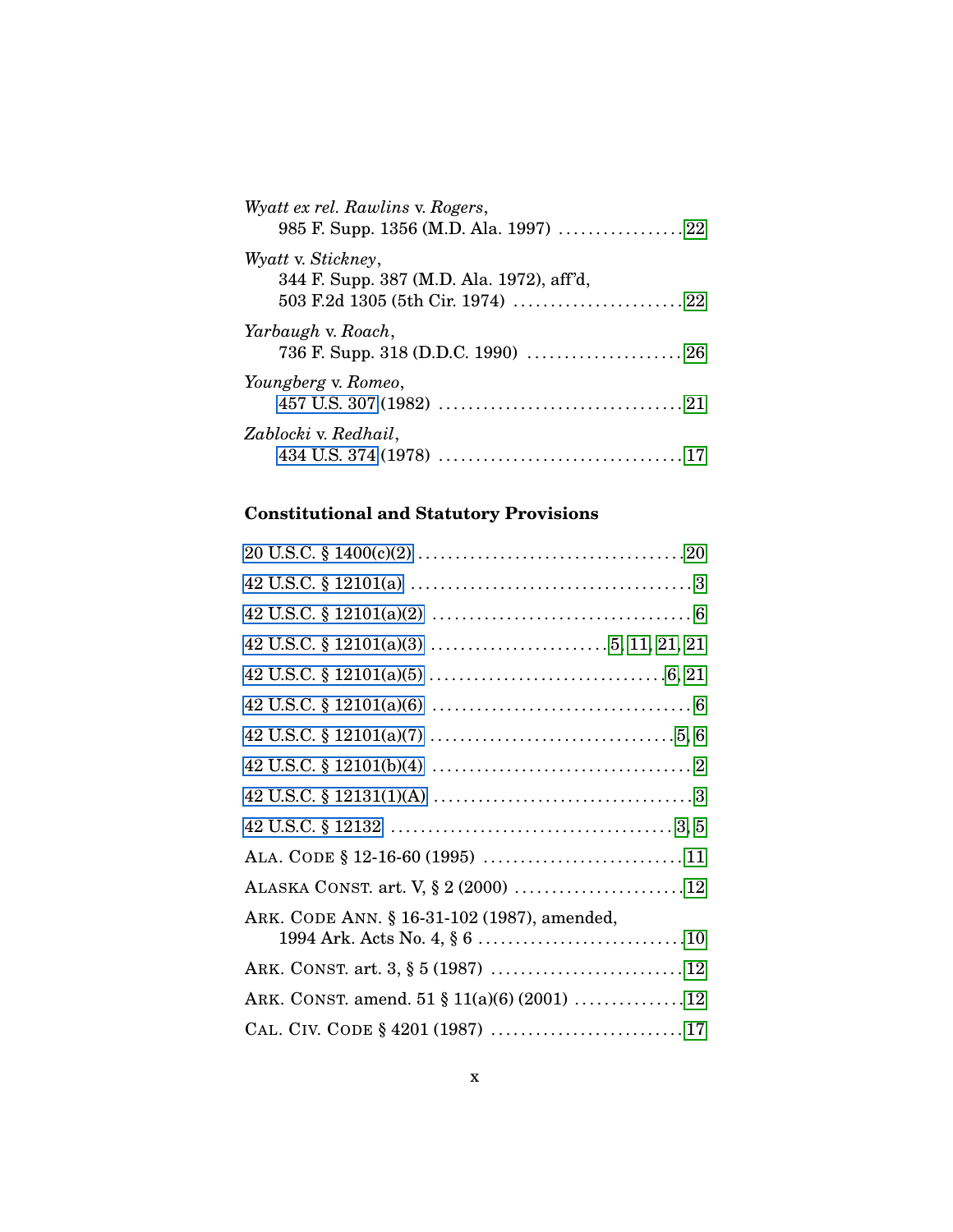| D.C. CODE ANN. § 46-403 (2001)  17                  |
|-----------------------------------------------------|
| DEL. CODE ANN. tit. 15, § 1701 (1999)  12           |
| DEL. CODE ANN. tit. 22, § 309 (2002) 28             |
| DEL. CONST. art. 5, § 2 (Supp. 2000) 12             |
|                                                     |
|                                                     |
|                                                     |
| IOWA CODE ANN. § 595.3 (1990) 17                    |
|                                                     |
|                                                     |
|                                                     |
|                                                     |
|                                                     |
| MD. CODE ANN., CTS. & JUD. PROC. § 8-207 (2002)  11 |
| MD. CODE ANN., ELEC. $\S 3-102(b)(2)(2002)$ 12      |
|                                                     |
| MASS. ANN. LAWS ch. 51, § 1 (1991)  12              |
| MASS. ANN. LAWS CONST. AMEND. art. 3 (2002) 12      |
| MICH. COMP. LAWS § 551.6 (1988)  17                 |
| MISS. CODE ANN. § 23-15-11 (1999)  12               |
| MISS. CODE ANN. § 41-21-45 (1990)  17               |
| MISS. CODE ANN. § 41-45-1 (1999)  15                |
| MISS. CODE ANN. § 41-45-9 (1999)  15                |
|                                                     |
| MISS. CONST. art. 12, § 241 (1999)  12              |
| MONT. CODE ANN. § 13-1-111(3) (1999)  12            |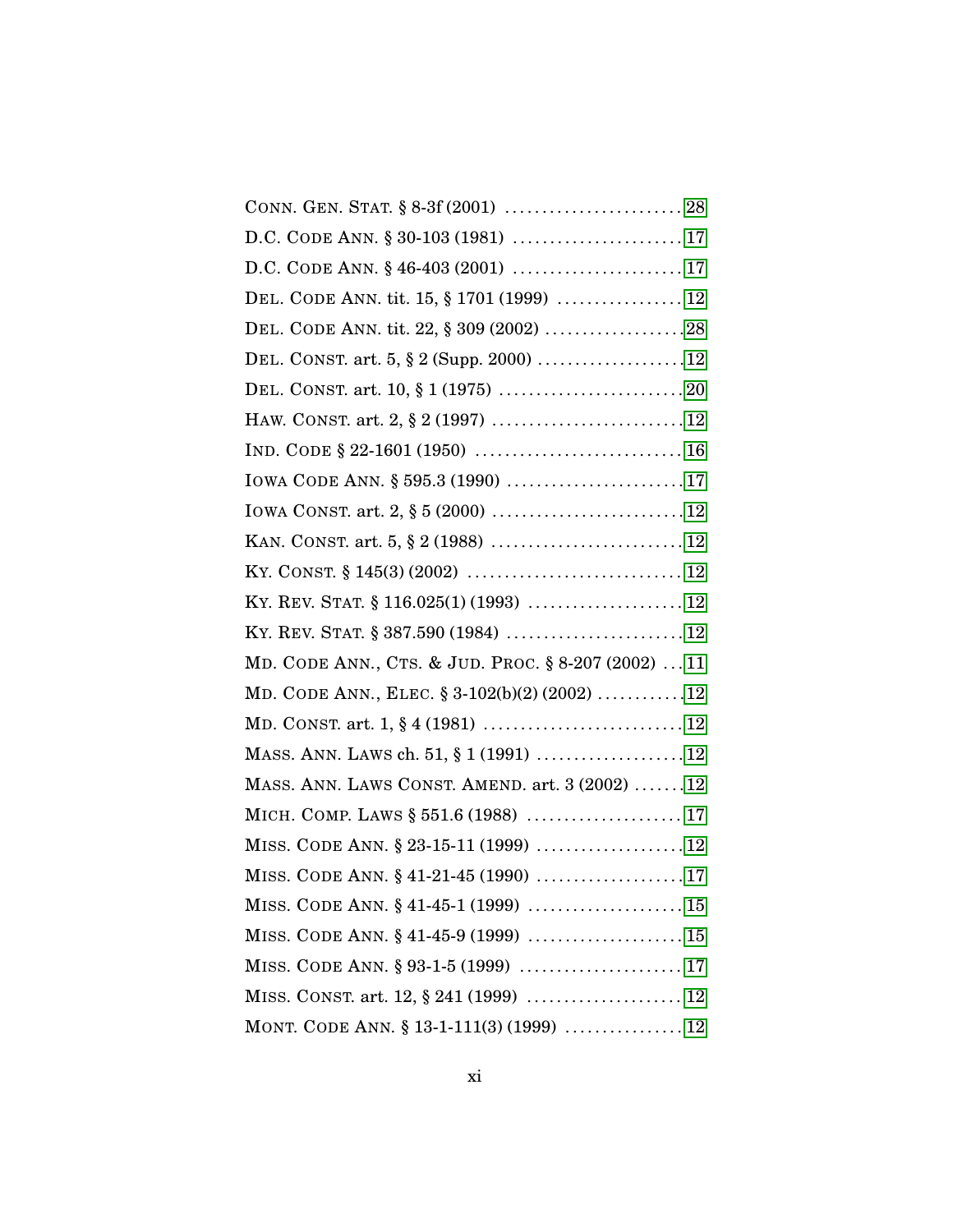| N.M. STAT. ANN. § 1-1-4 (Michie 1995)  12         |
|---------------------------------------------------|
|                                                   |
| NEB. REV. STAT. ANN. § 32-313(1) (Michie 2000) 12 |
|                                                   |
|                                                   |
| PA. STAT. ANN. tit. 48, § 1-5 (West 1990)  17     |
|                                                   |
| R.I. GEN. LAWS § 15-1-5 (1988) 17                 |
| TENN. CODE ANN. § 36-3-109 (2001)  17             |
| UTAH CODE ANN. § 30-1-2(1) (1987) 17              |
|                                                   |
|                                                   |
|                                                   |
|                                                   |
|                                                   |
|                                                   |

# **Other Authorities**

| Council of State Governments, Criminal Justice / Mental |  |
|---------------------------------------------------------|--|
| <i>Health Consensus Project</i> (June 2002), at         |  |
| http://consensusproject.org  26                         |  |
| Sharon P. Davis, A Status Report to the Nation on       |  |
| People with Mental Retardation Waiting for              |  |
| Community Services (1997), at                           |  |
| http://www.thearc.org/misc/WaitPage.html  24            |  |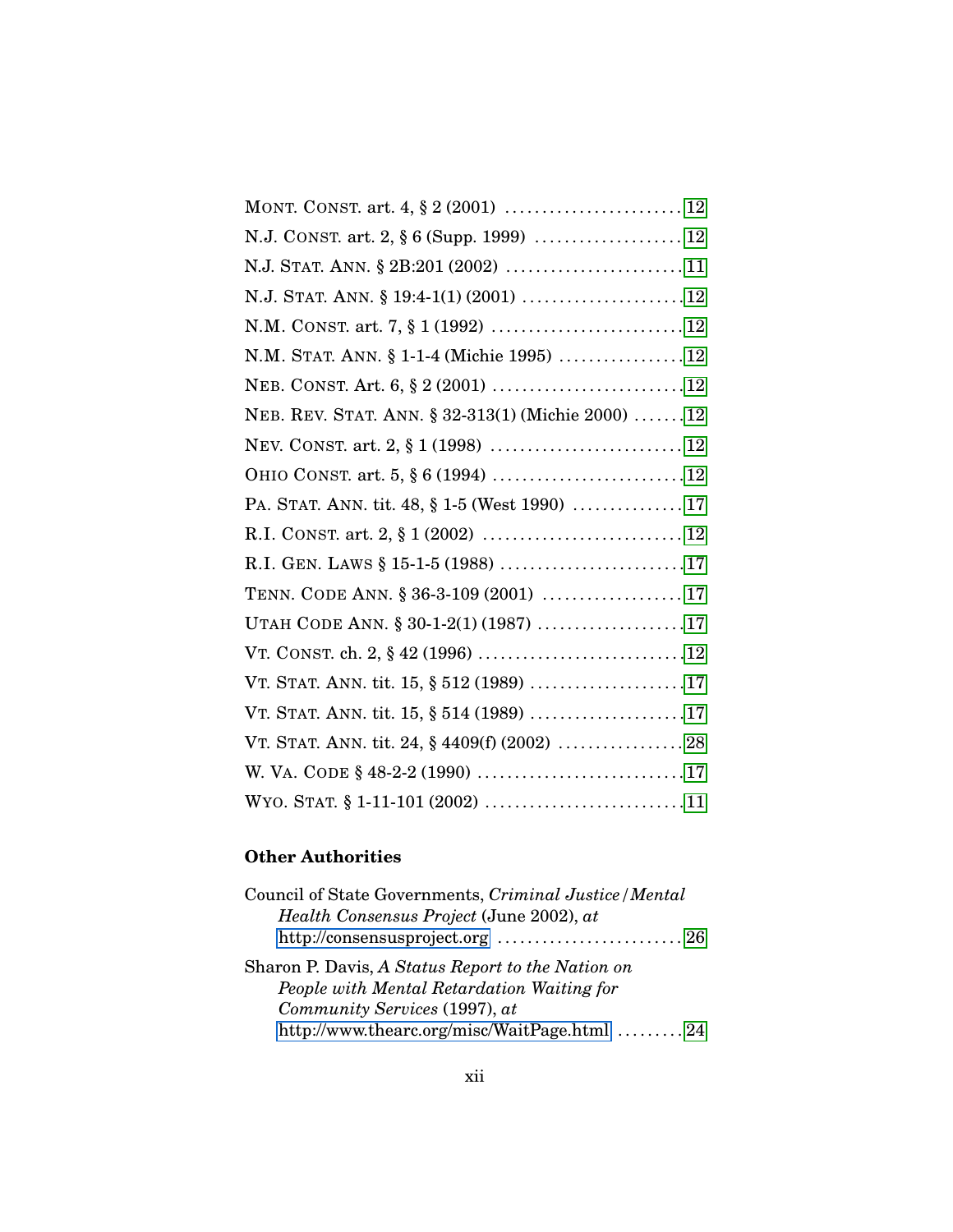| Robert L. Hayman, Jr., Presumptions of Justice:<br>Law, Politics, and the Mentally Retarded Parent,                                                                                                                     |
|-------------------------------------------------------------------------------------------------------------------------------------------------------------------------------------------------------------------------|
| Human Rights Watch, Ill-Equipped: U.S. Prisons<br>and Offenders with Mental Illness (Oct. 2003), at<br>http://www.hrw.org/reports/2003/usa1003/ 26                                                                      |
| Letter from Ralph F. Boyd, Jr., Assistant Attorney<br>General, Civil Rights Division, DOJ, to The Honorable<br>Thomas J. Vilsack, Governor of Iowa (July 9, 2002), at<br>http://www.usdoj.gov/crt/split/documents/      |
| N.Y. State Comm'n on Quality of Care for the<br>Mentally Disabled, Survey of Access to<br><b>New York State Courts For Individuals</b><br>With Disabilities (June 1994), at<br>http://www.cqc.state.ny.us/publications/ |
| Price & Burt, Sterilization, State Action and the<br>Concept of Consent,                                                                                                                                                |
| Phillip R. Reilly, THE SURGICAL SOLUTION:<br>A HISTORY OF INVOLUNTARY STERILIZATION<br>IN THE UNITED STATES (1991) 14                                                                                                   |
| Bruce Dennis Sales, et al., DISABLED PERSONS<br>AND THE LAW: STATE LEGISLATIVE ISSUES                                                                                                                                   |
| D. Schein, At Home Among Strangers (1989) 24                                                                                                                                                                            |
| Kay Schriner, et al., Democratic Dilemmas:<br>Notes on the ADA and Voting Rights of People<br>with Cognitive and Emotional Impairments,<br>21 BERKELEY J. EMP. & LAB. L. 437 (2000)  12                                 |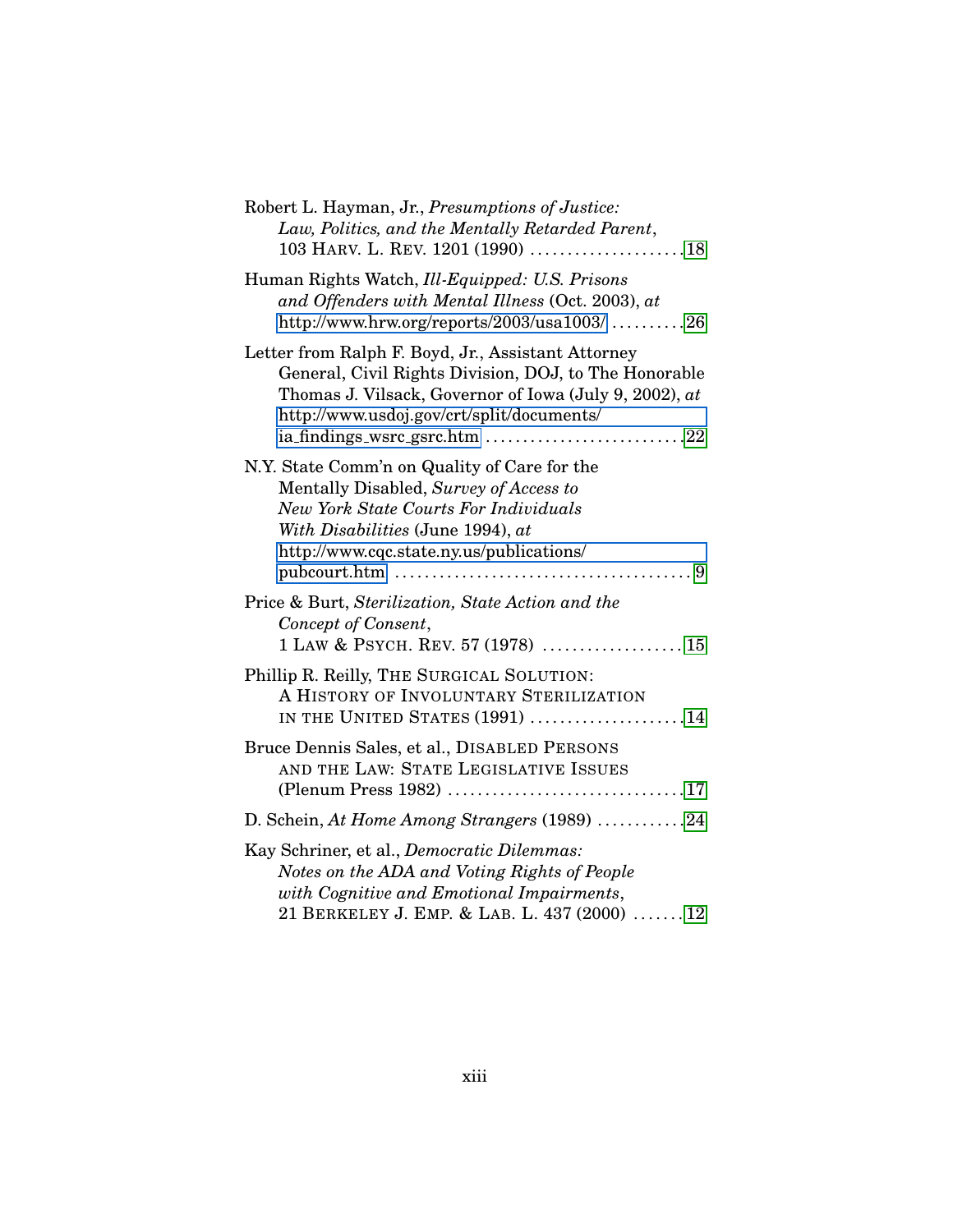| <b>Summary of Survey and Public Hearing Reports</b>                          |
|------------------------------------------------------------------------------|
| of the Access for Persons with Disabilities                                  |
| Subcommittee of the California Judicial                                      |
| Council's Access and Fairness Advisory                                       |
| $Committee$ (Jan. 1997), $at$                                                |
| http://www.courtinfo.ca.gov/reference/                                       |
|                                                                              |
| U.S. Commission on Civil Rights,<br>Accommodating the Spectrum of Individual |
|                                                                              |
| U.S. General Accounting Office, <i>Mental Health</i> :                       |
| <b>Improper Restraint or Seclusion Use Places</b>                            |
| People at Risk (Sept. 1999), at                                              |
| http://www.gao.gov/archive/1999/he99176.pdf 22                               |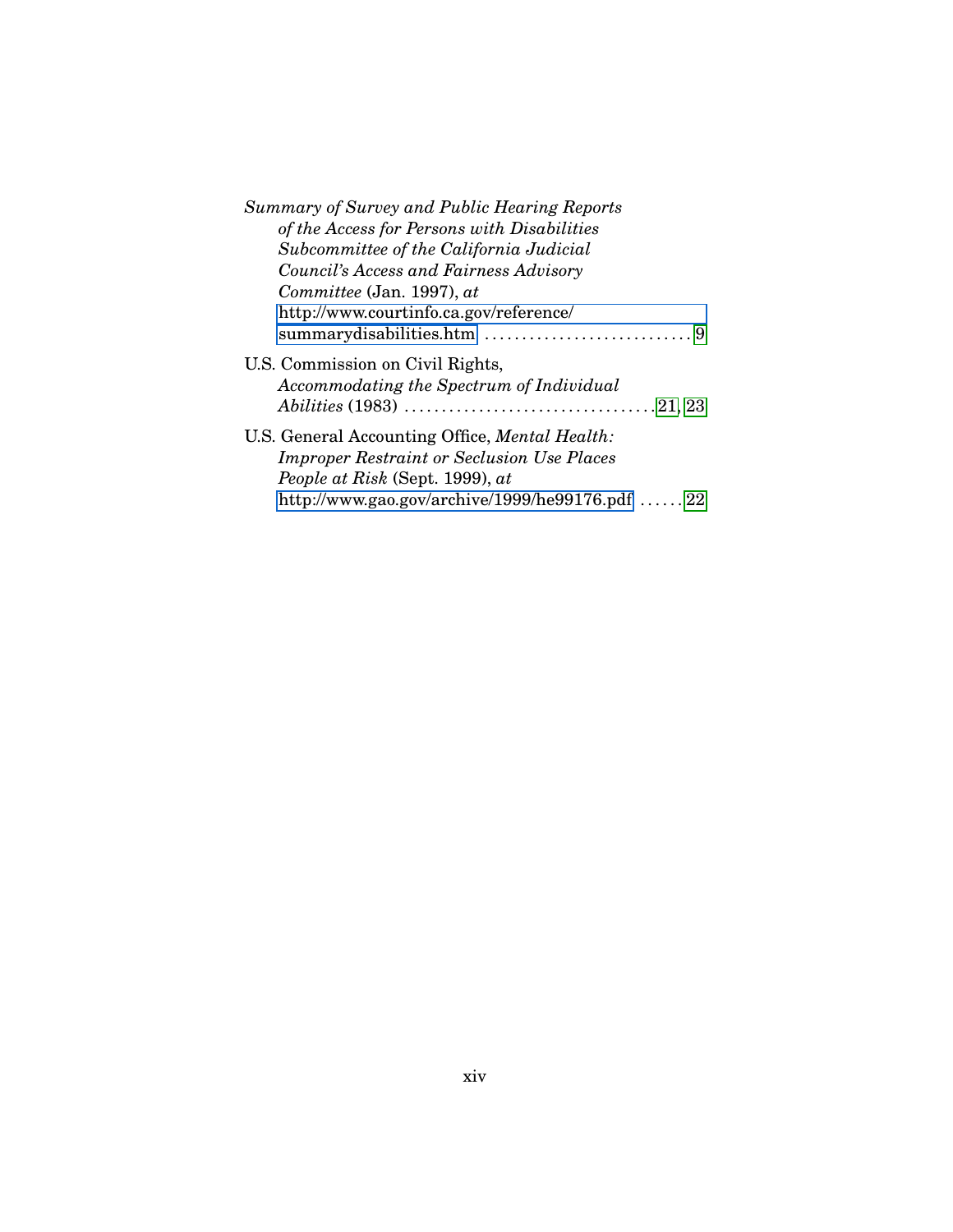### **INTEREST OF THE AMICI CURIAE**

*Amici curiae* are twenty-five associations of people with disabilities, public interest groups, professional organizations, and other organizations that advocate for the rights of people with disabilities, including AARP, American Association on Mental Retardation, American Council of the Blind, American Diabetes Association, American Occupational Therapy Association, American Psychiatric Association, The Arc of the United States, Association on Higher Education and Disability, Bazelon Center for Mental Health Law, Alexander Graham Bell Association for the Deaf and Hard of Hearing, Depression and Bipolar Support Alliance, Easter Seals, The Epilepsy Foundation®, Lambda Legal Defense and Education Fund, Inc., National Alliance for the Mentally Ill, National Association for Rights Protection and Advocacy, National Association of Councils on Developmental Disabilities, National Council on Independent Living, National Health Law Program, National Mental Health Association, National Mental Health Consumers' Self-Help Clearinghouse, National Multiple Sclerosis Society, Paralyzed Veterans of America, Tennessee Disability Coalition, and United Cerebral Palsy Associations, Inc. These organizations, the interests of which are described in greater detail in the Appendix, wish to ensure that the Court is fully apprised of the extensive evidence of the States' patterns of unconstitutional treatment of people with disabilities supporting Congress' abrogation of Eleventh Amendment immunity for violations of Title II of the Americans with Disabilities Act  $("ADA").<sup>1</sup>$  $("ADA").<sup>1</sup>$  $("ADA").<sup>1</sup>$ 

<span id="page-16-0"></span><sup>1.</sup> The parties have consented to the filing of this brief under S. Ct. R. 37.2, and their letters of consent have been lodged with the Clerk of the Court. Pursuant to S. Ct. R. 37.6, *amici* state that counsel for a party did not author this brief in whole or in part and that no one other than *amici*, their members, or their counsel made a monetary contribution to the preparation or submission of this brief.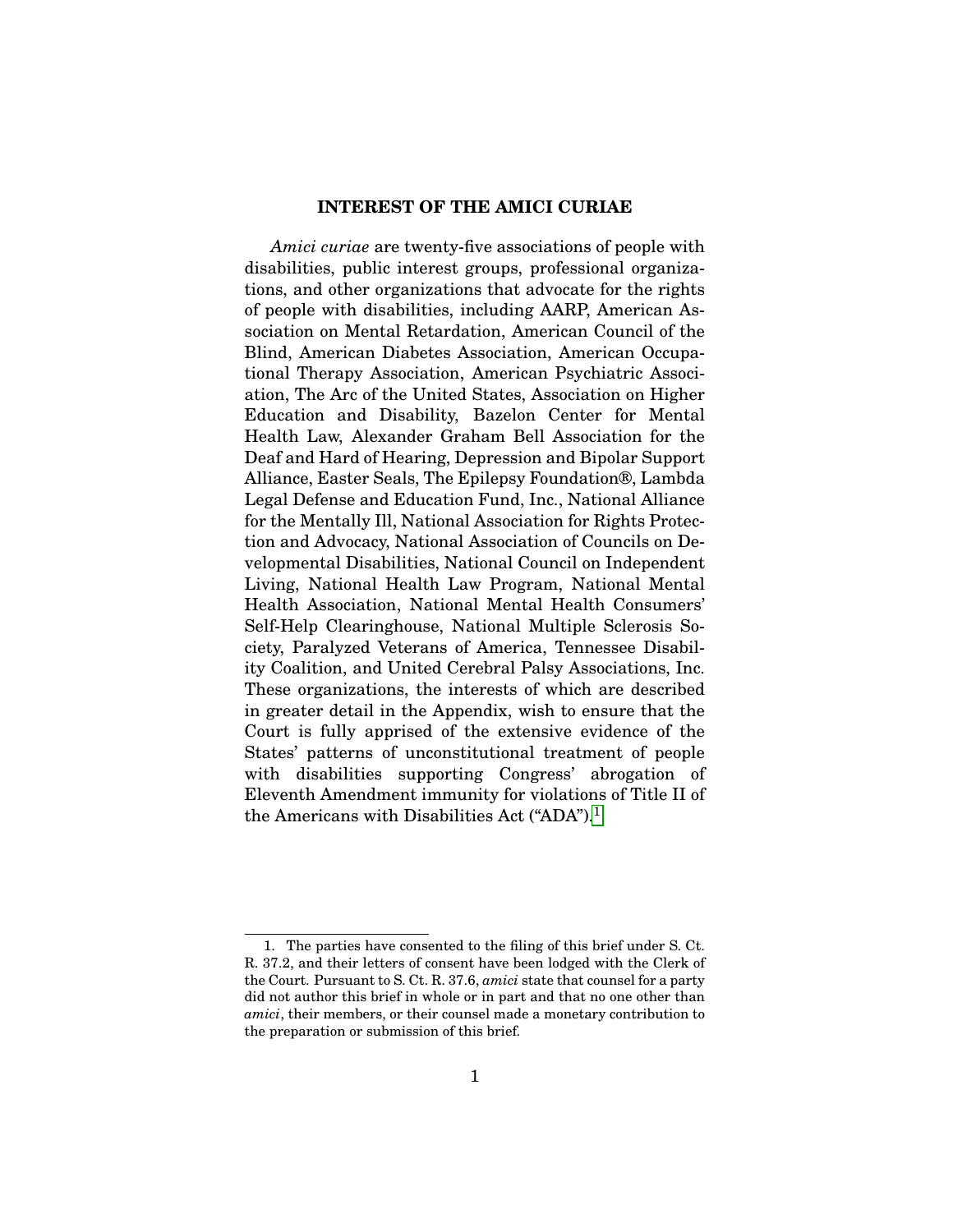#### **SUMMARY OF ARGUMENT**

State governments have compiled a reprehensible, decades-long record of unconstitutional treatment, including deprivations of fundamental rights, of Americans with a broad range of physical or mental disabilities—a record that Petitioner and its supporting *amici* do not seriously contest. To redress such treatment, Congress expressly invoked the full "sweep of Congressional authority, including the power to enforce the Fourteenth Amendment[,]" when it enacted the ADA.  $42$  U.S.C.  $\S$  12101(b)(4). Congress enacted Title II of the ADA against a backdrop that included ample evidence that States were unconstitutionally excluding people with disabilities from voting and from accessing the judicial system, prohibiting them from marrying and raising families, warehousing them in institutions in deplorable conditions, and otherwise systematically, irrationally, and intentionally depriving them of the rights guaranteed by the Fourteenth Amendment. Unfortunately, regular instances of such unconstitutional State behavior persist even today.

Undersigned *amici* anticipate that Respondents and the United States will detail the extensive evidence of Statesponsored unconstitutional treatment of people with disabilities contained in Congress' legislative record. This brief, therefore, describes the compelling history of State unconstitutional conduct found in judicial decisions and the public record. The examples in this brief, although necessarily limited by space constraints, confirm what is also plain in Congress' specific statutory findings and in the legislative history: Congress properly exercised its power under § 5 of the Fourteenth Amendment when it abrogated the States' Eleventh Amendment immunity for violations of Title II of the ADA, and Title II represents a congruent and proportional response to the longstanding pattern of State constitutional violations.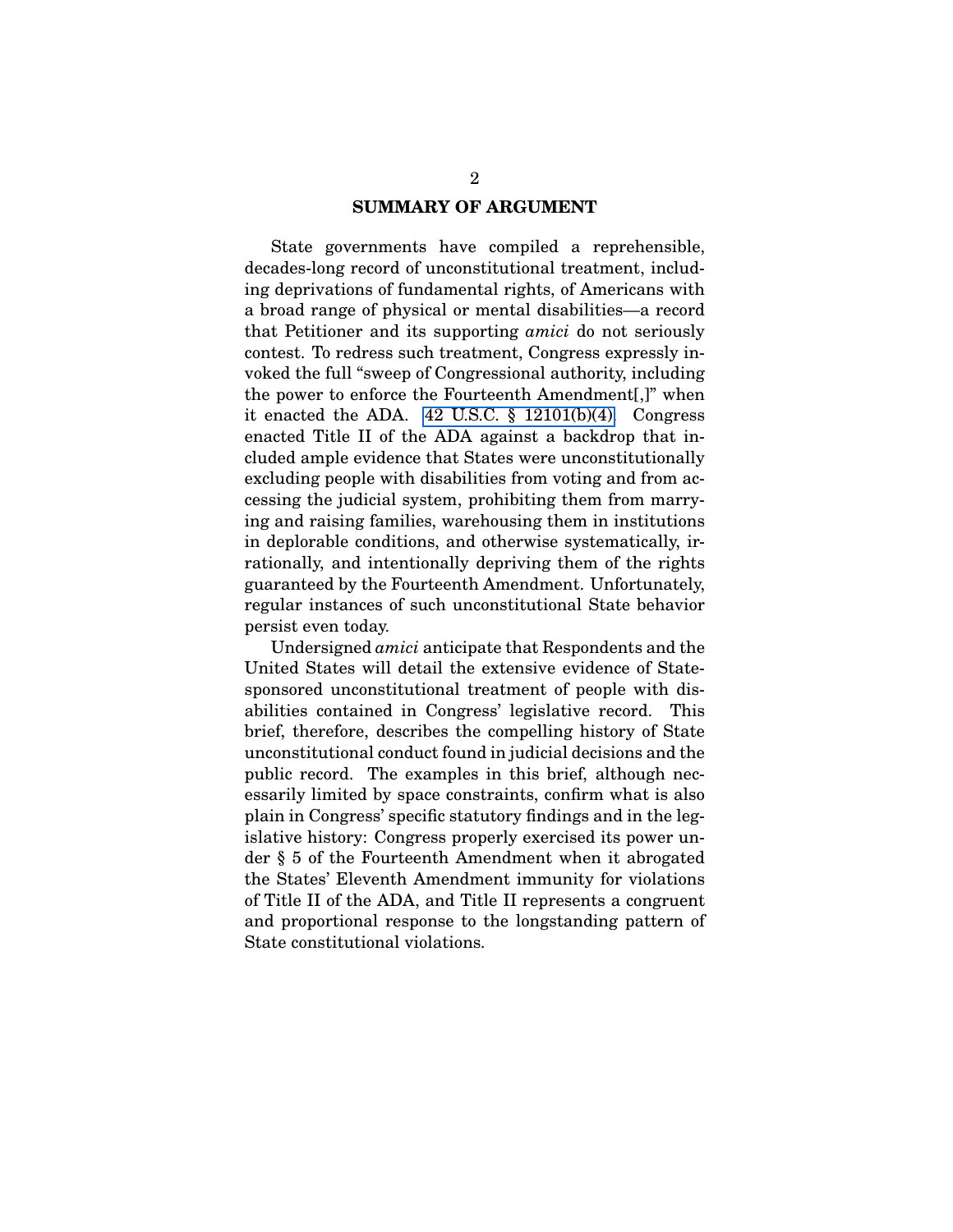#### **ARGUMENT**

### I.

# <span id="page-18-0"></span>TITLE II OF THE ADA PROTECTS A SIGNIFICANTLY BROADER RANGE OF CONSTITUTIONAL RIGHTS THAN DOES TITLE I

The "first step" in analyzing the constitutionality of Congress' abrogation of Eleventh Amendment immunity "is to identify with some precision" the scope of the constitutional right at issue. *Board of Trustees of the University of Ala.* v. *Garrett*, [531 U.S. 356,](http://laws.findlaw.com/us/531/356.html) [365](http://laws.findlaw.com/us/531/356.html#365) (2001). Title II of the ADA protects a different, and significantly broader, range of constitutional rights than the Title I provisions that this Court analyzed in *Garrett*. Title I encompasses only discrimination in employment. Title II, in contrast, applies directly and explicitly to States, and encompasses a broad range ofState conduct in the provision of public services and benefits.[2](#page-18-1)

*Garrett* found that State discrimination against people with disabilities in employment matters is constitutional unless the State's action lacks a rational basis. *Id.* at [365–](http://laws.findlaw.com/us/531/356.html#365) [367](http://laws.findlaw.com/us/531/356.html#367) (citing *City of Cleburne* v. *Cleburne Living Center, Inc.*, [473 U.S. 432](http://laws.findlaw.com/us/473/432.html) (1985)). The Court recognized, however, that a separate analysis of the scope of the constitutional right at issue would be appropriate under Title II. *Id.* at [360](http://laws.findlaw.com/us/531/356.html#360) n.1 ("Title II \* \* \* has somewhat different remedial provisions" from Title I; declining to address applicability of Title II to issue before the Court).

As is evident from Congress' statutory findings, [42](http://frwebgate.access.gpo.gov/cgi-bin/getdoc.cgi?dbname=browse_usc&docid=Cite:+42USC12101) [U.S.C. § 12101\(a\),](http://frwebgate.access.gpo.gov/cgi-bin/getdoc.cgi?dbname=browse_usc&docid=Cite:+42USC12101) the sphere of conduct regulated under Title II implicates a number of constitutional rights with heightened substantive protection—the rights to vote, to marry, to access the courts, and the like. Accordingly, in addition to the type of equal protection/rational basis claims

<span id="page-18-1"></span><sup>2.</sup> Title II provides that "no qualified individual with a disability shall, by reason of such disability, be excluded from participation in or be denied the benefits of the services, programs, or activities of a public entity, or be subjected to discrimination by any such entity." [42 U.S.C.](http://frwebgate.access.gpo.gov/cgi-bin/getdoc.cgi?dbname=browse_usc&docid=Cite:+42USC12132) [§ 12132.](http://frwebgate.access.gpo.gov/cgi-bin/getdoc.cgi?dbname=browse_usc&docid=Cite:+42USC12132) "[P]ublic entit[ies]" include States and State instrumentalities and agencies. *Id.* [§ 12131\(1\)\(A\).](http://frwebgate.access.gpo.gov/cgi-bin/getdoc.cgi?dbname=browse_usc&docid=Cite:+42USC12131)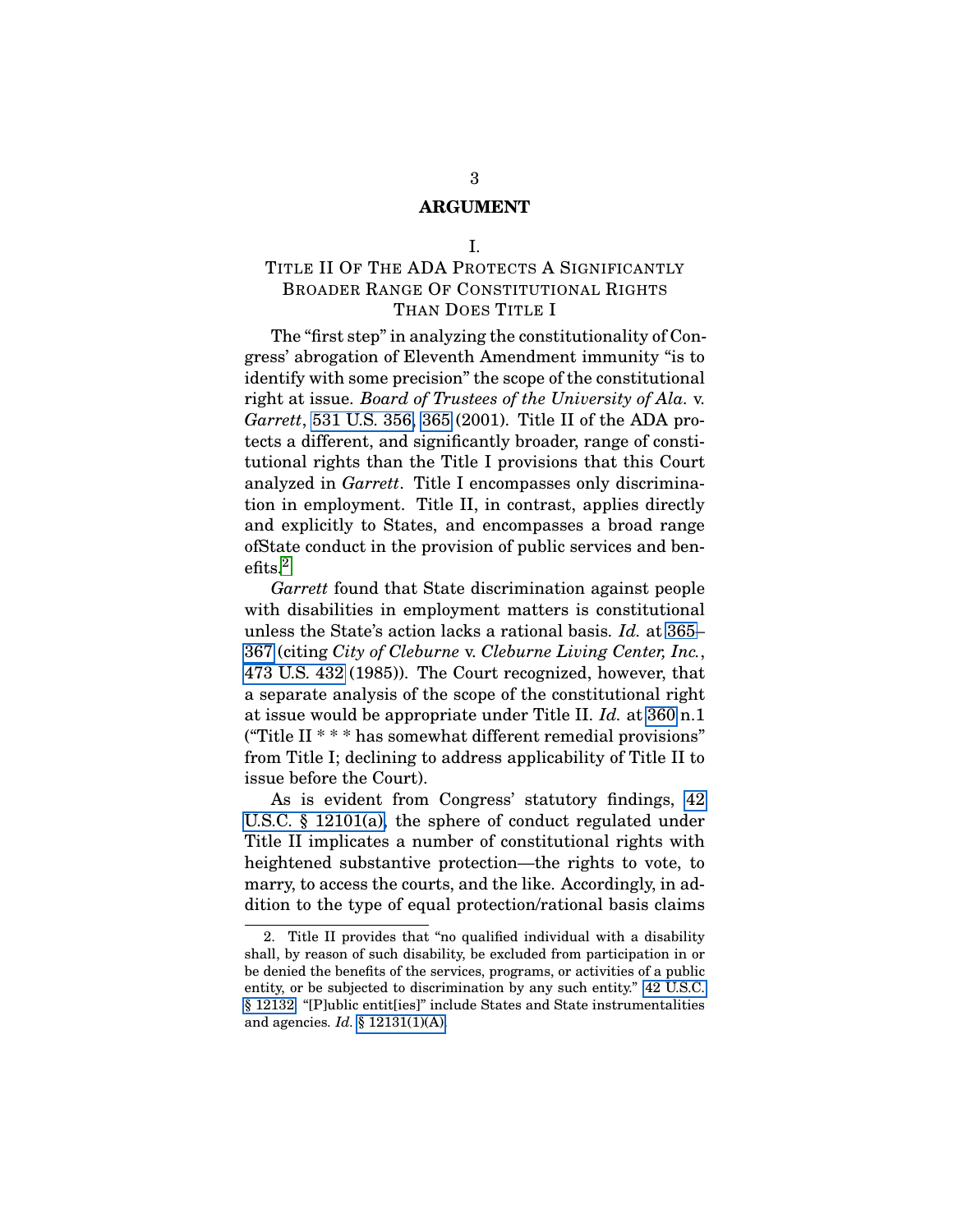at issue in *Garrett* and *City of Cleburne*, the "history and pattern" of State-sponsored unconstitutional behavior that Congress examined in enacting Title II properly "encompasse[d] various due process-type claims with varying standards of liability." *Popovich* v. *Cuyahoga County Court of Common Pleas*, 276 F.3d 808, 813 (6th Cir.), cert. denied, 537 U.S. 812 (2002).

Assessment of many of the due process and equal protection-type violations encompassed within Title II requires heightened scrutiny because, in contrast to the discriminatory employment practices at issue in *Garrett*, many Title II violations involve the exercise of fundamental constitutional rights. When a due process claim involves a right that this Court has deemed fundamental, it is well settled that the Fourteenth Amendment's due process clause includes "a substantive component, which forbids the government to infringe certain 'fundamental' liberty interests *at all*, no matter what process is provided, unless the infringement is narrowly tailored to serve a compelling state interest." *Reno* v. *Flores*, [507 U.S. 292,](http://laws.findlaw.com/us/507/292.html) [301–](http://laws.findlaw.com/us/507/292.html#301) [302](http://laws.findlaw.com/us/507/292.html#302) (1993); *City of Cleburne*, 473 U.S. at [440](http://laws.findlaw.com/us/473/432.html#440) (heightened scrutiny justified "when state laws impinge on personal rights protected by the Constitution"). It is equally well settled that when differential State treatment challenged under the equal protection clause impinges on a fundamental constitutional right, the discrimination is assessed under a strict scrutiny, not a rational basis, standard. *Clark* v. *Jeter*, [486 U.S. 456,](http://laws.findlaw.com/us/486/456.html) [461](http://laws.findlaw.com/us/486/456.html#461) (1988).

Accordingly, the "history and pattern" of Statesponsored discrimination underlying Title II includes not only irrational differential treatment of people with disabilities—although there is plenty of such conduct to be found—but also unconstitutional State conduct with respect to people with disabilities and their fundamental constitutional rights. As this Court concluded in *Nevada Dep't of Human Resources* v. *Hibbs*, [123 S. Ct. 1972,](http://laws.findlaw.com/us/000/01-1368.html) 1982 (2003), legislation is more readily sustained under the Fourteenth Amendment when it serves to secure constitutional rights warranting heightened scrutiny, because Congress can more readily find a pattern of conduct that fails the more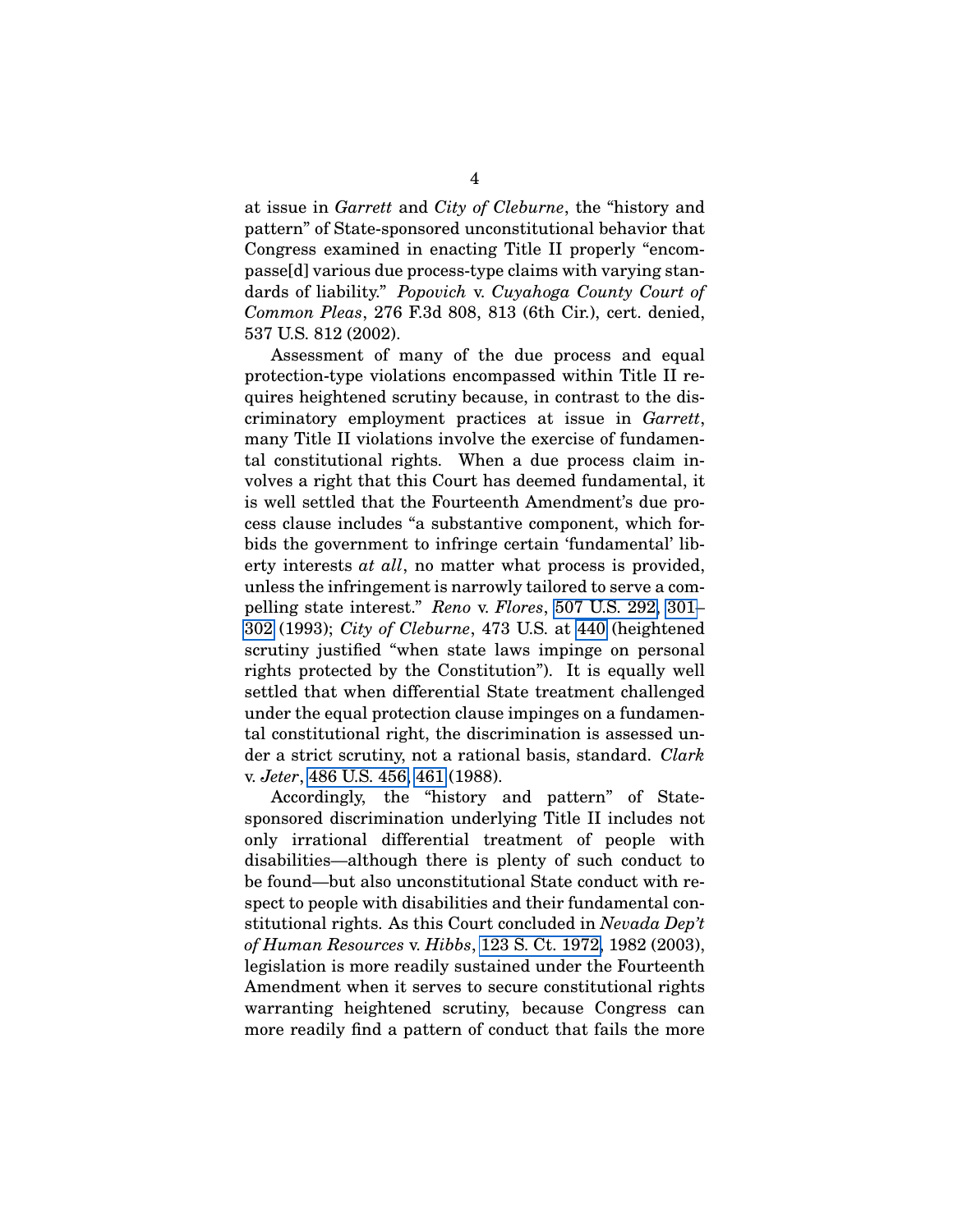<span id="page-20-0"></span>demanding constitutional standards.

#### II.

# THE LEGISLATIVE RECORD CONFIRMS CONGRESS' SPECIFIC FINDINGS OF UNCONSTITUTIONAL DISCRIMINATION BY THE STATES

The second part of *Garrett*'s analysis asks whether Congress enacted Title II in response to "a history and pattern" of unconstitutional discrimination by the States. 531 U.S. at [368.](http://laws.findlaw.com/us/531/356.html#368) In *Garrett*, the Court noted "strong evidence" that Congress' "failure to mention States in its legislative findings *addressing discrimination in employment* reflects that body's judgment that no pattern of unconstitutional state action had been documented." *Id.* at [372](http://laws.findlaw.com/us/531/356.html#372) (emphasis added).

Here, exactly the opposite is true: Congress' statutory findings are "strong evidence" that Congress could, and did, identify a pattern of unconstitutional State action in the areas that it addressed in Title II. Thus, Congress' findings explicitly and unambiguously encompass discrimination in *public* areas that are *largely or entirely within the purview of the States*, as well as multiple areas that indisputably include State conduct. [42 U.S.C. § 12101\(a\)\(3\)](http://frwebgate.access.gpo.gov/cgi-bin/getdoc.cgi?dbname=browse_usc&docid=Cite:+42USC12101) (finding persistent discrimination against individuals with disabilities in such "critical areas" as "education,transportation, \* \* \* institutionalization, health services, voting, and access to public services"). Congress also specifically found that the discrimination at issue was *irrational*, noting a "history of purposeful unequal treatment \* \* \*resulting from stereotypic assumptions." *Id.* [§ 12101\(a\)\(7\).](http://frwebgate.access.gpo.gov/cgi-bin/getdoc.cgi?dbname=browse_usc&docid=Cite:+42USC12101) Based on these findings, Congress aimed Title II directly at State conduct. *Id.* [§ 12132.](http://frwebgate.access.gpo.gov/cgi-bin/getdoc.cgi?dbname=browse_usc&docid=Cite:+42USC12132)

Congress' findings command substantial deference. *City of Boerne* v. *Flores*, [521 U.S. 507,](http://laws.findlaw.com/us/521/507.html) [536](http://laws.findlaw.com/us/521/507.html#536) (1997). Congress and the courts are coequal actors with separate and different roles in our tripartite system of government. Congress is uniquely suited to make determinations based on a wider and different set of information than that available to courts adjudicating specific cases. Judicial deference to Congress' determinations recognizes Congress' skill in per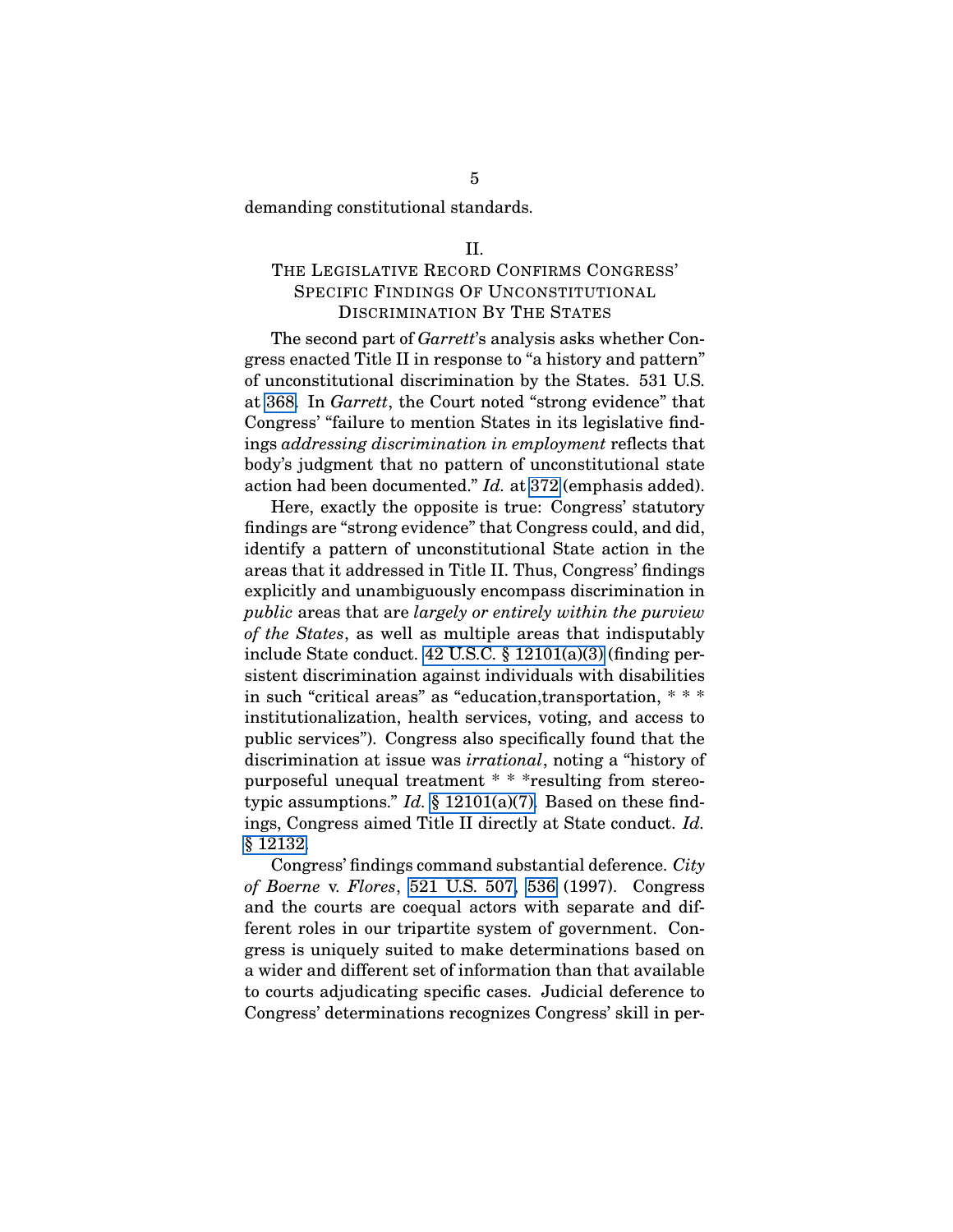forming its specifically legislative function. *Turner Broad. Sys.* v. *FCC*, [520 U.S. 180,](http://laws.findlaw.com/us/520/180.html) [195](http://laws.findlaw.com/us/520/180.html#195) (1997) ("We owe Congress' findings deference in part because the institution is far better equipped than the judiciary to amass and evaluate the vast amounts of data bearing upon legislative questions.") (citations omitted).

Congress' findings of State discrimination in areas encompassed by Title II are also amply supported by the ADA's legislative history—as *amici* anticipate will be detailed in the briefs for Respondents and the United States and by the extensive examples from the judicial and public record described in Section III below. The Court need not limit its review to the specific legislative record, although that record is replete with examples of unconstitutional State conduct in the areas encompassed by Title II. *Turner*, 520 U.S. at [200,](http://laws.findlaw.com/us/520/180.html#200) [209,](http://laws.findlaw.com/us/520/180.html#209) [211–](http://laws.findlaw.com/us/520/180.html#211)[213](http://laws.findlaw.com/us/520/180.html#213) (examining evidence outside the legislative record to evaluate Congress' exercise of legislative power). This brief provides a sampling of the judicial decisions and other public materials that demonstrate that States regularly deprived people with disabilities of their constitutional rights. The Court can, and should, presume that Congress was aware of such decisions when it enacted Title II. *Miles* v. *Apex Marine Corp.*, [498 U.S. 19,](http://laws.findlaw.com/us/498/19.html) [32](http://laws.findlaw.com/us/498/19.html#32) (1990) (courts should presume that Congress is aware of relevant legal precedents).[3](#page-21-0) The record reveals, furthermore, that such unconstitutional behavior continues to the present day.

<span id="page-21-0"></span><sup>3.</sup> Moreover, even the numerous published decisions finding unconstitutional State behavior do not fully reflect the pervasive extent of such conduct, in light of Congress' findings of invidious and persistent social and political segregation and isolation, and the resulting powerlessness, of people with disabilities.  $42$  U.S.C.  $\S$   $12101(a)(2)$ ,  $(5)$ ,  $(6)$ ,  $(7)$ .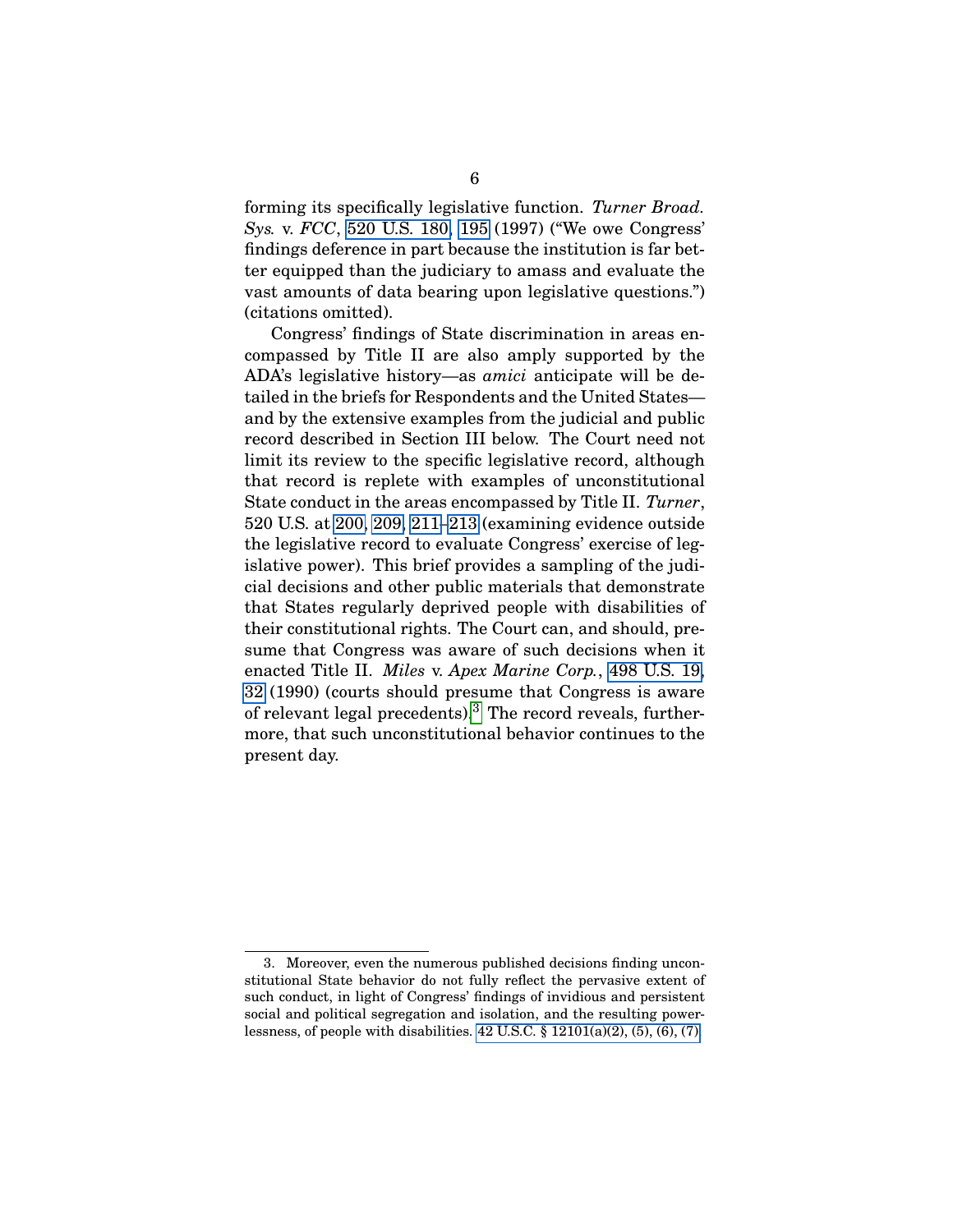# <span id="page-22-0"></span>THE STATES HAVE HISTORICALLY DEPRIVED AMERICANS WITH DISABILITIES OF THEIR CONSTITUTIONAL RIGHTS

### <span id="page-22-1"></span>*A. Patterns Of Unconstitutional State Interference With Equal And Effective Access To The Courts*

<span id="page-22-2"></span>1. States Exclude People With Disabilities From The Judicial Process As Litigants

States have historically denied persons with disabilities an equal opportunity to use the State courts as litigants by not providing interpreters or other necessities for effective communication, or by imposing architectural barriers that exclude persons with mobility or sensory impairments from using the court system. Such inaccessibility violates due process principles when people with disabilities are unable effectively to access the judicial system, either in the criminal or civil context. For criminal defendants, the due process clause guarantees that an "accused has a right to be present at all stages of the trial where his absence might frustrate the fairness of the proceedings." *Faretta* v. *California*, [422 U.S. 806,](http://laws.findlaw.com/us/422/806.html) [819](http://laws.findlaw.com/us/422/806.html#819) n.15 (1975). Parties in civil litigation have an analogous due process right to be present in the courtroom and to participate meaningfully in the process unless their exclusion furthers an important governmental interest. See, *e.g.*, *Logan* v. *Zimmerman Brush Co.*, [455 U.S. 422,](http://laws.findlaw.com/us/455/422.html) [429](http://laws.findlaw.com/us/455/422.html#429) (1982) ("[t]he Court traditionally has held that the Due Process Clauses protect civil litigants who seek recourse in the courts, either as defendants hoping to protect their property or as plaintiffs attempting to redress grievances"); *Boddie* v. *Connecticut*, [401 U.S. 371,](http://laws.findlaw.com/us/401/371.html) [379](http://laws.findlaw.com/us/401/371.html#379) (1971) (except in extraordinary circumstances, state must provide all civil litigants a meaningful opportunity to be heard).

Examples of exclusion from the judicial process in the civil arena are common. In *Popovich* v. *Cuyahoga County Court of Common Pleas*, 276 F.3d 808 (6th Cir.), cert. denied, 537 U.S. 812 (2002), for instance, a person who was partially deaf alleged that the State court failed to provide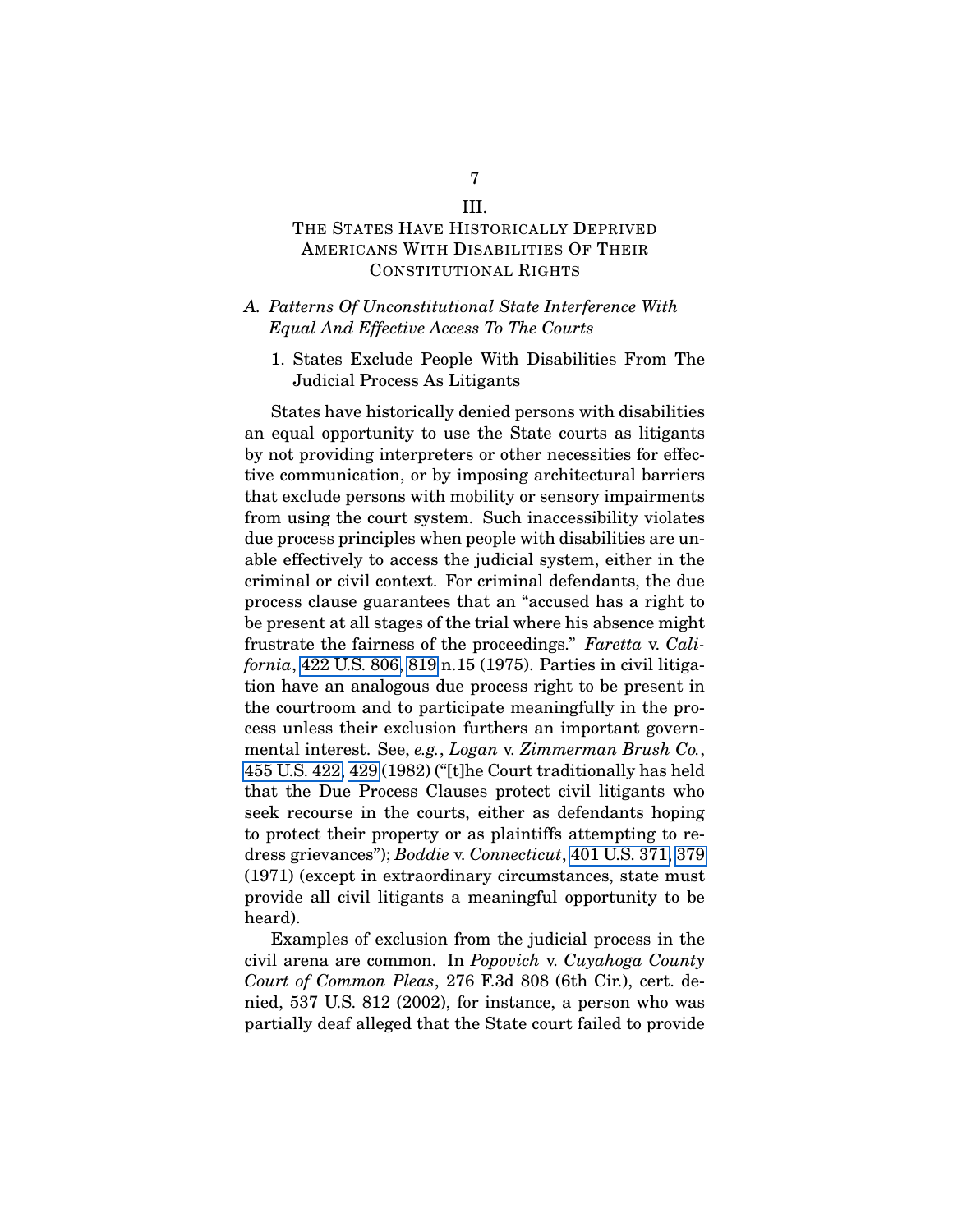him with adequate hearing assistance in his child custody case in violation of his equal protection and due process rights. The Sixth Circuit noted the fundamental nature of the rights at stake in parental custody hearings, and the procedural safeguards that this Court has repeatedly held are necessary in such hearings, including counsel for indigent defendants and free access to the trial records. *Id.* at 813–814 (citing *Lassiter* v. *Dep't of Social Servs.*, [452 U.S.](http://laws.findlaw.com/us/452/18.html) [18,](http://laws.findlaw.com/us/452/18.html) [30](http://laws.findlaw.com/us/452/18.html#30) (1981); *Santowsky* v. *Kramer*, [455 U.S. 745,](http://laws.findlaw.com/us/455/745.html) [769–](http://laws.findlaw.com/us/455/745.html#769)[770](http://laws.findlaw.com/us/455/745.html#770) (1982); *M.L.B.* v. *S.L.J.*, [519 U.S. 102,](http://laws.findlaw.com/us/519/102.html) [128](http://laws.findlaw.com/us/519/102.html#128) (1996)). The court explained that "a state's failure to accommodate plaintiff's deafness may greatly increase the risk of error in the proceeding, precluding one side from responding to charges made by the opposing party, an essential element of our adversary system." *Id.* at 815. Concluding that the suit raised "obvious due process problems," the Sixth Circuit remanded the case for retrial on the unreasonable exclusion claim.[4](#page-23-0) Because the Due Process Clause itself required the State to accommodate the parent's disability in the custody proceedings, Title II of the ADA plainly represents a congruent and proportional legislative response as applied in such circumstances. See *ibid.*

State criminal justice systems have also maintained barriers that effectively exclude persons with disabilities from participating meaningfully in judicial and related administrative proceedings, even when their own liberty is at stake. In *Armstrong* v. *Davis*, 275 F.3d 849 (9th Cir. 2001), cert. denied, 537 U.S. 812 (2002), for instance, a class of prisoners with disabilities alleged that California failed to provide them adequate access to, and a meaningful opportunity to participate in, their parole hearings. The process depended "to a great extent" on written forms; prisoners and parolees with disabilities were "provided with inade-

<span id="page-23-0"></span><sup>4.</sup> The court below applied *Popovich* when ruling on the cases now before this Court for review. See also, *e.g.*, *Layton* v. *Elder*, 143 F.3d 469, 472 (8th Cir. 1998) (finding state courts physically inaccessible to quadriplegic civil litigant); *Duvall* v. *County of Kitsap*, 260 F.3d 1124 (9th Cir. 2001) (finding material facts in dispute over whether county court proceedings were effectively inaccessible to hearing-impaired litigant).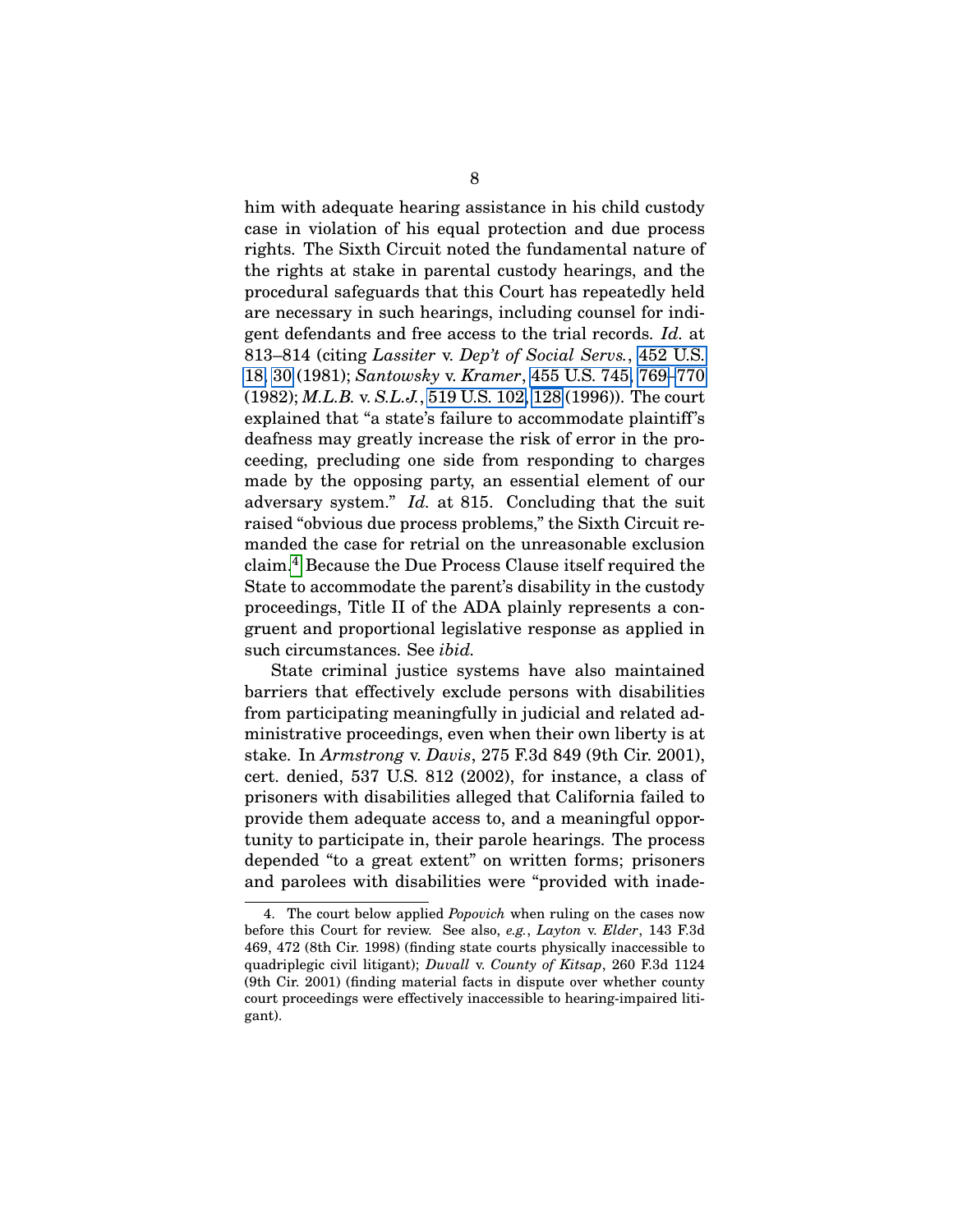quate accommodations to help them understand the content of those forms, and as a consequence some plaintiffs waived their rights to a hearing and others failed to invoke their rights on appeal." *Id.* at 857 (footnote omitted). The system did not provide American Sign Language interpretation services, Braille copies of documents, qualified readers, or staff capable of effectively communicating with prisoners and parolees with mental retardation or mental disabilities. *Id.* at 858 n.10. Affirming a lower court decision on ADA grounds, the Ninth Circuit held that the "minimal due process measures taken [by the defendant parole board] were insufficient to comply with the ADA or to enable plaintiffs properly to invoke or assert their rights." *Id.* at 862. Furthermore, there was no reasonable relation to any legitimate penological interest that could justify the impingement on the prisoners', and parolees', constitutional rights. *Id.* at 873–874.[5](#page-24-0)

These kinds of problems, which prevent people with disabilities from effectively accessing the judicial system and vindicating their rights, are all too common. In 1997, for instance, the California Judicial Council concluded that many California courts conducted their proceedings in buildings that were not accessible to persons with disabilities, lacked proper communications equipment, provided too few interpreters, and otherwise denied equal access to persons with disabilities.<sup>[6](#page-24-1)</sup>

<span id="page-24-0"></span><sup>5.</sup> See also *People* v. *Rivera*, 480 N.Y.S.2d 426 (Sup. Ct. 1984) (deprivation of due process where defendant with hearing impairment was sentenced as two time offender, and in earlier convictions, had been denied services of an interpreter); *Clarkson* v. *Coughlin*, 898 F. Supp. 1019, 1033 (S.D.N.Y. 1995) (failure to provide interpreters for inmates with hearing impairments for parole and disciplinary hearing violates due process).

<span id="page-24-1"></span><sup>6.</sup> *Summary of Survey and Public Hearing Reports of the Access for Persons with Disabilities Subcommittee of the California Judicial Council's Access and Fairness Advisory Committee* 8–12 (Jan. 1997), *at* [http://www.courtinfo.ca.gov/reference/summarydisabilities.htm;](http://www.courtinfo.ca.gov/reference/summarydisabilities.htm) see also N.Y. State Comm'n on Quality of Care for the Mentally Disabled, *Survey of Access to New York State Courts For Individuals With Disabilities* (June 1994) (only 8% of New York courts fully accessible to people with disabilities; "significant barriers" to access remain), *at* [http://www.cqc.state.ny.us/publications/pubcourt.htm.](http://www.cqc.state.ny.us/publications/pubcourt.htm)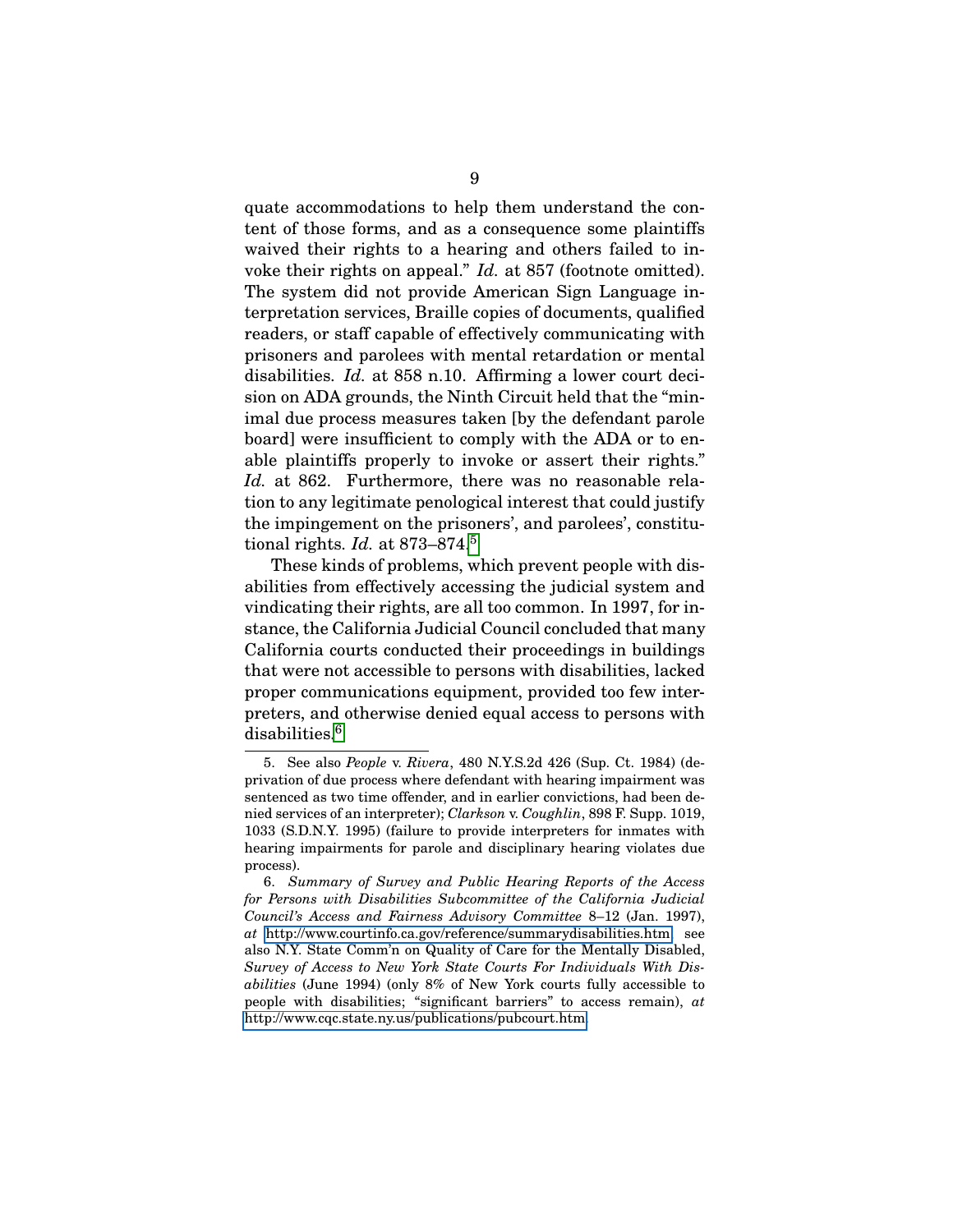## <span id="page-25-0"></span>2. States Exclude People With Disabilities From The Judicial Process As Jurors

"Whether jury service be deemed a right, a privilege, or a duty, the State may no more extend it to some of its citizens and deny it to others \* \* \* than it may invidiously discriminate in the offering \* \* \* of the elective franchise." *Carter* v. *Jury Comm'n*, [396 U.S. 320,](http://laws.findlaw.com/us/396/320.html) [330](http://laws.findlaw.com/us/396/320.html#330) (1970). "The harm from discriminatory jury selection \* \* \* touch[es] the entire community." *Batson* v. *Kentucky*, [476 U.S. 79,](http://laws.findlaw.com/us/476/79.html) [87](http://laws.findlaw.com/us/476/79.html#87) (1986). There is no compelling interest in, nor any rational basis for, excluding people with physical and mental disabilities from jury service without regard to their individual ability to function effectively as jurors. Nonetheless, when Congress passed the ADA, it was relatively common for State courts categorically to refuse to allow people with certain disabilities to sit on juries. See, *e.g.*, *Hill* v. *Shelby County*, 599 F. Supp. 303, 304 (N.D. Ala. 1984) (noting that state courts "routinely excuse" from service "jurors who have severe physical disabilities").

For example, the State of New York barred persons with disabilities from jury service for more than 150 years, a practice which ended only upon the enactment of the ADA.<sup>[7](#page-25-2)</sup> Until 1994, Arkansas barred people with "substantial impairments" to hearing or sight from participating as jurors. ARK. CODE ANN. § 16-31-102 (1987), amended, 1994 Ark. Acts No. 4, § 6 (1994);[8](#page-25-1) see also *Eckstein* v. *Kirby*, 452 F. Supp. 1235, 1243 (E.D. Ark. 1978) (finding hearingor vision-impaired jurors unfit to serve). The District of

<span id="page-25-2"></span><sup>7.</sup> *Lewinson* v. *Crews*, 282 N.Y.S.2d 83, 84–86 (App. Div. 1967) (excluding a blind college professor as a juror); *id.* at 87–88 (Hopkins, J., dissenting) (law in force since 1829), aff'd, 236 N.E.2d 853 (N.Y. 1968). New York courts continued to exclude all blind persons from jury service until the 1980s. *E.g.*, *Jones* v. *New York City Transit Auth.*, 483 N.Y.S.2d 623, 625–626 (Civ. Ct. 1984). Only upon the passage of the ADA did the New York state courts cease excluding disabled persons solely because of their status and without regard to their individual abilities. *People* v. *Guzman*, 555 N.E.2d 259, 261 (N.Y. 1990).

<span id="page-25-1"></span><sup>8.</sup> Copies of all non-current statutes cited in this brief are reproduced in the Appendix. The cited statutes are offered only as exemplars, and do not purport to represent *all* the discriminatory statutes in a particular area.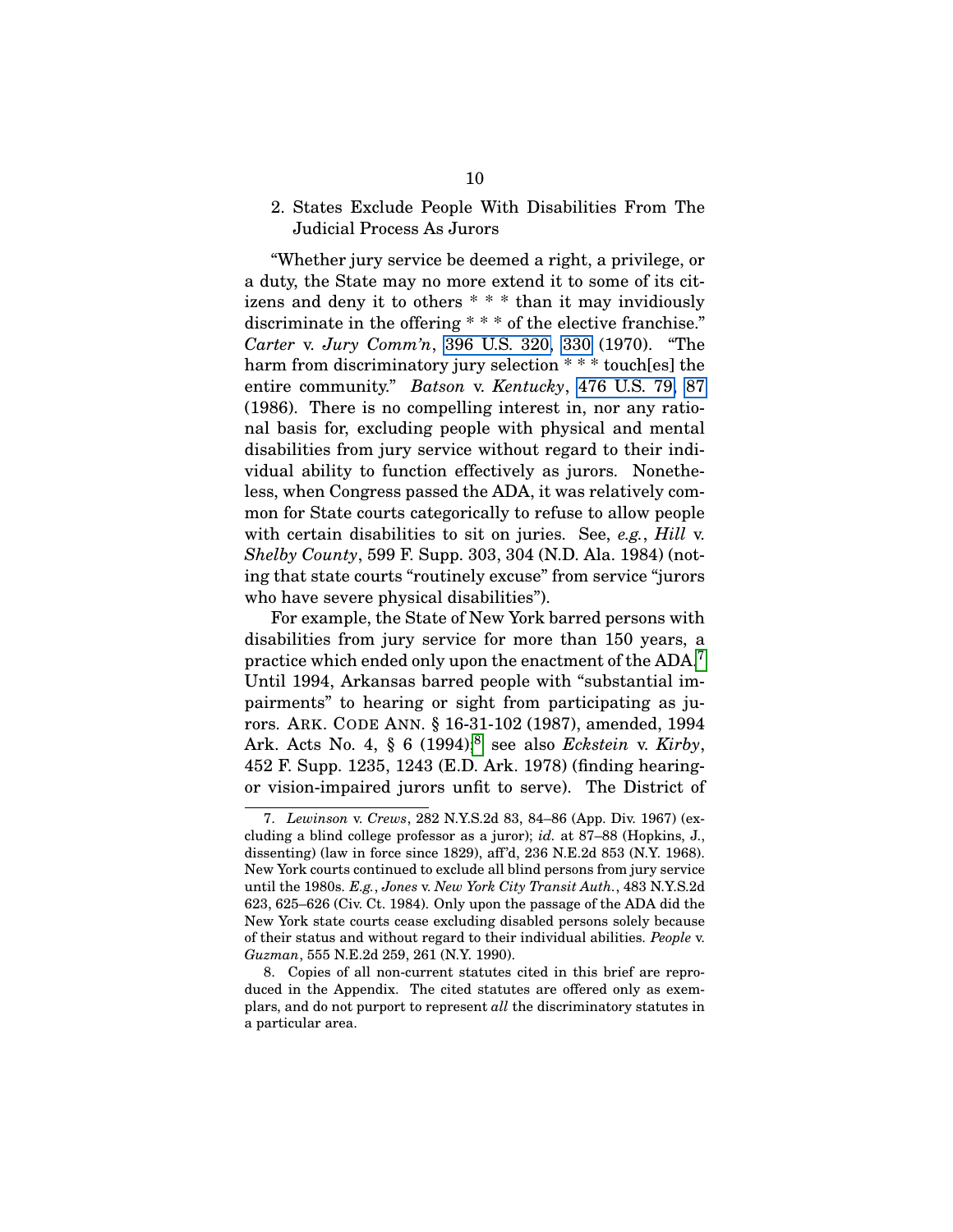Columbia Superior Court continued to exclude all blind persons from jury service through 1993. *Galloway* v. *Superior Court*, 816 F. Supp. 12, 16–17 (D.D.C. 1993) (the "conclusion that blind jurors are not qualified appears based on exactly the archaic attitudes and unsubstantiated prejudices Congress wished to eradicate" with ADA). In *DeLong* v. *Brumbaugh*, 703 F. Supp. 399, 406 (W.D. Pa. 1989), a judge serving on Pennsylvania's superior court testified that "he would disqualify a deaf person under all circumstances." In 1985, the Missouri Supreme Court permitted the categorical exclusion of "deaf, mute, deaf-mute, and blind persons, from inclusion in the jury pool." *State* v. *Spivey*, 700 S.W.2d 812, 813–814 (Mo. 1985) ("We doubt that deaf persons have a community of attitudes or ideas."). Even today, a number of States have statutes that limit jury service to those who can "read," "write," or "speak" English, with no statutory exception for people who use American Sign Language or Braille—the same statutes that supported categorical exclusion of deaf and blind jurors in *Spivey* and *DeLong*. See, *e.g.*, ALA. CODE § 12-16-60 (1995); MD. CODE ANN., CTS. & JUD. PROC. § 8-207 (2002); N.J. STAT. ANN. § 2B:201 (2002); cf. also WYO. STAT. § 1-11-101 (2002) (jurors "in possession of \* \* \* natural facilities").

### <span id="page-26-0"></span>*B. Patterns Of Unconstitutional State Conduct Involving The Fundamental Right To Vote*

When it passed the ADA, Congress found persistent discrimination in the "critical" area of "voting." See [42 U.S.C.](http://frwebgate.access.gpo.gov/cgi-bin/getdoc.cgi?dbname=browse_usc&docid=Cite:+42USC12101) [§ 12101\(a\)\(3\).](http://frwebgate.access.gpo.gov/cgi-bin/getdoc.cgi?dbname=browse_usc&docid=Cite:+42USC12101) The fundamental right to vote is "preservative of other basic civil and political rights." *Reynolds* v. *Sims*, [377 U.S. 533,](http://laws.findlaw.com/us/377/533.html) [562](http://laws.findlaw.com/us/377/533.html#562) (1964). Classifications infringing the ability to exercise the right to vote must be examined under strict scrutiny. *Harper* v. *Virginia State Bd. of Elections*, [383 U.S. 663,](http://laws.findlaw.com/us/383/663.html) [666](http://laws.findlaw.com/us/383/663.html#666) (1966).

#### <span id="page-26-1"></span>1. States Disenfranchise People With Disabilities

States have historically prevented Americans with mental disabilities from exercising their fundamental right to vote through a host of laws, many of which are still on the books. Forty-two States currently have laws disenfranchis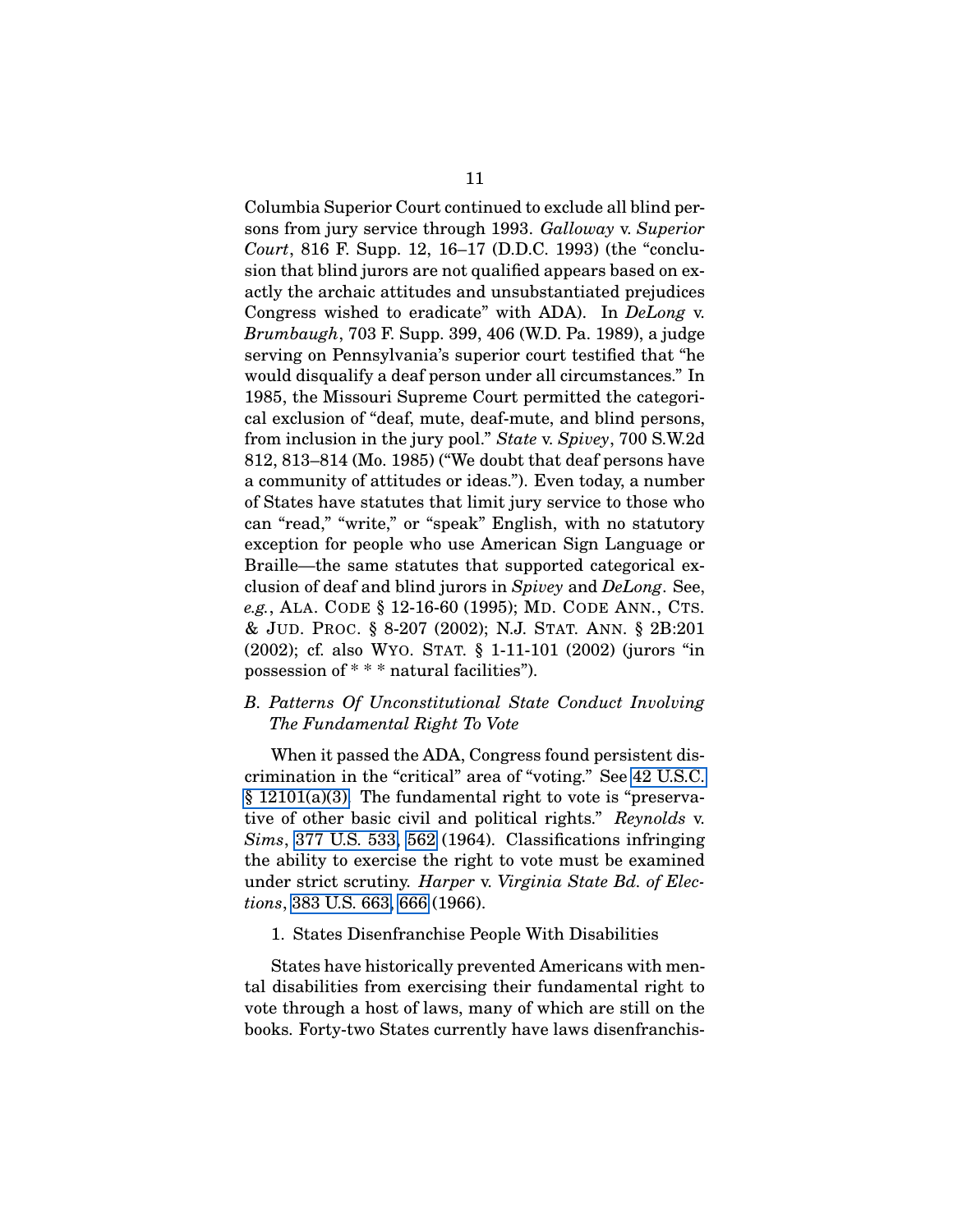ing Americans with mental disabilities in a variety of contexts.[9](#page-27-0) See *Doe* v. *Rowe*, 156 F. Supp. 2d 35, 38 n.2 (D. Me. 2001). Similar and more egregious laws were on the books when Congress enacted the ADA. Indeed, the concurring opinion in *City of Cleburne* had described them just five years before. 473 U.S. at 464 (citing 1979 article finding that "most states still categorically disqualified 'idiots' from voting") (Marshall, J., concurring in part and dissenting in  $part$ ).<sup>[10](#page-27-1)</sup>

Such laws are unconstitutional when, facially or as applied, they categorically exclude people with disabilities from voting, without reference to individual competence.

<span id="page-27-1"></span>10. When Congress enacted the ADA, the American Bar Association had opined that most of these statutes were unconstitutional. Schriner, *supra* note [9,](#page-27-0) at 451.

<span id="page-27-0"></span><sup>9.</sup> See, *e.g.*, ALASKA CONST. art. V, § 2 (2000) (persons of unsound mind); ARK. CONST. art. 3, § 5 (1987); *id.* amend. 51 § 11(a)(6) (2001) (idiots or insane; adjudicated mentally incompetent); DEL. CONST. art. 5, § 2 (Supp. 2000); DEL. CODE ANN. tit. 15 § 1701 (1999) (idiot or insane); HAW. CONST. art. 2, § 2 (1997) (*non compos mentis*); IOWA CONST. art. 2, § 5 (2000) (idiot or insane); KAN. CONST. art. 5, § 2 (1988) (mental illness); KY. CONST. § 145(3) (2002); KY. REV. STAT. §§ 116.025(1) (1993), 387.590 (1984); MD. CONST. art. 1, § 4 (1981); MD. CODE ANN., ELEC. § 3-102(b)(2) (2002) (under care or guardianship for mental disability); MASS. ANN. LAWS CONST. AMEND. art. 3 (2002); MASS. ANN. LAWS ch. 51, § 1 (1991) (under guardianship); MISS. CONST. art. 12, § 241 (1999); MISS. CODE ANN. § 23-15-11 (1999) (idiots and insane); MONT. CONST. art. 4, § 2 (2001); MONT. CODE ANN. § 13-1-111(3) (1999) (adjudicated unsound mind unless finding reversed); NEB. CONST. art. 6, § 2 (2001); NEB. REV. STAT. ANN. § 32-313(1) (Michie 2000) (*non compos mentis*); NEV. CONST. art. 2, § 1 (1998) (idiot or insane); N.J. CONST. art. 2, § 6 (Supp. 1999); N.J. STAT. ANN. § 19:4-1(1) (2001) (idiot or insane); N.M. CONST. art. 7, § 1 (1992); N.M. STAT. ANN. § 1-1-4 (Michie 1995) (idiots or insane); OHIO CONST. art. 5, § 6 (1994) (idiots or insane); R.I. CONST. art. 2, § 1 (2002) (adjudicated *non compos mentis*); VT. CONST. ch. 2, § 42 (1996) (not quiet and peaceable). See Kay Schriner, et al., *Democratic Dilemmas: Notes on the ADA and Voting Rights of People with Cognitive and Emotional Impairments*, 21 BERKELEY J. EMP. & LAB. L. 437, 456 tbl. 2 (2000), for a chart describing these statutes. Many of the referenced statutory provisions continue to use what are now recognized as archaic, inexact, and pejorative terms, such as "lunatic" and "idiot," to describe the class of persons whose exercise of democratic rights are to be denied. Such imprecise categorization is itself suggestive of arbitrariness and discriminatory animus rather than legislative rationality, much less a compelling legislative interest or narrow tailoring.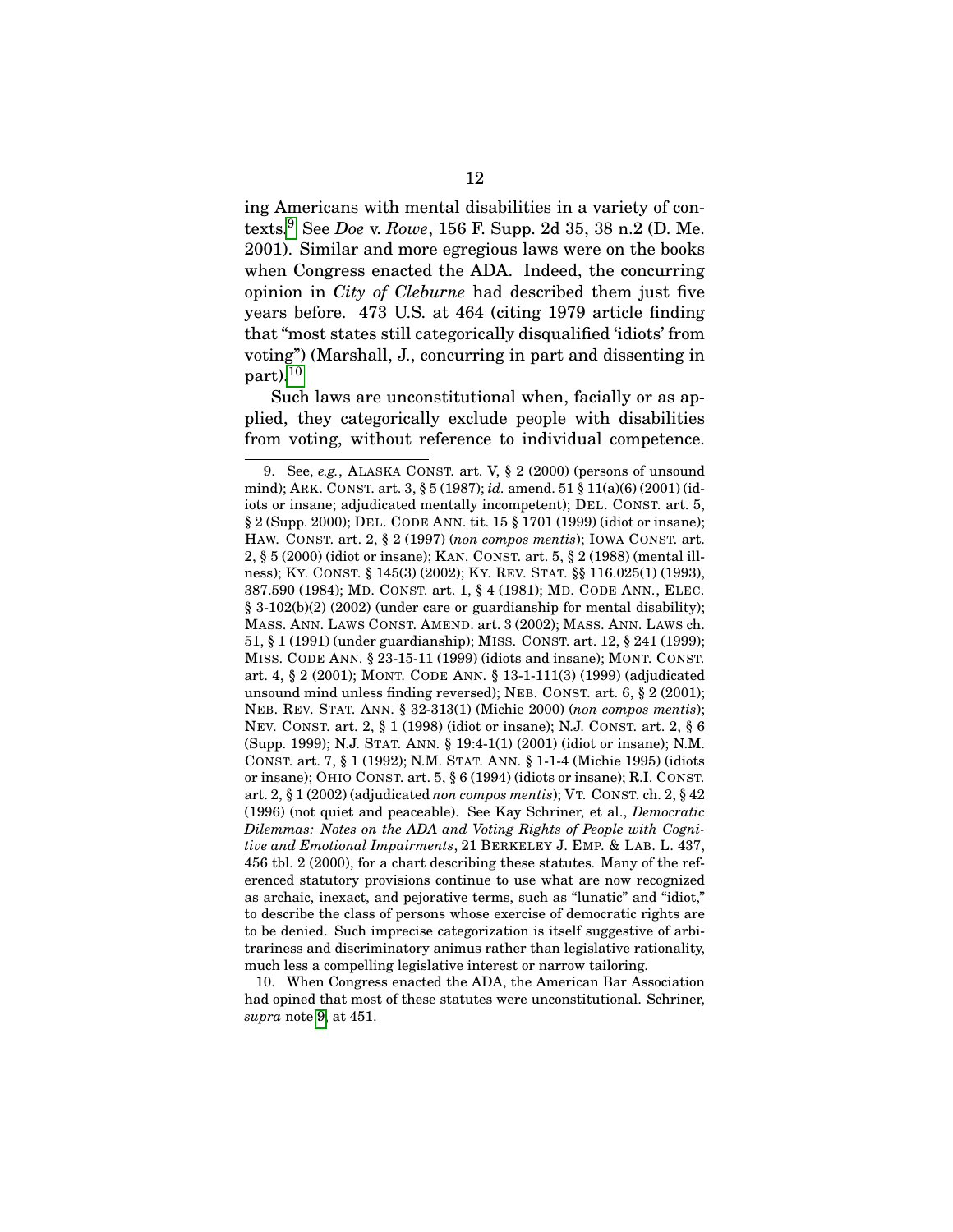Such categorical exclusions serve no compelling State interest in protecting the integrity of the electoral process, much less provide the least restrictive means of doing so. Indeed, it is difficult to articulate how such laws meet even minimal standards of due process. One recent case overturning a fairly typical State disenfranchisement provision aptly illustrates the defects in such laws. In *Doe* v. *Rowe*, 156 F. Supp. 2d 35 (D. Me. 2001), a Maine statute prohibiting individuals under guardianship for reason of "mental illness" from registering to vote or voting failed to pass constitutional muster on due process and equal protection grounds. The court applied strict scrutiny, and found that the State had "disenfranchised a subset of mentally ill citizens based on a stereotype rather than any actual relevant incapacity." *Id.* at 52. The court also found the statute facially unconstitutional under the equal protection clause, because the State's insistence on looking to archaic categories such as "idiotic," "lunatic," and "unsoundness of mind" to determine who was excluded from voting based on mental illness permitted improper classifications and disenfranchised an overbroad class of individuals. *Id.* at 54–55; see also, *e.g.*, *Manhattan State Citizens' Group Inc.* v. *Bass*, 524 F. Supp. 1270 (S.D.N.Y. 1981) (New York statute prohibiting individuals involuntarily committed to mental institution from voting was unconstitutional as applied).

<span id="page-28-0"></span>2. States Deny Access To Voting Equipment and Polling Places

States have also discriminated by denying individuals with disabilities physical access to both polling places and voting machines. Although the cases in the area generally have been decided on statutory rather than constitutionalgrounds, it is hard to imagine a compelling State interest in making it difficult or impossible for people with disabilities to exercise their fundamental right to vote, particularly when necessary modifications often come at a minimal cost. For example, in *National Organization on Disability* v. *Tartaglione*, 2001 WL 1231717 (E.D. Pa. Oct. 11, 2001), a group of plaintiffs with visual and mobility impairments brought suit against, among others, the Secretary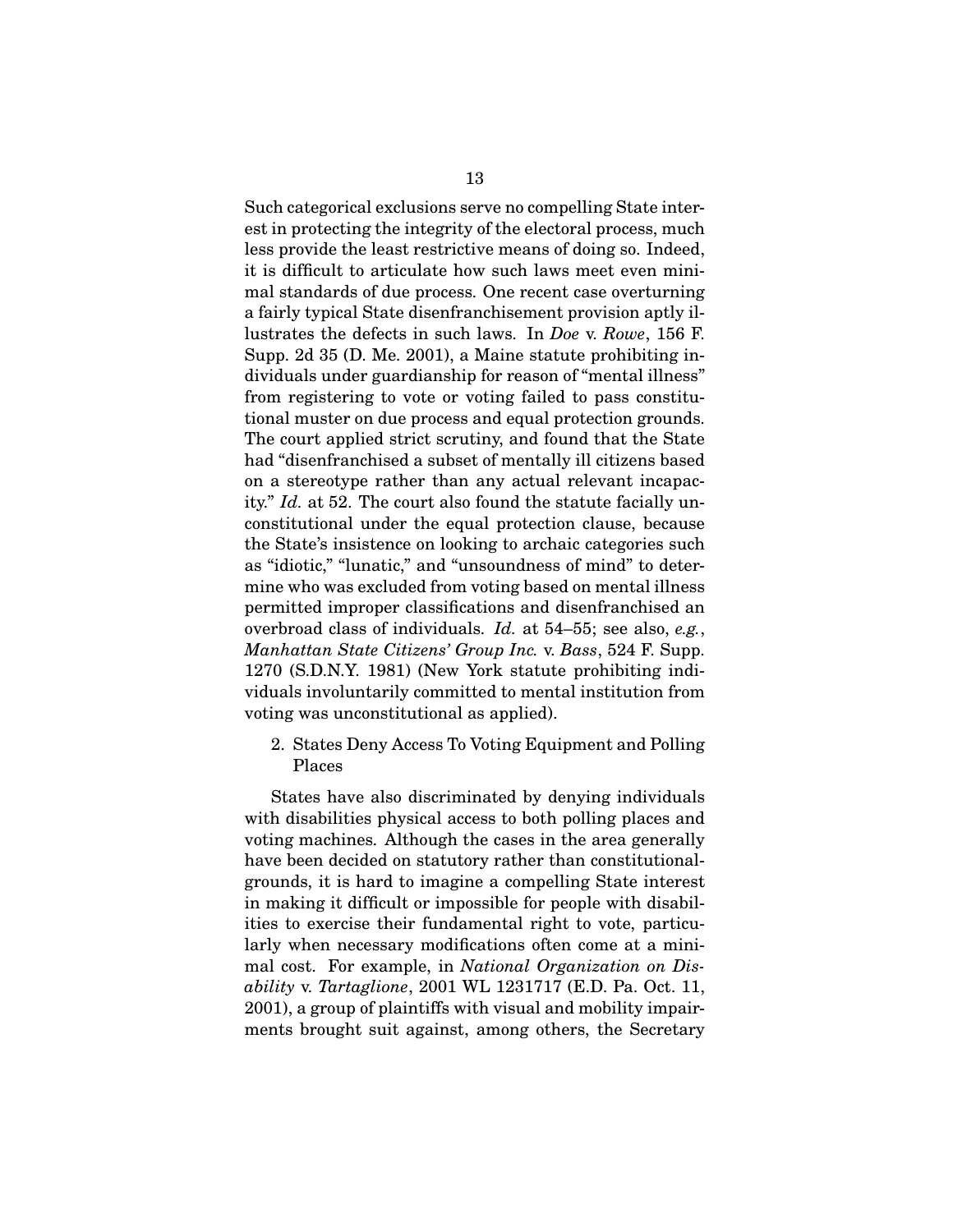of the Commonwealth of Pennsylvania, because the Secretary could, but had not, approved voting machines that would allow plaintiffs with visual impairments to participate fully in the voting process. See also *American Ass'n of People with Disabilities* v. *Smith*, 227 F. Supp. 2d 1276 (M.D. Fla. 2002) (declining to dismiss a suit against Florida officials where State officials certified machines which did not provide equal access to voters with disabilities); *Hill* v. *New York State Bd. of Elections*, 503 N.Y.S.2d 958 (Sup. Ct. 1986) (State board of elections had continually permitted local entities to locate polling places in sites inaccessible to people with disabilities). Because the States' categorical disenfranchisement of persons with disabilities and interference with such persons' rights to vote are themselves unconstitutional, there is no basis for concluding that the reasonable accommodation requirements of Title II do not represent a congruent and proportional legislative response in such circumstances.

### <span id="page-29-0"></span>*C. Patterns Of State Interference With The Fundamental Right To Marry And Form Families*

### <span id="page-29-1"></span>1. States Sterilize Persons With Disabilities

Every individual enjoys a fundamental right to control his or her ability to procreate "free from unwarranted governmental intrusion." *Eisenstadt* v. *Baird*, [405 U.S. 438,](http://laws.findlaw.com/us/405/438.html) [453](http://laws.findlaw.com/us/405/438.html#453) (1972). This Court has also recognized a fundamental right to bodily integrity under the Fourteenth Amendment's due process clause. *Cruzan* v. *Director, Mo. Dep't of Health*, [497 U.S. 261,](http://laws.findlaw.com/us/497/261.html) [269](http://laws.findlaw.com/us/497/261.html#269) (1990). Limitations on these fundamental rights are subject to heightened scrutiny. *Carey* v. *Population Servs. Int'l*, [431 U.S. 678,](http://laws.findlaw.com/us/431/678.html) [684](http://laws.findlaw.com/us/431/678.html#684)[–686](http://laws.findlaw.com/us/431/678.html#686) (1977).

The States share a long and shameful pattern of depriving Americans with disabilities of the right and ability to procreate. Early in the last century, most States had laws authorizing involuntary sterilization of persons with disabilities.[11](#page-29-2) Some of those laws were still in force when Con-

<span id="page-29-2"></span><sup>11.</sup> See generally Phillip R. Reilly, THE SURGICAL SOLUTION: A HISTORY OF INVOLUNTARY STERILIZATION IN THE UNITED STATES 45–55 (1991).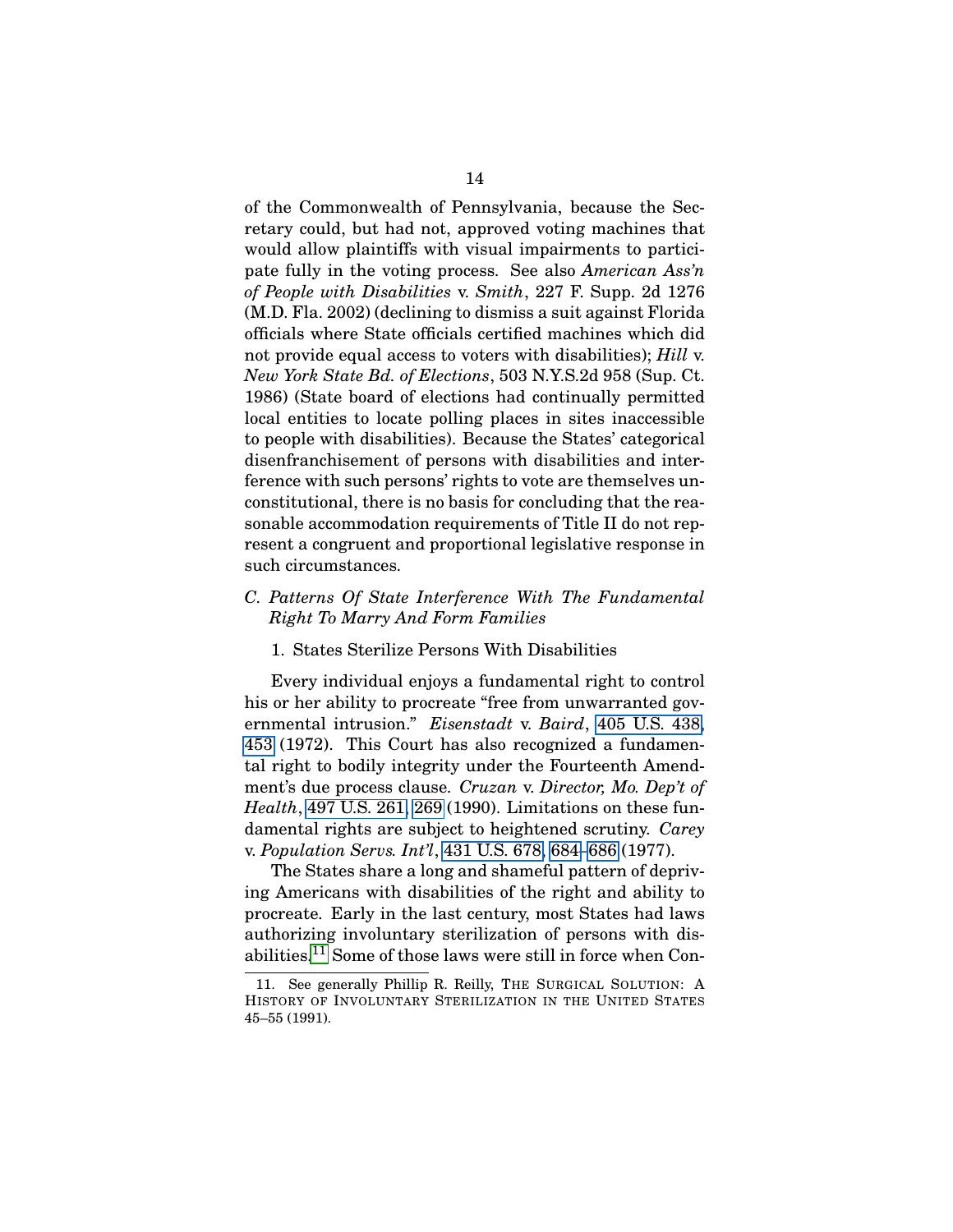gress enacted the ADA, although commentators generally had long concluded that "compulsory sterilization laws, no matter what their rationale, [we]re unconstitutional in the absence of evidence that compulsory sterilization [wa]s the only remedy available to further a compelling governmental interest." $12$  In 1991, for instance, an Arkansas court overturned, as violative of due process, a State statute authorizing sterilization of "mentally deficient persons" without provision for notice, right of representation, right of hearing, or judicial oversight of the sterilization decision. *McKinney* v. *McKinney*, 805 S.W.2d 66 (Ark. 1991); see also *Motes* v. *Hall County Dep't of Family & Children Servs.*, 306 S.E.2d 260, 261–262 (Ga. 1983) (Georgia statute authorizing sterilization on "legal preponderance" of evidence did not meet constitutional requirements, because due pro-cess requires " 'clear and convincing' evidence").<sup>[13](#page-30-1)</sup> In 1981, former patients of Virginia institutions who were involuntarily sterilized under a 1924 statute articulated a continuing constitutional violation, based on the State's continuing failure to *notify* them that they had been involuntarily sterilized—causing them to suffer "medical, emotional, and mental problems, arising in large part from unsuccessful and uninformed attempts to deal with their infertility." *Poe* v. *Lynchburg Training Sch. & Hosp.*, 518 F. Supp. 789, 793 (W.D. Va. 1981).

Even after compulsory sterilization statutes were repealed, some States enacted statutes that allowed sterilization on the consent of the superintendent of a custodial care institution or a guardian.<sup>[14](#page-30-2)</sup> Sterilization on the ba-

<span id="page-30-0"></span><sup>12.</sup> See *In re A.W.*, 637 P.2d 366, 368–369 (Colo. 1981) (citing Burgdorf & Burgdorf, *The Wicked Witch Is Almost Dead: Buck v. Bell and the Sterilization of Handicapped Persons*, 50 TEMP. L.Q. 995 (1977), and others).

<span id="page-30-1"></span><sup>13.</sup> Moreover, in the decades immediately before the ADA, State courts still were upholding sterilization statutes, citing the infamous decision in *Buck* v. *Bell*, [274 U.S. 200](http://laws.findlaw.com/us/274/200.html) (1927). See, *e.g.*, *In re Sterilization of Moore*, 221 S.E.2d 307 (N.C. 1976); *Cook* v. *State*, 495 P.2d 768 (Or. 1972).

<span id="page-30-2"></span><sup>14.</sup> Price & Burt, *Sterilization, State Action and the Concept of Consent*, 1 LAW & PSYCH. REV. 57 (1978). *E.g.*, MISS. CODE ANN. §§ 41- 45-1, 41-45-9 (1999) (sterilization of "insane, idiotic, imbecile or feeble-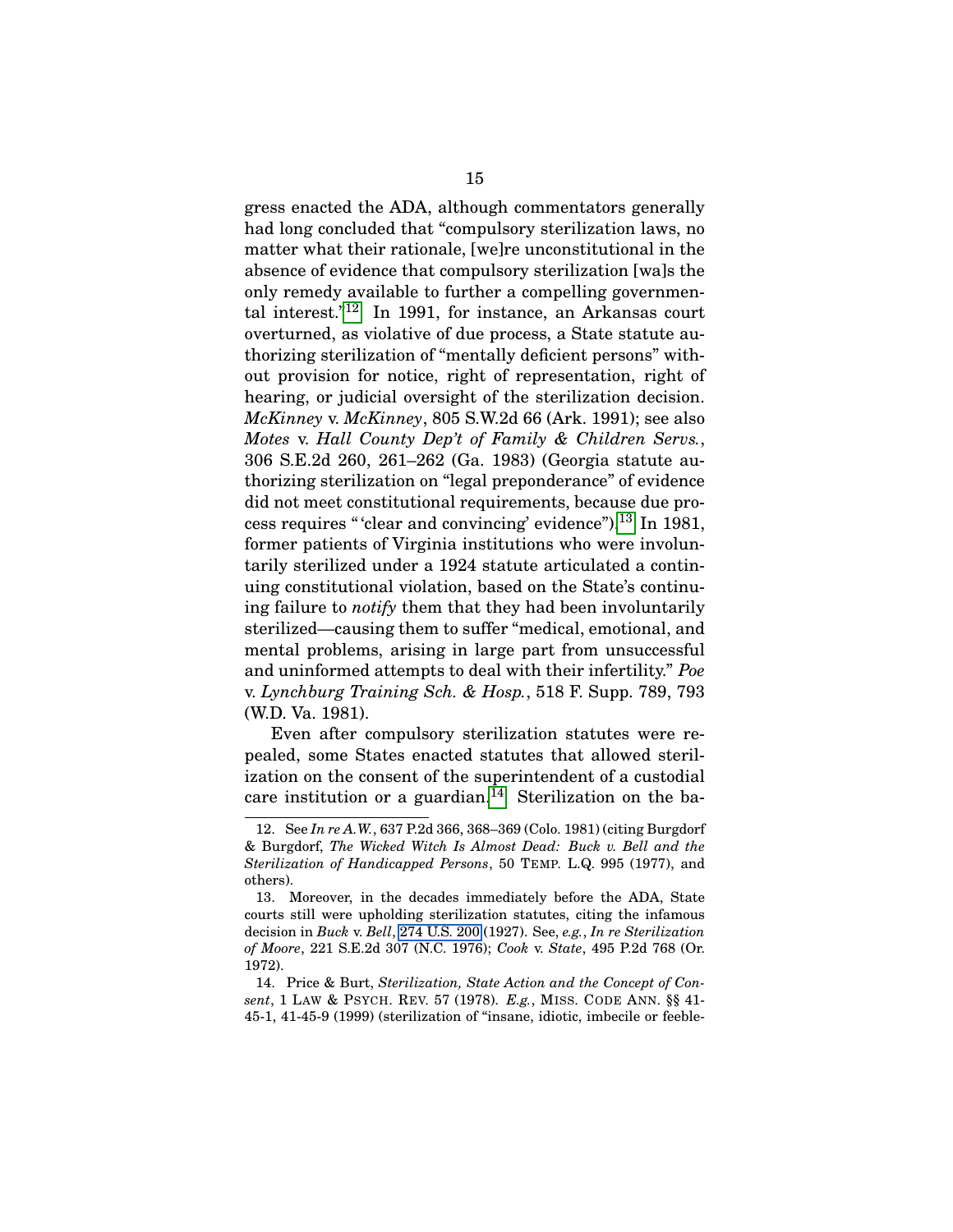sis of the legal fiction of "substituted consent" still involves State action threatening the fundamental right of procreation. Relying on substituted consent, courts have permitted third persons to consent to sterilizations in circumstances in which the facts indicate that no compelling interest was at stake. See, *e.g.*, *Stump* v. *Sparkman*, [435 U.S.](http://laws.findlaw.com/us/435/349.html) [349](http://laws.findlaw.com/us/435/349.html) (1978) (15-year-old girl with mild retardation sterilized involuntarily after judge approved, *ex parte*, her mother's petition, without notice to the daughter or appointment of a guardian *ad litem*, although the daughter attended public school and had been promoted each year with her class); *Downs* v. *Sawtelle*, 574 F.2d 1, 5 (1st Cir. 1978) (21-yearold woman who was deaf and mute sterilized with consent of her guardian based on doctor's report recommending the operation " 'based 90% on this girl's low mentality involving poor judgment and her lack of restraint on sex appetite and its consequences'") (citation omitted).<sup>[15](#page-31-1)</sup> Because such unconsented-to State-approved sterilization is itself a violation of the constitutional rights of the sterilized individual, there is no support for the contention that Title II of the ADA fails the requirements of congruence and proportionality in this context.

<span id="page-31-0"></span>2. States Prohibit The Marriage Of People With Disabilities

Marriage is one of the "basic civil rights of man," *Skinner* v. *Oklahoma*, [316 U.S. 535,](http://laws.findlaw.com/us/316/535.html) [541](http://laws.findlaw.com/us/316/535.html#541) (1942), so the right to marry has long been considered fundamental, *Meyer* v. *Nebraska*, [262 U.S. 390,](http://laws.findlaw.com/us/262/390.html) [399](http://laws.findlaw.com/us/262/390.html#399) (1923). State laws restricting the

minded" person who "by the laws of heredity is the probable potential parent of socially inadequate offspring likewise afflicted," upon petition of director of State institution after hearing); IND. CODE § 22-1601 (1950).

<span id="page-31-1"></span><sup>15.</sup> See also, *e.g.*, *In re A.W.*, 637 P.2d at 370 ("[c]onsent by parents to the sterilization of their mentally retarded offspring has a history of abuse which indicates that parents, at least in this limited context, cannot be presumed to have an identity of interest with their children. The inconvenience of caring for the incompetent child coupled with fears of sexual promiscuity or exploitation may lead parents to seek a solution which infringes their offspring's fundamental procreative rights.") (footnotes omitted).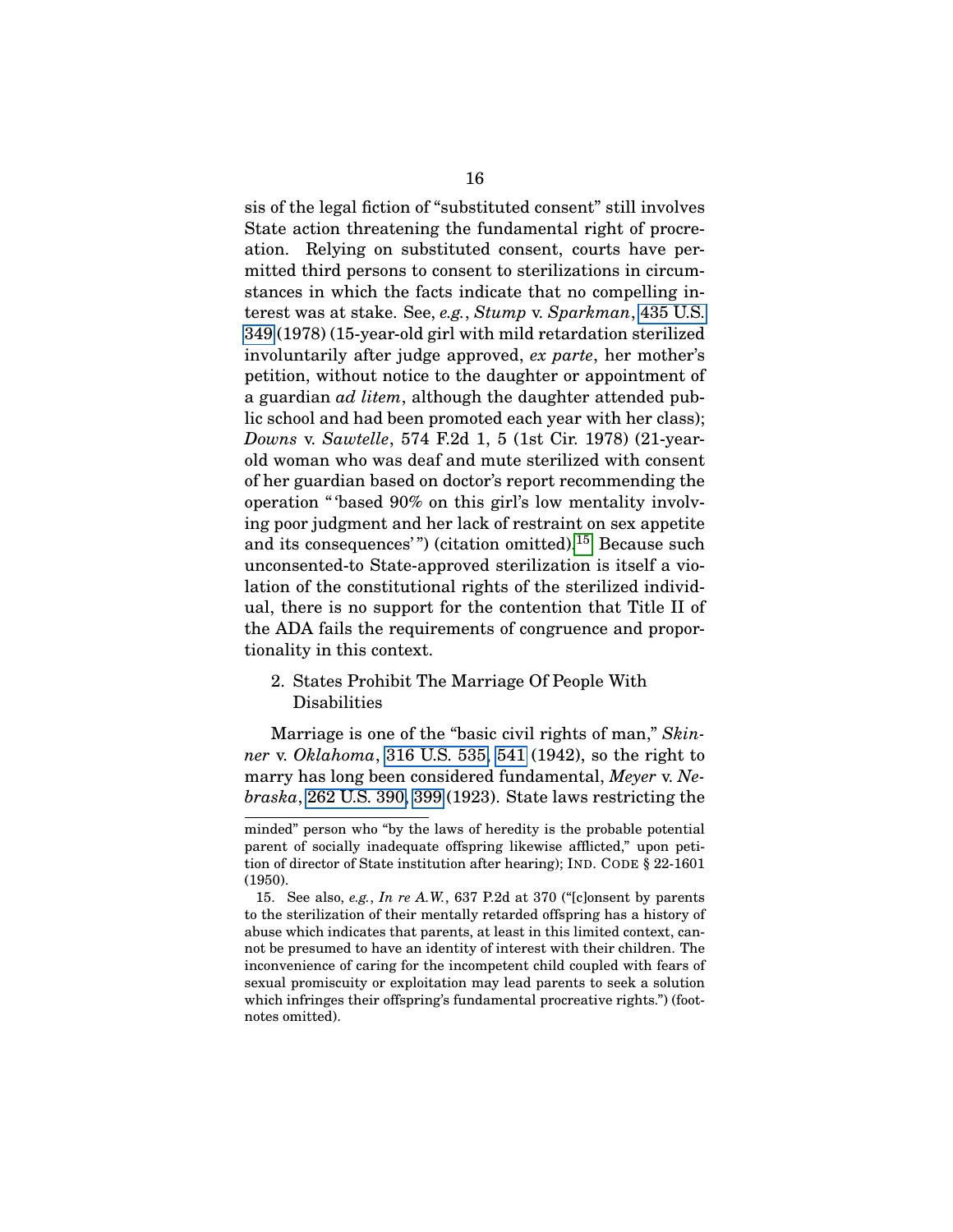right of a class of persons to marry are unconstitutional unless the State can show a compelling interest. *Zablocki* v. *Redhail*, [434 U.S. 374,](http://laws.findlaw.com/us/434/374.html) [381](http://laws.findlaw.com/us/434/374.html#381) (1978).

Nevertheless, numerous State statutes historically and categorically restricted the right of persons with disabilities to marry, without a determination of individual capacity, in a manner that cannot withstand strict scrutiny. Many States maintained such restrictive statutes through the enactment of the ADA.<sup>[16](#page-32-0)</sup> Just five years before Congress enacted Title II, for instance, this Court noted in *City of Cleburne* that it was still a criminal offense in several states for people with mental retardation to marry. 473 U.S. at [463](http://laws.findlaw.com/us/473/432.html#463) & n.12.

Some statutes discriminating against the right of persons with disabilities to marry are still on the books. TENN. CODE ANN.  $\S 36-3-109$  (2001), for instance, forbids the issuance of a marriage license "when it appears that the applicants or either of them is at the time drunk, insane or an imbecile." See also MISS. CODE ANN. § 93-1-5 (1999) (same); D.C. CODE ANN. § 46-403 (2001) (marriage of "an idiot or of a person adjudged to be a lunatic" is illegal and void). In 1987, Utah declared that marriage with "a person afflicted with acquired immune deficiency syndrome" is "prohibited" and "void." UTAH CODE ANN. § 30-1-2(1) (1987) (declared "void and invalid" on statutory grounds in *T.E.P.* v. *Leavitt*, 840 F. Supp. 110, 111 (D. Utah 1993)). Such statutes provide States with the authority to deny marriage licenses to people on the basis of disabilities with-

<span id="page-32-0"></span><sup>16.</sup> CAL. CIV. CODE § 4201 (1987) ("imbecile"; "insane"); D.C. CODE ANN. § 30-103 (1981) ("idiot"; "lunatic"); IOWA CODE ANN. § 595.3 (1990) ("a mental retardate"; "mentally ill"); MICH. COMP. LAWS § 551.6 (1988) ("feebleminded"; "imbecile"; "insane"); MISS. CODE ANN. § 41- 21-45 (1990) (unlawful to cohabit with "feebleminded" female); PA. STAT. ANN. tit. 48, § 1-5 (West 1990) ("weak-minded"; "insane"); R.I. GEN. LAWS § 15-1-5 (1988) ("idiot"; "lunatic"); VT. STAT. ANN. tit. 15, § 514 (1989) ("idiot"; "lunatic"); *id.* tit. 15, § 512 (1989) ("physically incapable"); W. VA. CODE § 48-2-2 (1990) ("insane"; "idiot"; "imbecile") (copies included in Appendix). See Bruce Dennis Sales, et al., DISABLED PERSONS AND THE LAW: STATE LEGISLATIVE ISSUES 16–20 (Plenum Press 1982) (as of 1980, forty-two States and the District of Columbia had statutes restricting marriage for persons with disabilities).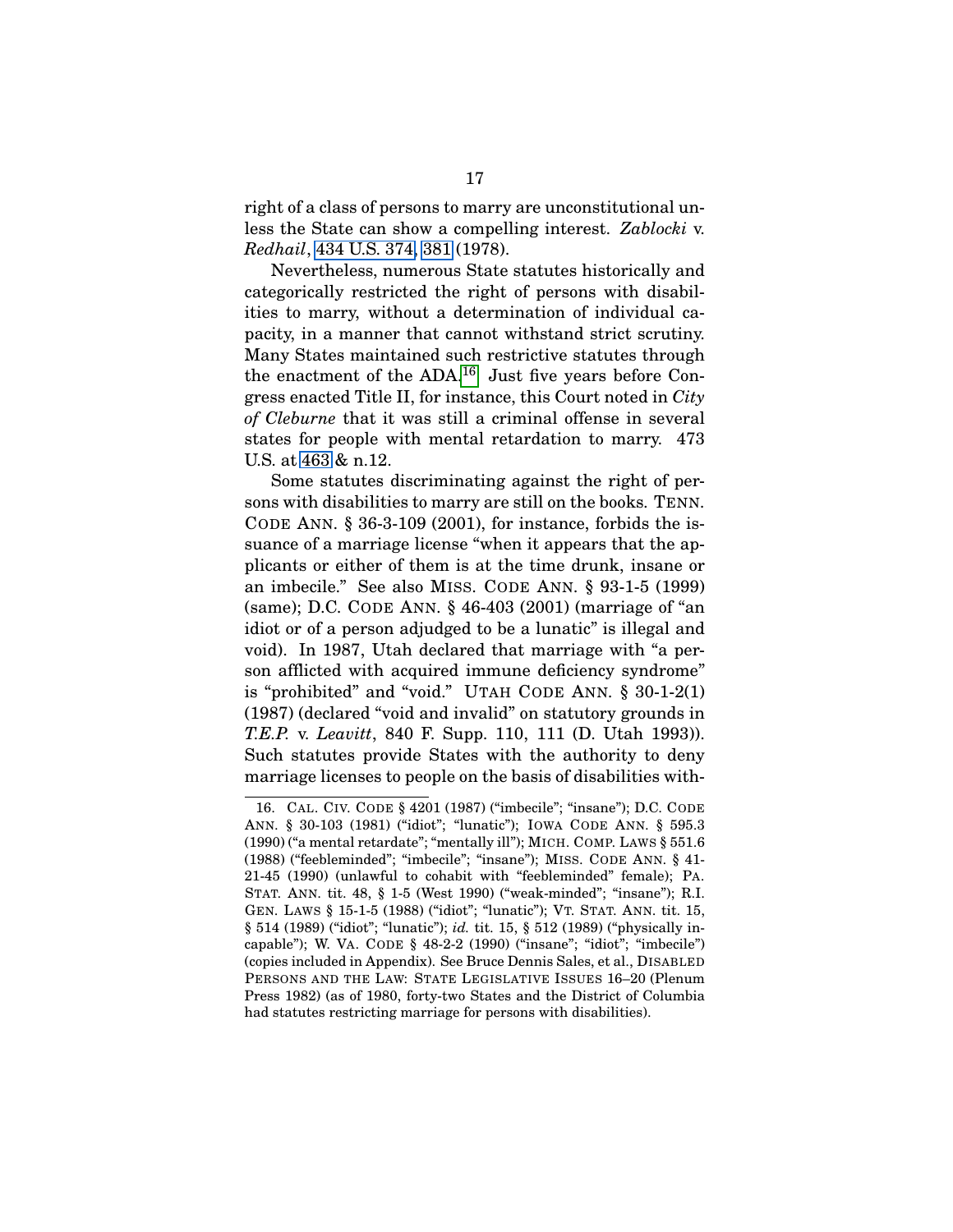out any compelling interest or, indeed, any rational basis. Such denials are themselves unconstitutional, and for that reason, the reasonable accommodation requirement of the ADA must be viewed as a congruent and proportional legislative response in such and similar circumstances.

### <span id="page-33-0"></span>3. States Discriminate Against Parents With Disabilities

The right to raise one's children is protected by the Constitution. *Stanley* v. *Illinois*, [405 U.S. 645,](http://laws.findlaw.com/us/405/645.html) [651](http://laws.findlaw.com/us/405/645.html#651) (1972). Balanced against this right is the state's interest in the welfare of the child. *Wisconsin* v. *Yoder*, [406 U.S. 205,](http://laws.findlaw.com/us/406/205.html) [233–](http://laws.findlaw.com/us/406/205.html#233)[234](http://laws.findlaw.com/us/406/205.html#234) (1972). The Court has repeatedly "recognized the fundamental right of parents to make decisions concerning the care, custody, and control of their children." *Troxel* v. *Granville*, [530 U.S. 57,](http://laws.findlaw.com/us/530/57.html) [66](http://laws.findlaw.com/us/530/57.html#66) (2000).

Yet, in matters involving the parent-child relationship, States historically have treated parents with mental retardation and mental or physical disabilities quite differently from other parents. "[D]iscrimination begins with the initial decision to intervene, ends in the decision to terminate the relationship, and is manifest in nearly every significant decision along the way."[17](#page-33-1) That discrimination often relies on stereotypes, rather than real individual differences in capacities.

Such stereotyping is evident, for example, in State custody determinations involving parents with mental or physical disabilities, even in cases citing the "best interest of the child" standard. In *Bednarski* v. *Bednarski*, 366 N.W.2d 69, 73 (Mich. Ct. App. 1985), a Michigan trial court terminated a deaf woman's custody of her "[t]wo normal children," citing her deafness, forcing the appellate court to reverse. In another example, a trial judge ordered that a blind father a successful CEO of a computer company—must be accompanied at all times by a "responsible adult" while caring for his daughter, simply because of his disability. *Clark* v. *Madden*, 725 N.E.2d 100, 103 (Ind. Ct. App. 2000) (revers-

<span id="page-33-1"></span><sup>17.</sup> Robert L. Hayman, Jr., *Presumptions of Justice: Law, Politics, and the Mentally Retarded Parent*, 103 HARV. L. REV. 1201, 1227 (1990).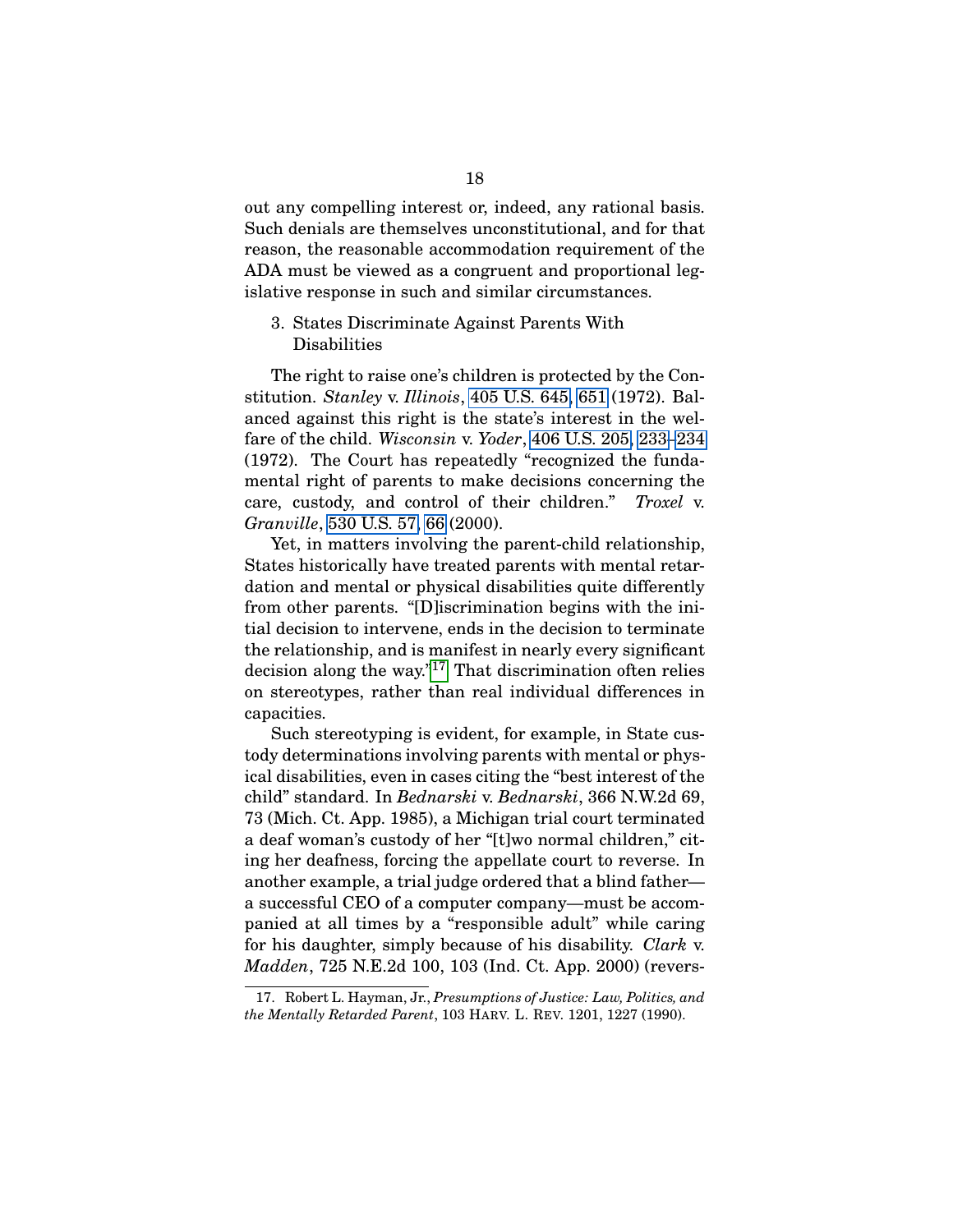ing trial court). In *H.J.B.* v. *P.W.*, 628 So. 2d 753, 756 (Ala. Civ. App. 1993), an Alabama court affirmed a father's loss of custody primarily because he was HIV-positive.[18](#page-34-1)

State agencies have also classified children with disabilities as "unadoptable" in violation of their constitutional rights. In *Baby Neal* v. *Casey*, 821 F. Supp. 320 (E.D. Pa. 1993), for instance, the court permitted due process claims to proceed on behalf of two children classified as "unadoptable" by the Philadelphia Department of Human Services, one because he was tested positive for AIDS, the other because he was "handicapped." Again, because the underlying State conduct at issue in each of these cases was itself unconstitutional, there is no plausible basis for concluding that Title II fails to serve as a congruent and proportional legislative response.

# <span id="page-34-0"></span>*D. Patterns Of Unconstitutional State Discrimination In Education*

"[E]ducation is perhaps the most important function of state and local governments." *Brown* v. *Board of Educ.*, [347](http://laws.findlaw.com/us/347/483.html) [U.S. 483,](http://laws.findlaw.com/us/347/483.html) [493](http://laws.findlaw.com/us/347/483.html#493) (1954). In view of the importance of the issue, the categorical exclusion of any class of children from the educational system would pose serious equal protection concerns. See *San Antonio Indep. Sch. Dist.* v. *Rodriguez*,

<span id="page-34-1"></span><sup>18.</sup> See also *In re Interest of T.N.V.*, 855 S.W.2d 102, 103 (Tex. App.— Corpus Christi 1993) (describing trial court's decision to allow HIVpositive father visitation with his daughter only if both father and child remained "fully robed and fully clothed with gloves, sterile gown and face masks" and ordering that "[t]here shall be no 'skin to skin' contact at any time during the visit"); *In re Marriage of R.R.*, 575 S.W.2d 766, 768 (Mo. Ct. App. 1978) (reversing order of trial judge awarding custody to "immoral" and "dishonest" mother because of unsubstantiated fear that the children would be "emotionally damaged because of [the father's] handicap," multiple sclerosis); *In re Marriage of Carney*, 598 P.2d 36, 42 (Cal. 1979) (condemning trial court's conclusion that father was "deemed forever unable to be a good parent simply because he is physically handicapped" because "[l]ike most stereotypes, this is both false and demeaning"); *Adoption of Richardson*, 59 Cal. Rptr. 323, 329– 330 (Ct. App. 1967) (reversing trial court refusal to permit a deaf couple to adopt a child; "[t]here can be no doubt that the judge was biased and prejudiced" against the parents "solely because they were deaf-mutes."); *Moye* v. *Moye*, 627 P.2d 799 (Idaho 1981) (epilepsy).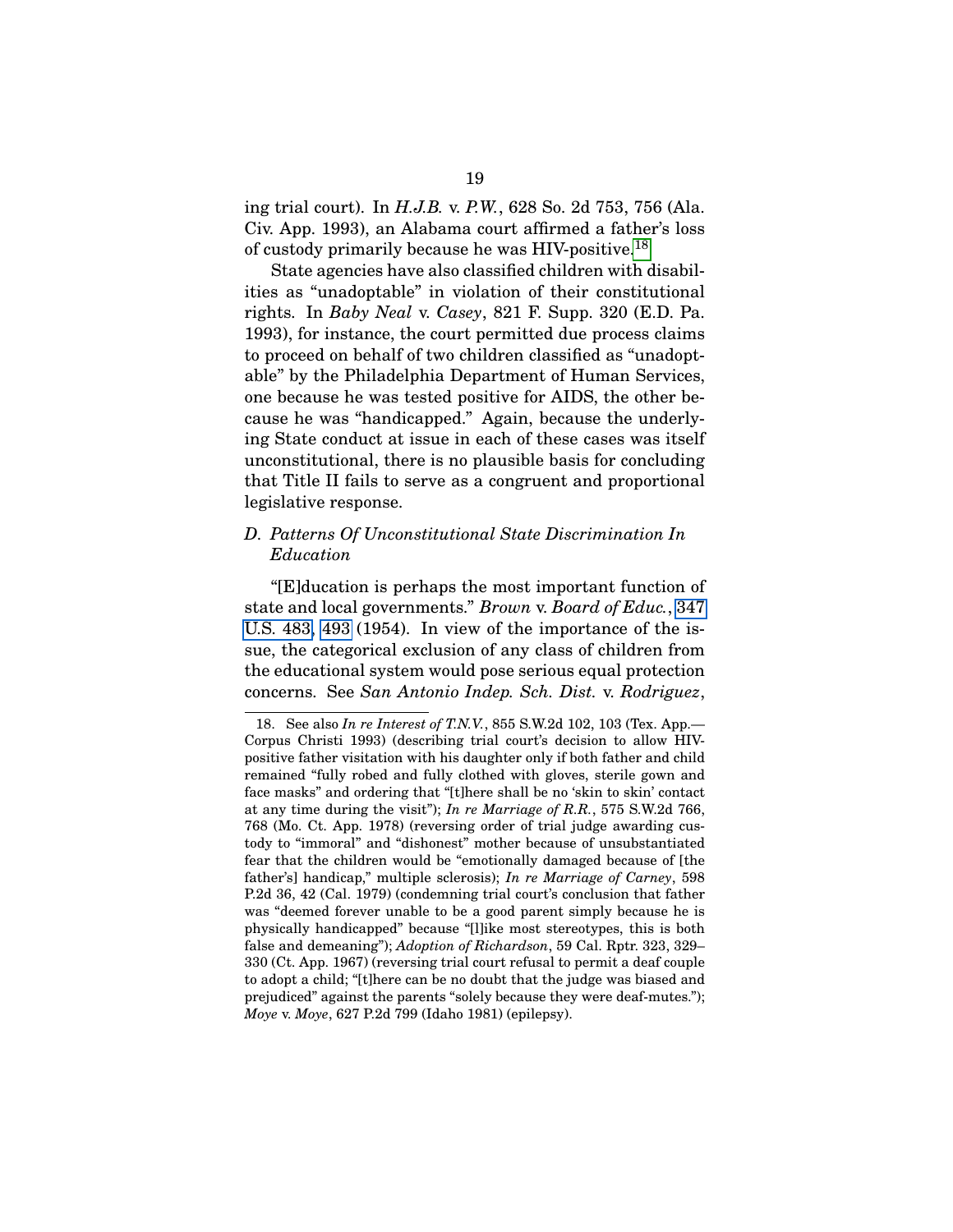[411 U.S. 1,](http://laws.findlaw.com/us/411/1.html) [37](http://laws.findlaw.com/us/411/1.html#37) (1973) (distinguishing "absolute denial" of education from inequalities in funding). States nevertheless have historically discriminated against people with disabilities by excluding them from educational opportunities, and this pattern continues to the present day.

Earlier in the last century, a number of States categorically excluded children with disabilities from public education. See, *e.g.*, DEL. CONST. art. 10, § 1 (1975) (establishing free public schools for all children *except* those who were "physically or mentally disabled"). When Congress enacted the Education for All Handicapped Children Act ("EAHCA") in 1975, it compiled an extensive record that States simply did not educate children with disabilities. Based on this record, Congress found that one million children were *"excluded entirely"* from the public school system, and "more than one-half" of the 8 million children with disabilities did not receive appropriate educational services. [20 U.S.C. § 1400\(c\)\(2\)](http://frwebgate.access.gpo.gov/cgi-bin/getdoc.cgi?dbname=browse_usc&docid=Cite:+20USC1400) (emphasis added).

Judicial decisions confirm Congress' conclusion. In *Pennsylvania Ass'n for Retarded Children* v. *Pennsylvania*, 343 F. Supp. 279 (E.D. Pa. 1972), for instance, students with mental retardation charged that Pennsylvania statutes excluded them from schools. The court found that the plaintiffs had articulated equal protection and due process claims under the rational basis test. See also *Mills* v. *Board of Educ.*, 348 F. Supp. 866 (D.D.C. 1972) (due process violation when defendant excluded students with disabilities from public education). Congress considered these cases and others like them when it enacted the EAHCA. See *Honig* v. *Doe*, [484 U.S. 305,](http://laws.findlaw.com/us/484/305.html) [310](http://laws.findlaw.com/us/484/305.html#310) (1988) ("by the time of the EHA's enactment, parents had brought legal challenges to similar exclusionary practices in 27 other States"). Even when unconstitutional statutory schemes were remedied, States continued to violate the equal protection clause by excluding students with disabilities from educational opportunities. See, *e.g.*, *Panitch* v. *Wisconsin*, 444 F. Supp. 320 (E.D. Wis. 1977).

These constitutional violations continued when Congress enacted the ADA, fifteen years later. In fact, Congress relied upon a Civil Rights Commission Report finding that,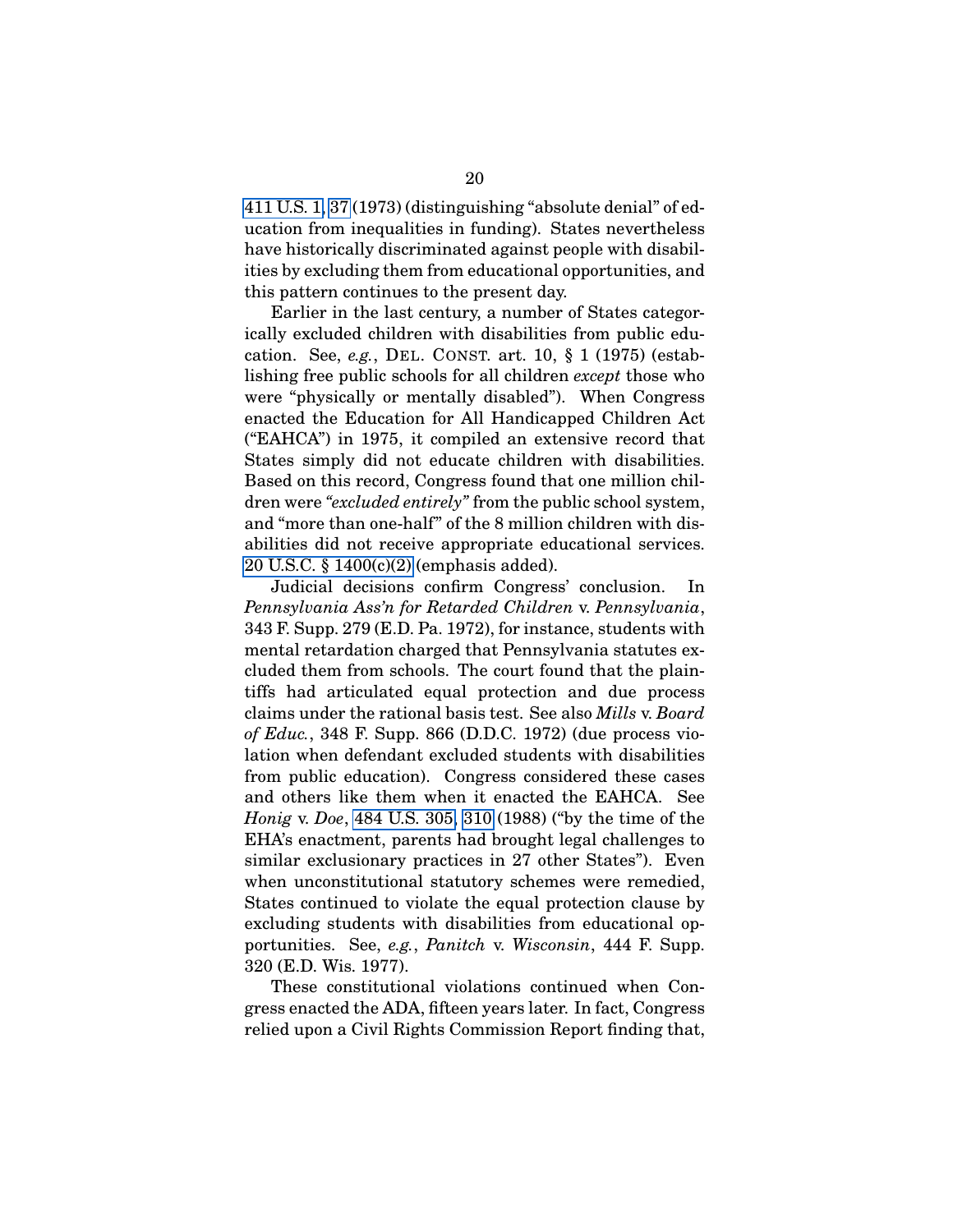notwithstanding the EAHCA, "a great many handicapped children continue to be excluded from the public schools."[19](#page-36-2) Congress found, therefore, that States still were discriminating against children with disabilities in the "critical area" of "education." [42 U.S.C. § 12101\(a\)\(3\).](http://frwebgate.access.gpo.gov/cgi-bin/getdoc.cgi?dbname=browse_usc&docid=Cite:+42USC12101) Unfortunately, instances of unconstitutional State exclusion persist even today. See, *e.g.*, *Robinson* v. *Kansas*, 117 F. Supp. 2d 1124 (D. Kan. 2000) (students with disabilities stated actionable due process and equal protection claims alleging inadequate school funding), aff'd, 295 F.3d 1183 (10th Cir. 2002), cert. denied, 123 S. Ct. 2574 (2003).

<span id="page-36-0"></span>*E. Patterns Of Unconstitutional State Treatment Of People With Disabilities In Institutions*

In enacting the ADA, Congress found continuing Statesponsored discrimination in the "critical" area of "institutionalization," and noted as well pervasive discrimination against people with disabilities through "segregation." See 42 U.S.C.  $\S$  12101(a)(3), (5). The record before Congress when it passed Title II was replete with examples of unconstitutional State-sponsored discrimination in both civil and penal institutions. Such discrimination continues today.

<span id="page-36-1"></span>1. States Institutionalize People With Disabilities Without Necessity And Treat Them Deplorably While They Are In Civil Institutions

Just eight years before Congress enacted the ADA, this Court decided *Youngberg* v. *Romeo*, [457 U.S. 307,](http://laws.findlaw.com/us/457/307.html) [315–](http://laws.findlaw.com/us/457/307.html#315)[319](http://laws.findlaw.com/us/457/307.html#319) (1982), confirming that people in civil institutions are constitutionally entitled to safe conditions, freedom from unnecessary bodily restraints, and the training necessary to assist them in securing those rights. Nonetheless, the States when the ADA was enacted and today have proven resistant to improving the deplorable unconstitutional conditions in some civil institutions.

<span id="page-36-2"></span>A case brought by a class of children with mental re-

<sup>19.</sup> United States Commission on Civil Rights, *Accommodating the Spectrum of Individual Abilities* 29 (1983) (*"Accommodating the Spectrum"*).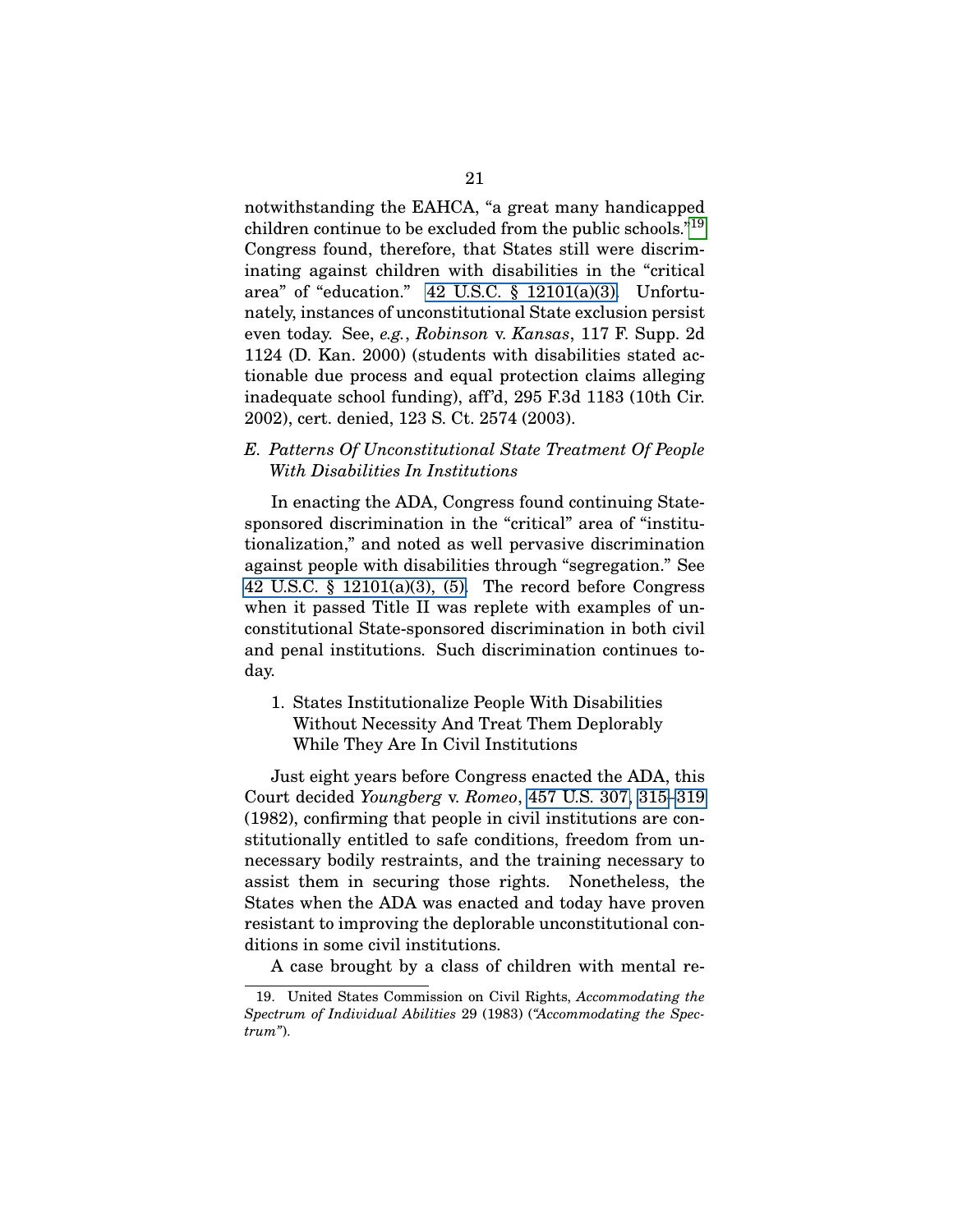tardation, emotional disturbances, and physical disabilities against the State of Louisiana is a prime example of a State's continuing unconstitutional behavior. In 1976, the plaintiffs established unnecessary physical abuse, neglect, and unnecessary restraint of its wards, and the judge ordered remedial action. *Gary W.* v. *Louisiana*, 437 F. Supp. 1209, 1219, 1213 (E.D. La. 1976). In 1990, *twenty-five years later*, and notwithstanding the judge's efforts "to facilitate, cajole, and even coerce compliance," the State institutions still were unable to prevent outright abuse of patients, or to provide minimally adequate treatment, consistent with constitutional standards. *Gary W.* v. *Louisiana*, 1990 U.S. Dist. LEXIS 1746, at \*81 (E.D. La. Feb. 15, 1990).<sup>[20](#page-37-0)</sup>

Other egregious examples abound. A federal judge recently described Alabama's institutions as "essentially warehousing patients in an inhumane environment." *Wyatt ex rel. Rawlins* v. *Rogers*, 985 F. Supp. 1356, 1361–1362 (M.D. Ala. 1997). The same institutions were the subjects of similar findings, of unconstitutional conduct as early as 1971 for "grossly substandard" instances including examples of residents being scalded to death and restrained in a straitjacket for nine years, among others. *Wyatt* v. *Stickney*, 344 F. Supp. 387, 391 (M.D. Ala. 1972), aff'd in relevant part, 503 F.2d 1305 (5th Cir. 1974). The year that Congress passed Title II, the staff at a New York facility for people with mental retardation regularly left the children in their care lying half-naked and unattended in their own urine

<span id="page-37-0"></span><sup>20.</sup> Just four years ago, the General Accounting Office documented the continuing practice of unnecessary physical restraint among State institutions. GAO, *Mental Health: Improper Restraint or Seclusion Use Places People at Risk* (Sept. 1999), *at* [http://www.gao.gov/archive/1999/he99176.pdf.](http://www.gao.gov/archive/1999/he99176.pdf) The Department of Justice likewise has settled, with consent orders, several recent egregious cases involving unnecessary physical restraints. See, *e.g.*, Letter from Ralph F. Boyd, Jr., Assistant Attorney General, Civil Rights Division, DOJ, to The Honorable Thomas J. Vilsack, Governor of Iowa (July 9, 2002), *at* [http://www.usdoj.gov/crt/split/documents/ia](http://www.usdoj.gov/crt/split/documents/ia_findings_wsrc_gsrc.htm) findings wsrc gsrc.htm (residents in Iowa institution spent an average of 18 hours a month in mechanical restraints, some for as long as 300 hours a month, and many residents were injured by the use of such restraints). Many similar samples are available at [http://www.usdoj.gov/crt/split/findsettle.htm.](http://www.usdoj.gov/crt/split/findsettle.htm)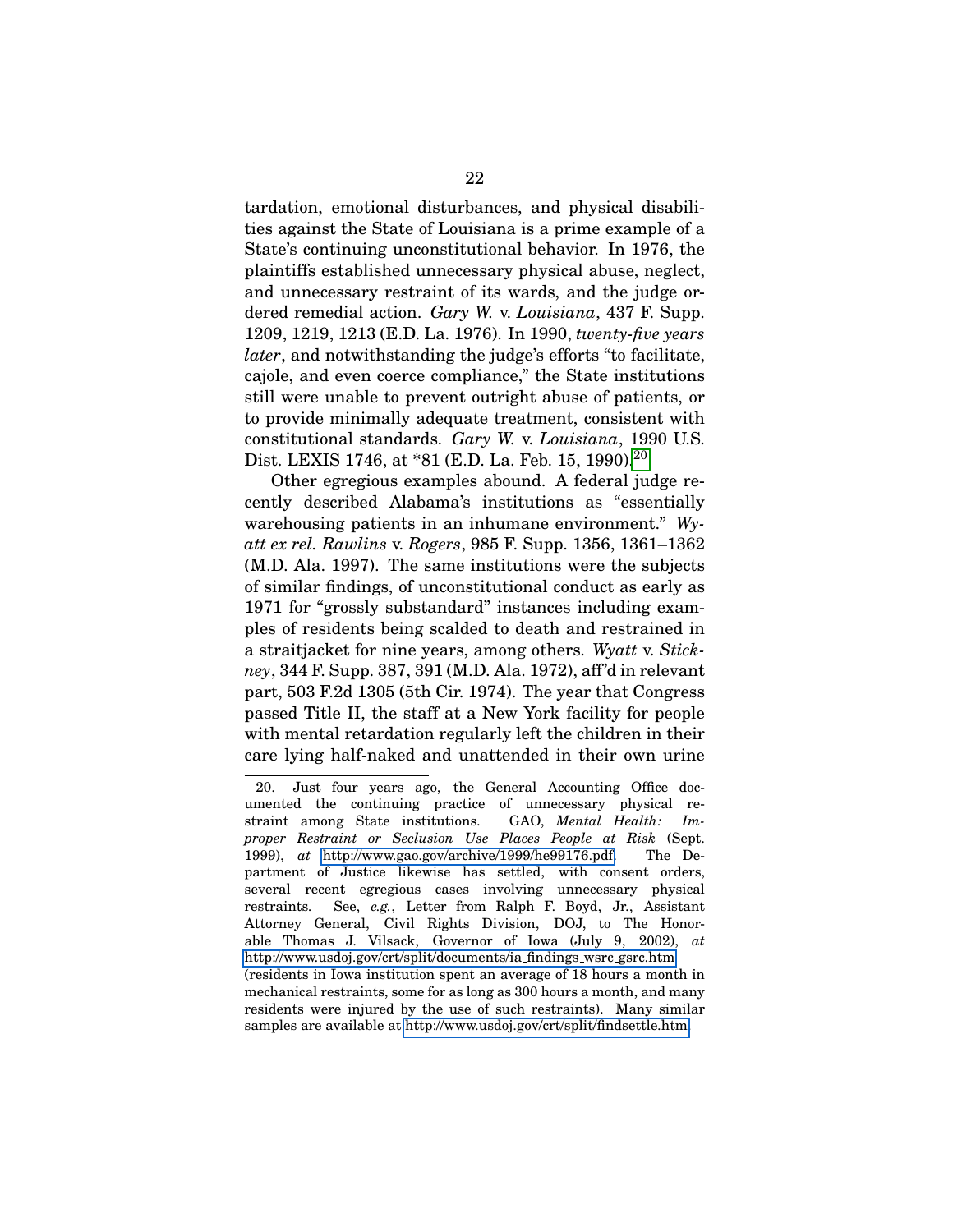and feces on cold floors while the staff watched television. *Society for Good Will to Retarded Children* v. *Cuomo*, 745 F. Supp. 879, 879 (E.D.N.Y. 1990).[21](#page-38-0)

In addition to treating people with disabilities deplorably while they are in institutions, the States have a long history of institutionalizing people unnecessarily. The Constitution protects individuals from unnecessary confinement in institutions. *O'Connor* v. *Donaldson*, [422 U.S.](http://laws.findlaw.com/us/422/563.html) [563,](http://laws.findlaw.com/us/422/563.html) [574–](http://laws.findlaw.com/us/422/563.html#574)[575](http://laws.findlaw.com/us/422/563.html#575) (1975) (if the basis for commitment ceases to exist, continued confinement unconstitutionally deprives the individual of a significant liberty interest).

Historically, the States institutionalized individuals with mental retardation or deafness as a matter of course, based on false stereotypes, the "science" of eugenics, and pure xenophobia. *City of Cleburne*, 473 U.S. at [461–](http://laws.findlaw.com/us/473/432.html#461)[462](http://laws.findlaw.com/us/473/432.html#462) (describing a pattern of State-mandated institutionalization that "paralleled the worst excesses of Jim Crow") (Marshall, J., concurring in part and dissenting in part). Although the laws that mandated institutionalization have largely been repealed, there still is ample evidence of unnecessary and unconstitutional civil commitment. Congress was aware of such evidence when it passed the  $ADA<sup>22</sup>$  $ADA<sup>22</sup>$  $ADA<sup>22</sup>$  and the judicial record amply confirms that it exists. For example, in *Clark* v. *Cohen*, 794 F.2d 79, 85–86 (3d

<span id="page-38-0"></span><sup>21.</sup> See also, *e.g.*, *Halderman* v. *Pennhurst State Sch. & Hosp.*, 446 F. Supp. 1295, 1306–1309 (E.D. Pa. 1977) (unconstitutional, deplorable, and hazardous conditions, including widespread inappropriate use of restraints and incidents of direct abuse from staff persons; the walls of the institution were covered in feces and urine and the residents were subject to outbreaks of infectious disease), rev'd on other grounds, 451 U.S. 1 (1980); *Association for Retarded Citizens* v. *Olson*, 561 F. Supp. 473, 476 (D.N.D. 1982) (constitutional violations in North Dakota institutions; drugs were administered casually, often to the wrong individual; residents were regularly left naked in front of other residents; individuals' health worsened rather than improved), aff'd in relevant part, 713 F.2d 1384 (8th Cir. 1983); *Lelsz* v. *Kavanagh*, 673 F. Supp. 828, 844–848 (N.D. Tex. 1987) (systemic understaffing and communications failures led to inappropriate medication and deaths; behavior modification techniques were "state of the art 1950's") (internal quotations omitted).

<span id="page-38-1"></span><sup>22.</sup> See *Accommodating the Spectrum*, *supra* note [19,](#page-36-2) at 34 (noting that "segregationist purpose" of institutions continued; institutions still "lack rational admitting criteria," among other defects).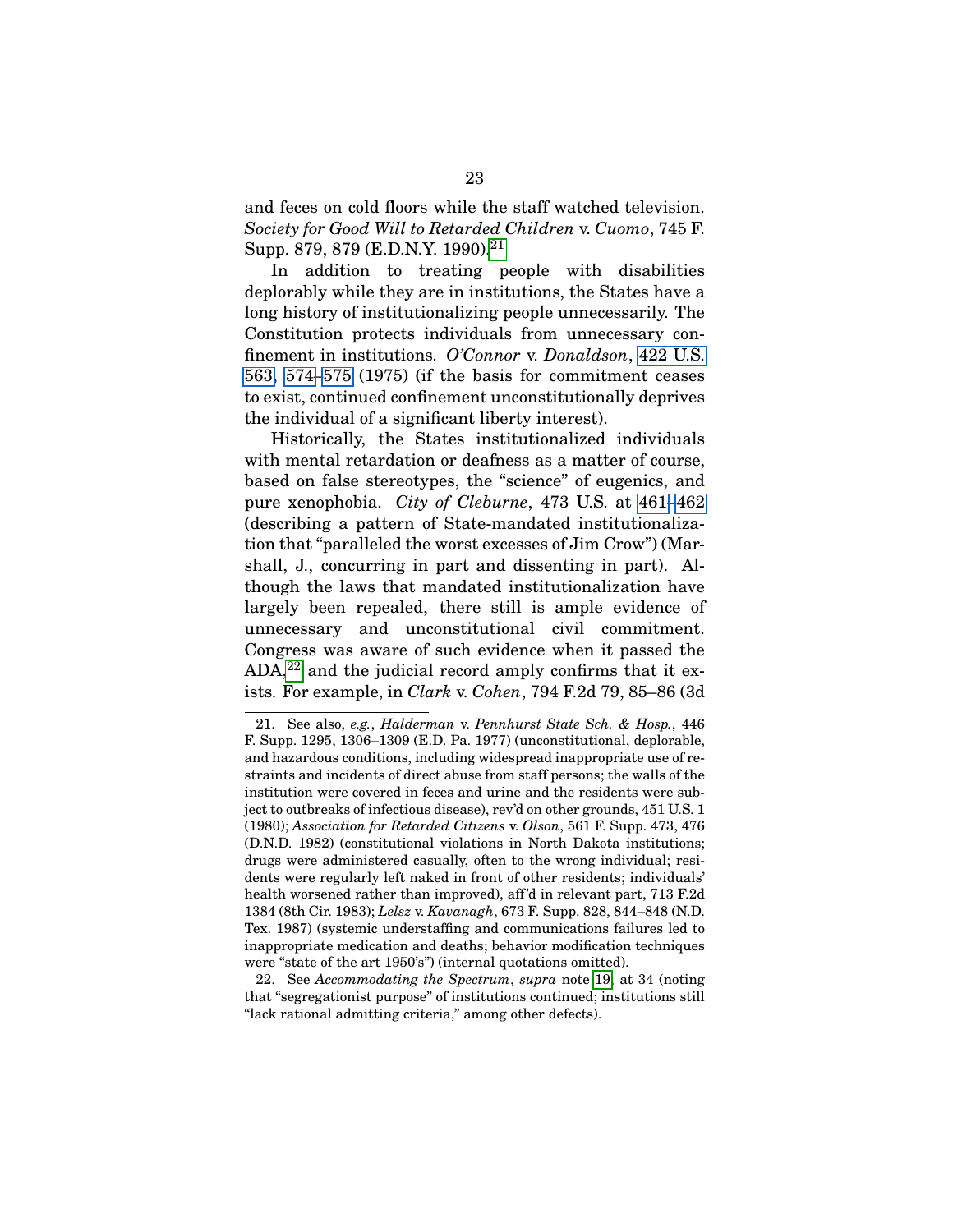Cir. 1986), the Third Circuit documented a ten-year effort by staff at a Pennsylvania institution to secure the release of a woman with mild retardation. At age fifteen, in 1956, she was labeled as "severely defective" and committed without a hearing. *Id.* at 85. Even after the statute under which she was committed was repealed, and despite her doctors' recommendations that she be released, State officials never reviewed her case. *Ibid.* In the end, Pennsylvania did not dispute that *forty years* of unnecessary institutionalization had deprived the plaintiff of any hope of living the rest of her life without supervised care. *Id.* at 83. The court of appeals found that this conduct violated the plaintiff's substantive due process rights. *Id.* at 87. In *Eric L. ex rel. Schierberl* v. *Bird*, 848 F. Supp. 303 (D.N.H. 1994), the court found that the State violated procedural due process, equal protection, and the ADA when it segregated children with disabilities in institutions which isolated them and denied them services and placement opportunities comparable to those available to children without disabilities. $23$ 

# <span id="page-39-0"></span>2. States Ignore The Medical Needs Of Prisoners With Disabilities And Otherwise Violate Their Constitutional Rights

The Eighth Amendment prohibits disproportionate punishments, *Weems* v. *United States*, [217 U.S. 349,](http://laws.findlaw.com/us/217/349.html) [366–](http://laws.findlaw.com/us/217/349.html#366)[367](http://laws.findlaw.com/us/217/349.html#367)

<span id="page-39-1"></span><sup>23.</sup> See also *Thomas S.* v. *Morrow*, 781 F.2d 367, 369–373 (4th Cir. 1986) (North Carolina violated constitutional rights of man with mild retardation when it moved him from State hospital to a detox center rather than providing non-residential support services as hospital recommended); *Jackson* v. *Ft. Stanton Hosp. & Training Sch.*, 757 F. Supp. 1243, 1294–1296 (D.N.M. 1990) (New Mexico deprived a class of individuals with developmental disabilities who were unnecessarily committed of substantive due process rights in numerous instances), rev'd in part on other grounds, 964 F.2d 980 (10th Cir. 1992); D. Schein, *At Home Among Strangers* (1989) (describing numerous deaf individuals committed under repealed statutes allowing for commitment solely by reason of deafness or erroneously considered to have mental disabilities; continued commitment had not been reviewed). Unfortunately, the problem of unnecessary institutionalization remains pervasive. See Sharon P. Davis, *A Status Report to the Nation on People with Mental Retardation Waiting for Community Services* (1997), *at* [http://www.thearc.org/misc/WaitPage.html.](http://www.thearc.org/misc/WaitPage.html)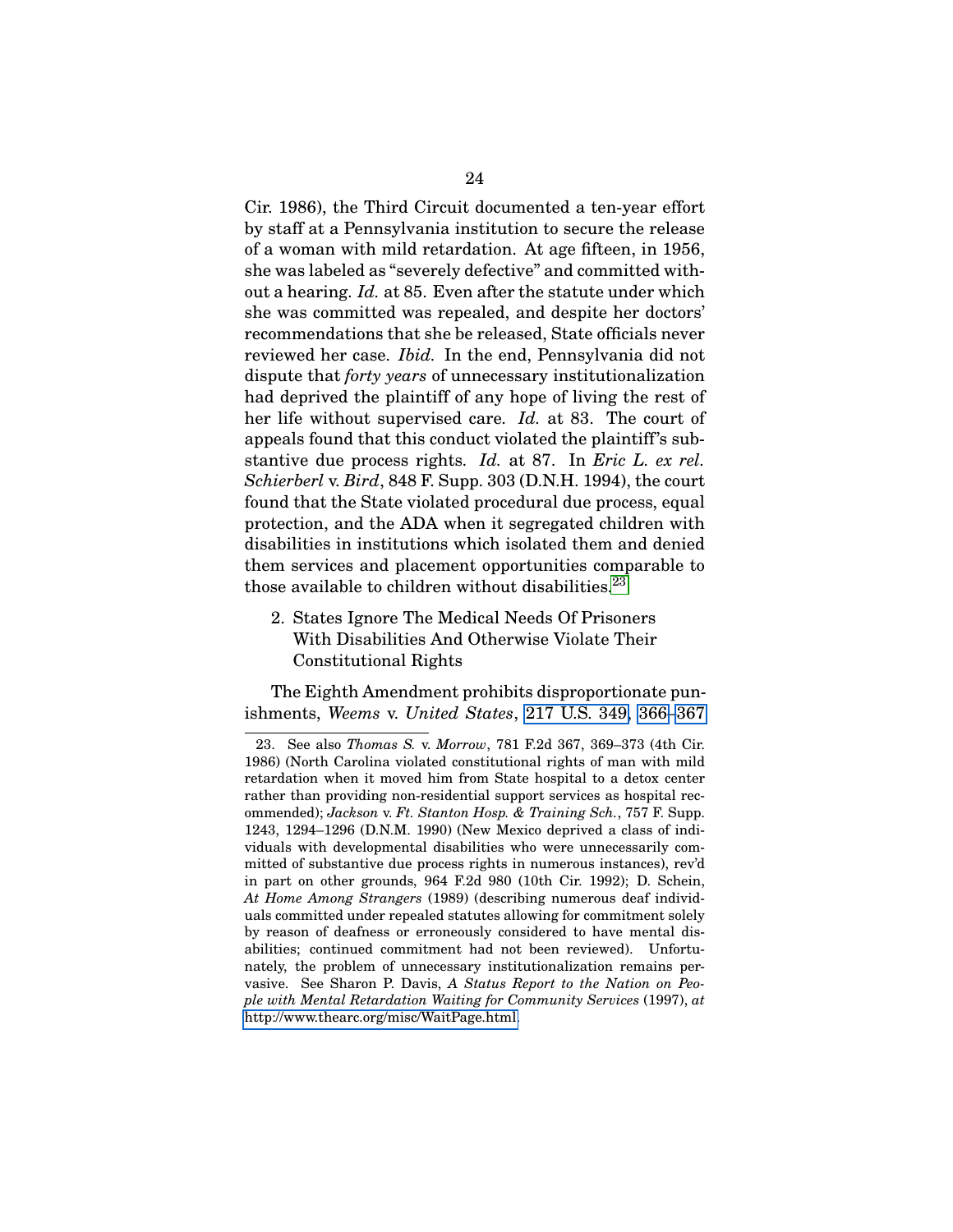(1910), and the "unnecessary and wanton infliction of pain," *Gregg* v. *Georgia*, [428 U.S. 153,](http://laws.findlaw.com/us/428/153.html) [173](http://laws.findlaw.com/us/428/153.html#173) (1976) (plurality opinion). The Constitution also forbids State prisons to act with deliberate indifference to the medical needs of prisoners with disabilities. *Estelle* v. *Gamble*, [429 U.S. 97,](http://laws.findlaw.com/us/429/97.html) [106](http://laws.findlaw.com/us/429/97.html#106)  $(1976).<sup>24</sup>$  $(1976).<sup>24</sup>$  $(1976).<sup>24</sup>$  This practice subjects prisoners with disabilities to multiple punishments: in addition to their sentence, they suffer unnecessary pain, loss of dignity, and, in some cases, a shortened lifespan.

At the time Title II was enacted, however, State prisons nevertheless continued to abuse prisoners with disabilities, denying them these fundamental constitutional protections. For example, a Michigan prison routinely forced two paraplegic inmates to sit in their own feces for hours at a time, causing them medical complications. *Parrish* v. *Johnson*, 800 F.2d 600, 602–603 (6th Cir. 1986). Staff habitually refused to relay the prisoners' requests for aid to nurses, and deliberately placed their food trays in inaccessible positions. Moreover, prison officials did nothing to stop a guard who on several occasions assaulted the inmates with a knife and frequently called one inmate a "crippled bastard who should be dead." *Id.* at 603. The State's conduct furthered "[n]o legitimate penological or institutional objective." *Id.* at 605.

In *Kiman* v. *New Hampshire Department of Corrections*, 301 F.3d 13, 25 n.9 (1st Cir. 2002), aff'd, 332 F.3d 29 (1st Cir. 2003) (en banc), for instance, an inmate with Lou Gehrig's Disease sued New Hampshire under the ADA and State laws. 301 F.3d at 14–15. During his confinement, Mr. Kiman gradually lost the ability to control his voluntary muscles. *Id.* at 15. Despite his repeated requests, the State refused to provide him with a cane to walk or a chair to use in the shower; cuffed his hands behind his back rather than in front despite his pleas of pain; refused to move his cell from the third tier despite his inability to climb stairs; and refused to provide him a special toilet, requiring him to rely on the goodwill of his cellmates to engage in personal hy-

<span id="page-40-0"></span><sup>24.</sup> *Pennsylvania Dep't of Corrs.* v. *Yeskey*, [524 U.S. 206,](http://laws.findlaw.com/us/524/206.html) [210](http://laws.findlaw.com/us/524/206.html##210) (1998), confirmed that prisoners with disabilities can sue State prisons under Title II for discrimination in the provision of medical services.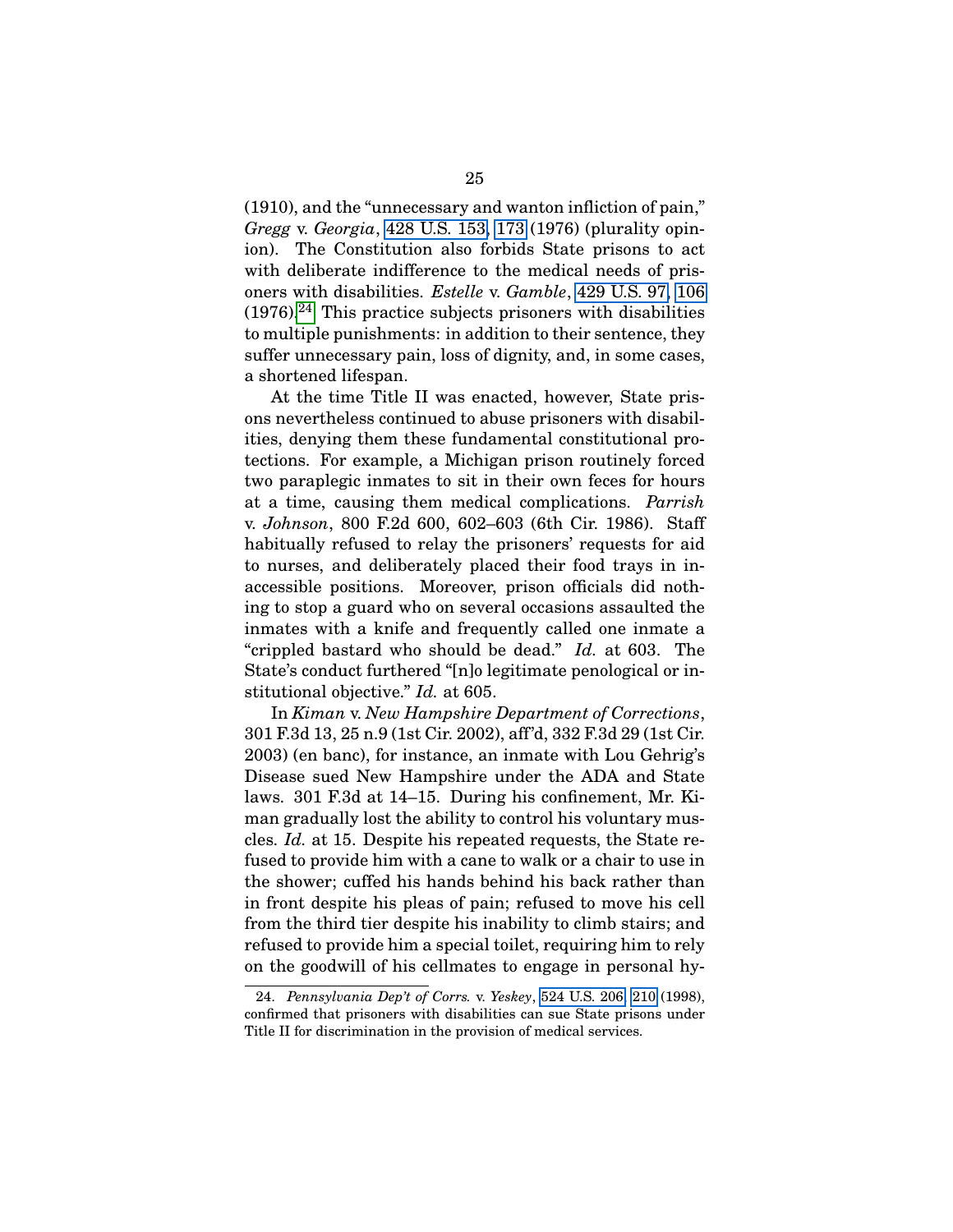giene. *Id.* at 16. The First Circuit held that the complaint fairly could be read to allege a violation of both the Eighth Amendment and equal protection. *Id.* at 24 & 25 n.9. Because the State's refusal to accommodate Mr. Kiman's disability was itself a constitutional violation, the ADA represents a congruent and proportional response as applied to the type of violations alleged in that case. See *id.* at 25 & n.9.

The suffering endured by inmates with disabilities is reaching crisis proportions. Prisoners with disabilities are over-represented in the criminal justice system and are swelling the ranks of penal institutions.<sup>[25](#page-41-0)</sup> A recent class action in California illustrated State-wide systemic and unconstitutional abuse of prisoners with mental disabilities. In *Coleman* v. *Wilson*, 912 F. Supp. 1282, 1305–1323 (E.D. Cal. 1995), the record revealed that California failed to: screen inmates for medical needs; maintain basic medical records and medication policies; maintain adequate and competent staffing; appropriately use mechanical restraints; and prevent inappropriate disciplinary and behavior control measures on prisoners with mental disabilities, including use of isolation and taser guns. *Ibid.* Each one of these practices violated the prisoners' constitutional rights. *Id.* at 1305–1325.[26](#page-41-1)

<span id="page-41-0"></span><sup>25.</sup> See Council of State Governments, *Criminal Justice/Mental Health Consensus Project* (June 2002), *at* [http://consensusproject.org;](http://consensusproject.org/) Human Rights Watch, *Ill-Equipped: U.S. Prisons and Offenders with Mental Illness* ch. III (Oct. 2003), *at* [http://www.hrw.org/reports/2003/usa1003/.](http://www.hrw.org/reports/2003/usa1003/) Once incarcerated, inmates with disabilities are far more likely to be victimized, exploited, and injured than other inmates. See, *e.g.*, *Ruiz* v. *Estelle*, 503 F. Supp. 1265, 1344 (S.D. Tex. 1980), aff'd in relevant part, 679 F.2d 1115 (5th Cir. 1982).

<span id="page-41-1"></span><sup>26.</sup> See also, *e.g.*, *Ruiz*, 503 F. Supp. at 1274–1391 (126-page opinion describing Texas' unconstitutional treatment of prisoners with disabilities, including among many other examples routinely denying prescribed treatments for prisoners who use asthmatic inhalers and wheelchairs and disciplining prisoners with mental retardation for infractions of rules they did not understand); *Yarbaugh* v. *Roach*, 736 F. Supp. 318, 320 (D.D.C. 1990) (prisoner with multiple sclerosis was incarcerated for over a year before he was seen by a physician and did not receive assistance in daily activities; as a consequence, he had not showered in over a year and had fallen repeatedly attempting to move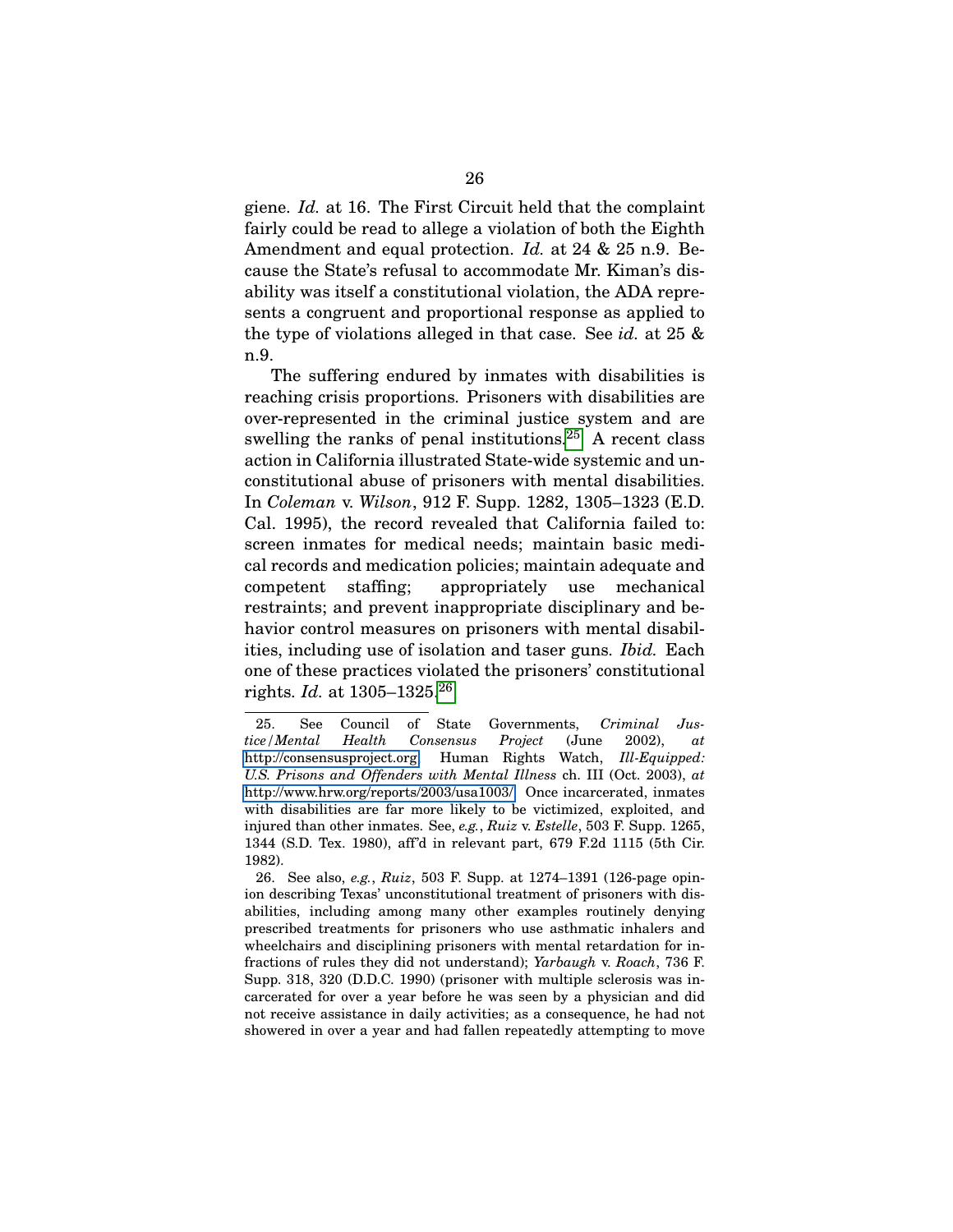### <span id="page-42-0"></span>*F. Patterns Of Irrational State Segregation Of People With Disabilities From The Community*

Even outside the walls of State-run institutions, the States have historically segregated Americans with disabilities from the community at large through discriminatory zoning laws. Such laws lack a rational basis when they treat people with disabilities differently than other groups without justification. *City of Cleburne*, 473 U.S. at [450](http://laws.findlaw.com/us/473/432.html#450) (ordinance requiring a group home for people with mental retardation to obtain a special use permit but not requiring other groups to obtain similar permits violated equal protection).

Over the past decades, many individuals with disabilities have moved from institutional settings into more integrated community settings. Unfortunately, States and municipalities reacting to pressure based on stigma and prejudice responded by enacting dispersion laws that prevent the concentration of community residences for individuals with disabilities in one area. *Epicenter, Inc.* v. *City of Steubenville*, 924 F. Supp. 845, 849 (S.D. Ohio 1996) (cities "reacted to the deinstitutionalization movement" like "postbellum Southern state governments that passed Jim Crow laws").

When Congress enacted Title II, this form of discrimination was extensive, and involved State as well as local/municipal action. In *Larkin* v. *Michigan*, 883 F. Supp. 172 (E.D. Mich. 1994), for instance, the court considered a Michigan law forbidding the licensing of a group home for people with disabilities if the group home was to be located within 1500 feet of another group home. *Id.* Finding that the dispersion requirements placed quotas on the people with disabilities who could live in a residential neighborhood, the court struck the law as without rational basis and thus violative of equal protection guarantees. *Id.* at 179– 180;[27](#page-42-1) see also *Bangerter* v. *Orem City Corp.*, 46 F.3d 1491,

from his wheelchair to his bed).

<span id="page-42-1"></span><sup>27.</sup> The Sixth Circuit affirmed on statutory grounds without reaching the constitutional issue. 89 F.3d 285 (6th Cir. 1996). Other States have similar dispersion requirements. See, *e.g.*, CONN. GEN. STAT. § 8-3f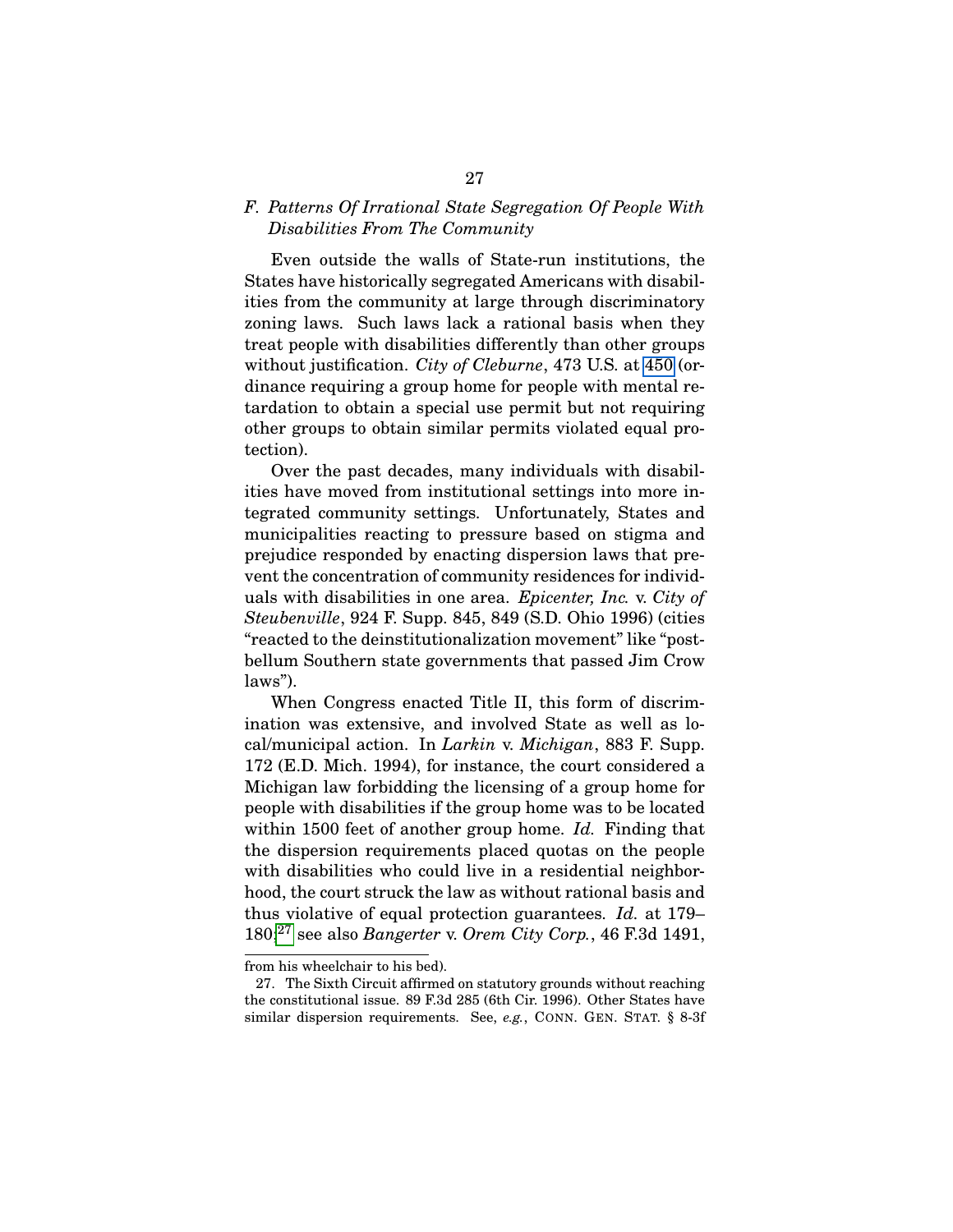1503 n.20 (10th Cir. 1995) (statutory claim involving Utah law mandating that community housing for people with "handicap[s]" provide 24-hour supervision; "if this case had been brought as an equal protection claim, there is no evidence that the zoning restrictions were rationally related to legitimate government concerns and not based on unsubstantiated fears or irrational prejudices"); *Association of Relatives and Friends of AIDS Patients* v. *Regulations and Permits Admin.*, 740 F. Supp. 95, 103–106 (D.P.R. 1990) (finding intentional discrimination against people with AIDS in zoning decision).

#### **CONCLUSION**

Congress' specific findings, the materials cited in this brief, and the legislative history detailed in other briefs all provide extensive and compelling evidence that States perpetuated a pattern of unconstitutional discrimination. In view of this long-standing pattern, Congress was acting well within its constitutional authority when it abrogated the States' immunity from suit under Title II. Accordingly, this Court should affirm the judgments below.

Respectfully submitted.

| Of Counsel:                   | Timothy K. Armstrong*        |
|-------------------------------|------------------------------|
| Ira A. Burnim                 | Elizabeth B. McCallum        |
| Jennifer Mathis               | Andrew P. Tower              |
| <b>JUDGE DAVID L. BAZELON</b> | Kristien Carbonez            |
| CENTER FOR MENTAL             | Thomas Dillickrath           |
| HEALTH LAW                    | Richard Groseclose           |
| 1101 Fifteenth St., N.W.      | Kristen McAhren              |
| Washington, D.C. 20005        | <b>HOWREY SIMON ARNOLD</b>   |
| $(202)$ 467-5730              | & WHITE, LLP                 |
|                               | 1299 Pennsylvania Ave., N.W. |
|                               | Washington, D.C. 20004-2402  |
|                               | $(202)$ 783-0800             |
|                               | Counsel for Amici Curiae     |

NOVEMBER 2003 \* *Counsel of Record*

(2001); DEL. CODE ANN. tit. 22, § 309 (2002); VT. STAT. ANN. tit. 24, § 4409(f) (2002).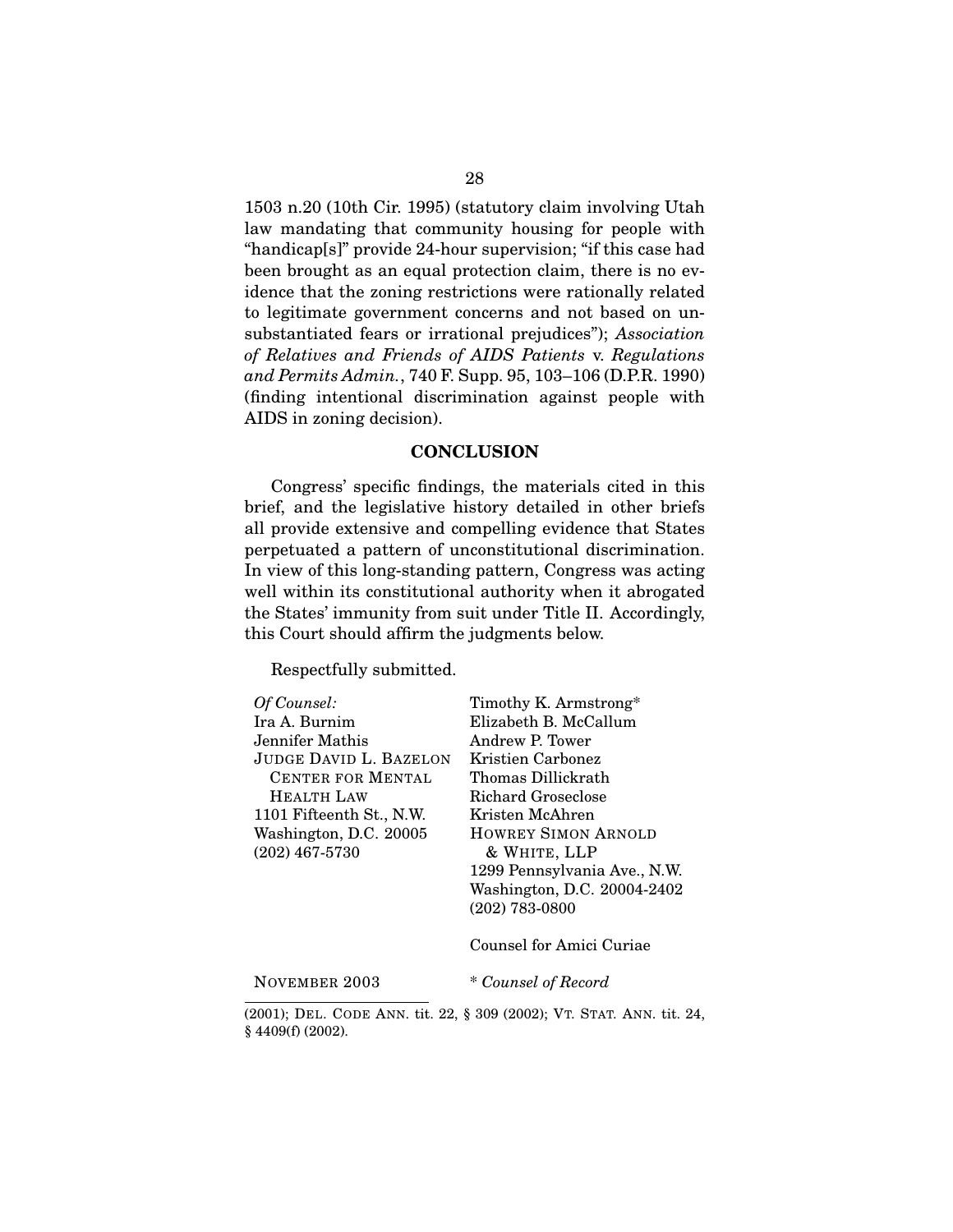#### **THE AMICI ORGANIZATIONS**

AARP is a nonpartisan, nonprofit membership organization with more than thirty-five million persons age 50 and older that is dedicated to addressing the needs and interests of older Americans. Countless AARP members with disabilities rely on Title II of the ADA to assure access to public programs and services, including those provided by States and State entities, in a manner free from discrimination. These protections are especially important to AARP members because older persons have a higher incidence of disabilities than other populations.

The American Association on Mental Retardation ("AAMR") is the nation's oldest and largest interdisciplinary organization of professional and other persons who work exclusively in the field of mental retardation. AAMR promotes progressive policies, sound research, effective practices, and human rights for people with intellectual disabilities.

The American Council of the Blind ("ACB") is a national nonprofit, consumer organization of the blind, with seventy affiliates and members in all fifty states. Its mission is to improve the quality of life, equality of opportunity, and independence for all persons who are blind. To that end, ACB seeks to educate policy makers about the needs and capabilities of people who are blind, and to assist individuals and organizations wishing to advocate for programs and policies that meet the needs of people who are blind, or visually impaired. ACB members were very involved in the efforts that led to the passage of the ADA. Therefore, we are very disturbed about the legal challenges to its constitutionality which have been raised in recent years. We are especially concerned that state governments are increasingly taking up the cause of those who would weaken the ADA's effectiveness. We urge this Court to give careful consideration to the implications of such challenges for the rights and welfare of people with disabilities who live and work within those states.

The American Diabetes Association is the nation's leading nonprofit health organization providing diabetes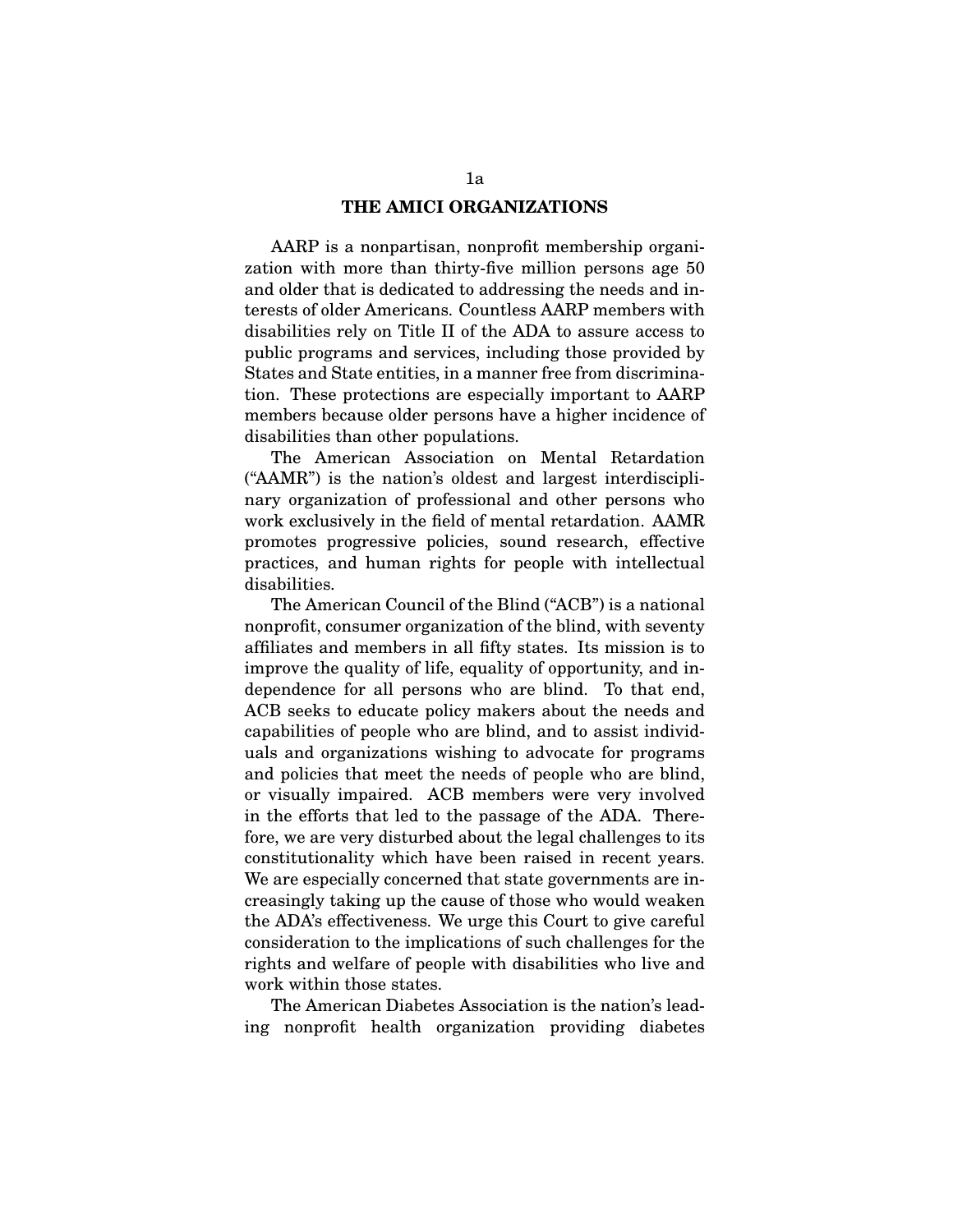research, information, and advocacy. Founded in 1940, the Association conducts programs in all 50 states and the District of Columbia, providing services to hundreds of communities across the country. The mission of the organization is to prevent and cure diabetes, and to improve the lives of all people affected by diabetes. To fulfill this mission, the Association funds research, publishes scientific findings, provides information and other services to people with diabetes, their families, health care professionals and the public, and advocates for scientific research and for the rights of people with diabetes.

The American Occupational Therapy Association ("AOTA") is the national professional association of over 40,000 occupational therapists and occupational therapy assistants as well as students of the profession. The AOTA mission is to support the contributions of occupational therapy to health, wellbeing, productivity and quality of life. Occupational therapists provide treatment and intervention for people with physical and mental disabilities to promote full participation in society and maximum achievement of human potential. Occupational therapy can assist individuals with disabilities in identifying work limitations and potential. AOTA advocates on behalf of the profession and the public through support of positive public policy such as that contained in the Americans with Disabilities Act.

The American Psychiatric Association, with approximately 40,000 members, is the Nation's largest organization of physicians specializing in psychiatry. It has participated in numerous cases in this Court, including *Olmstead* v. *L.C. ex rel. Zimring*, 527 U.S. 581 (1999). Its members have a strong interest in the constitutionality of the Americans with Disabilities Act as it bars government entities' discrimination against persons with disabilities, including persons with mental illnesses or disabilities.

The Arc of the United States ("The Arc"), through its nearly 900 state and local chapters, is the largest national voluntary organization in the United States devoted solely to the welfare of the more than seven million children and adults with mental retardation and related disabilities and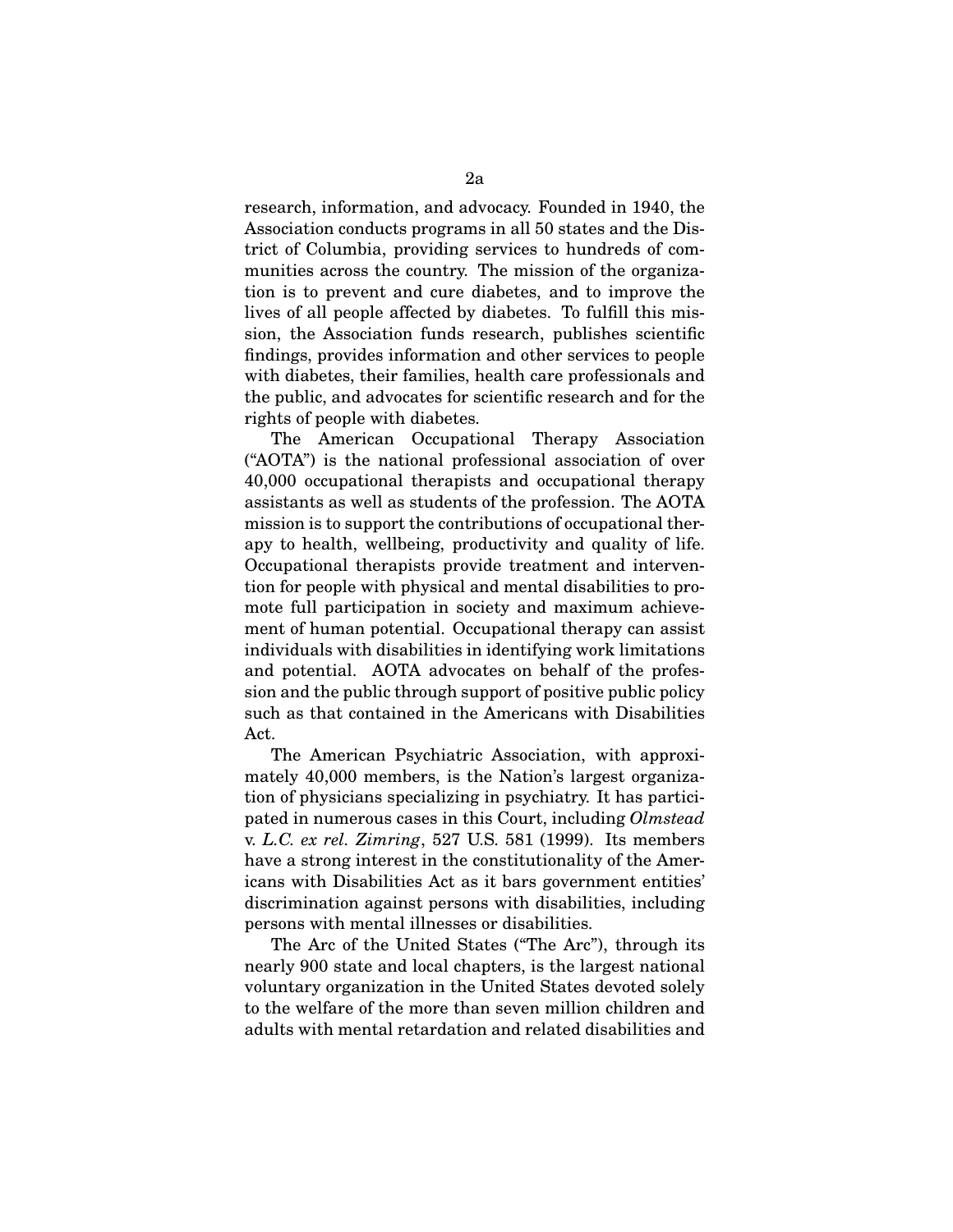their families. Since its inception, The Arc has vigorously challenged attitudes and public policy, based on false stereotypes, which have authorized or encouraged segregation of people with mental retardation in virtually all areas of life. The Arc was one of the leaders in framing and supporting passage of the Americans with Disabilities Act.

The Association on Higher Education And Disability ("AHEAD") is a non-profit organization committed to full participation in higher education and equal access to all opportunities for persons with disabilities, including professional licensing and employment. Its membership includes approximately 2,000 institutions including colleges, universities, not-for-profit service providers, and standardized testing organizations, professionals, and college and graduate students planning to enter the field of disability practice. Many of its members are actively engaged in assuring ADA compliance and in providing reasonable accommodations to both students and employees at institutions of higher education and in high-stakes standardized testing. In addition, AHEAD members actively work with students in establishing vocational plans and job readiness. AHEAD publishes numerous resources on the implementation of the Americans with Disabilities Act and Section 504 of the Rehabilitation Act of 1973 by post-secondary educational institutions.

The Bazelon Center for Mental Health Law is a national public interest organization founded in 1972 to advocate for the rights of individuals with mental disabilities. The Bazelon Center has engaged in litigation, administrative advocacy, and public education to promote equal opportunities for individuals with mental disabilities. Much of the Center's work involves efforts to remedy disability-based discrimination through enforcement of the ADA.

The Alexander Graham Bell Association for the Deaf and Hard of Hearing ("AG Bell") is a non-profit organization with chapters throughout the United States, and has international affiliates throughout the world. AG Bell advocates for spoken language in children and adults. AG Bell is deemed to be the preeminent organization in deafness. AG Bell provides advocacy, resources and leadership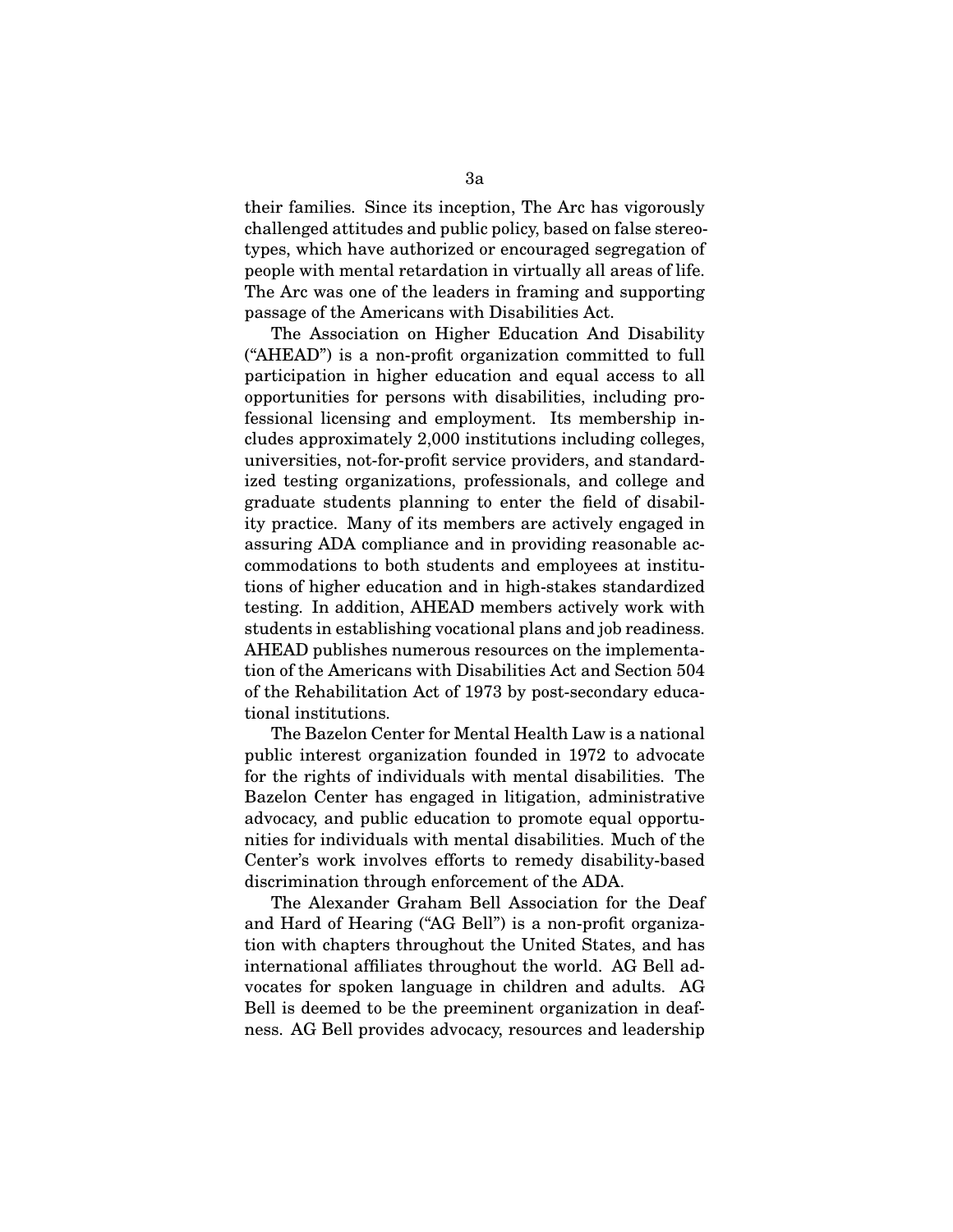for parents, professionals, and individuals who are deaf or hard of hearing.

The Depression and Bipolar Support Alliance ("DBSA") is the leading patient-directed national organization focusing on the most prevalent mental illnesses—depression and bipolar disorder. Studies indicate that there may be 20 to 35 million persons with depression and 2.5 million to 10 million people with bipolar disorder. DBSA was founded in 1985 and is based in Chicago. DBSA's mission is to improve the lives of people living with mood disorders. This not-for-profit organization fosters an environment of understanding about the impact and management of these life threatening illnesses by providing up-to-date, scientifically based tools and information, written in easy to understand language. DBSA has more than 1,000 peer-run support groups across the country. Assisted by a Scientific Advisory Board, comprised of the leading researchers and clinicians in the field of mood disorders, DBSA supports research to promote more timely diagnosis, to develop more effective and tolerable treatments and to discover a cure. The DBSA organization works to ensure that people living with mood disorders are treated equitably. In that regard, we believe that the Americans With Disabilities Act should be given a strong and vigorous construction, including coverage for the unlawful discriminatory acts of State units of government.

Easter Seals has been providing services that help individuals with disabilities and special needs, and their families, live better lives for more than 80 years. Easter Seals promotes the passage and enforcement of federal legislation, including the ADA, that enables people with disabilities to achieve greater independence. Our primary services—medical rehabilitation, job training and employment, inclusive child care, adult day services, and camping and recreation—benefit more than 1 million individuals and their families each year through one of 450 centers nationwide.

The Epilepsy Foundation® is the sole national, charitable voluntary health organization dedicated to advancing the interests of the more than two million people with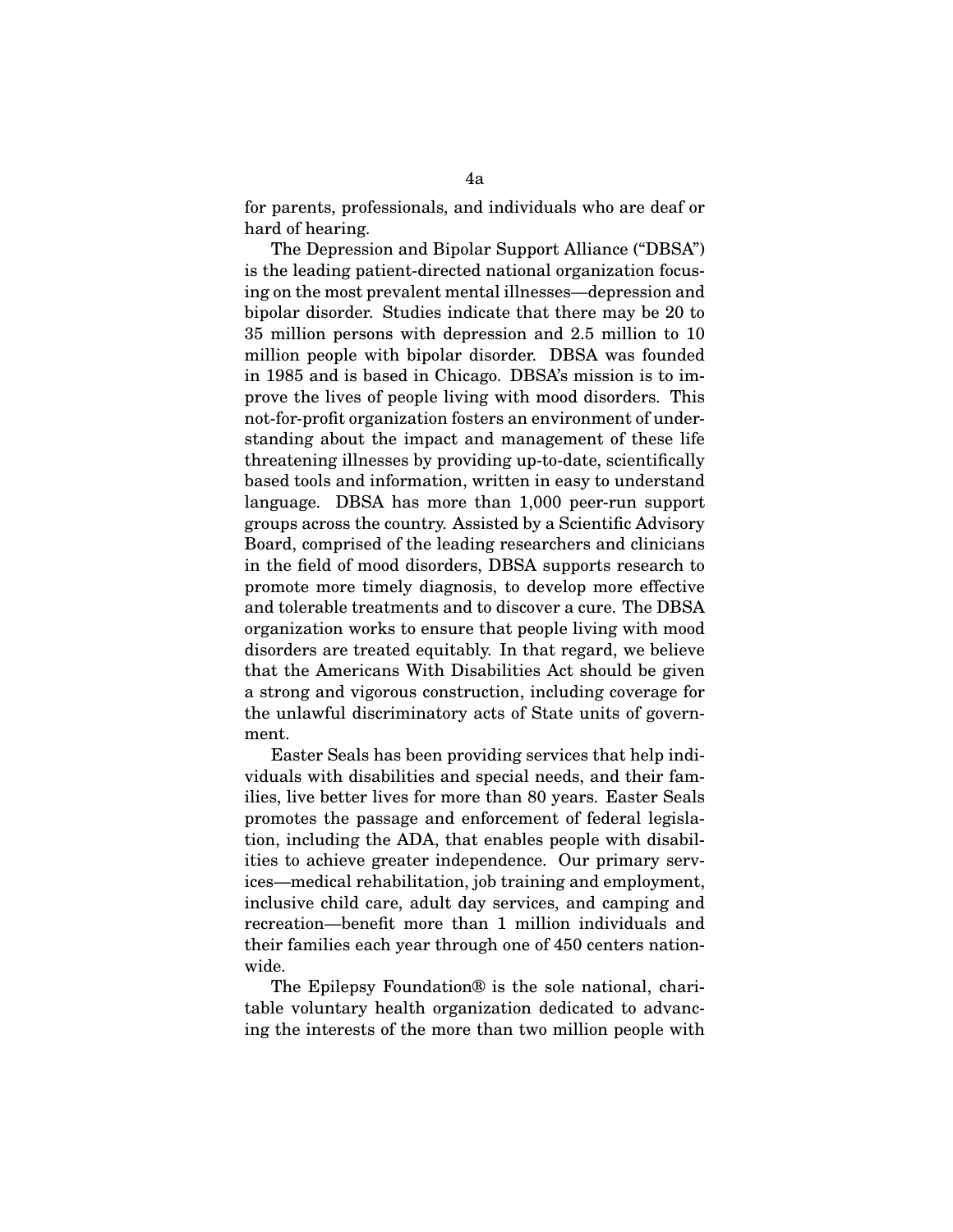epilepsy and seizure disorders. The term "epilepsy" evokes stereotyped images and fears in others that affect persons with this medical condition in all aspects of life, including the delivery of public services and participation in public programs. Since its inception, the Foundation has worked to dispel the stigma associated with seizures and has supported the development of laws, such as the ADA, that protect individuals from discrimination based on these stereotypes and fears.

Lambda Legal Defense and Education Fund, Inc. ("Lambda Legal") is a national non-profit public interest organization committed to achieving full recognition of the civil rights of lesbians, gay men, bisexuals, the transgendered and people with HIV or AIDS through impact litigation, education and public policy work. Founded in 1973, Lambda Legal is the oldest and largest legal organization addressing these concerns. Since 1983, when it filed the nation's first AIDS discrimination case, Lambda Legal has appeared as counsel or *amicus curiae* in scores of cases in state and federal courts on behalf of people living with HIV or with other disabilities.

As The Nation's Voice on Mental Illness, the National Alliance for the Mentally Ill ("NAMI") leads a national grassroots effort to transform America's mental health care system, eliminate stigma, support research, and attain adequate health insurance, housing, rehabilitation, jobs and family support for millions of Americans living with mental illnesses. Since its creation in 1979, NAMI's members have worked tirelessly at national, state and local levels to combat pervasive discrimination against people with mental illnesses that impose barriers to recovery and prevent these individuals from enjoying fundamental rights accorded other Americans.

The National Association for Rights Protection and Advocacy ("NARPA") includes recipients of mental health and developmental disabilities services; lay, professional, and self-advocates; family members; service providers; disability rights attorneys; and teachers at schools of law, social work, and public policy. It is dedicated to promoting the preferred options of people who have been labeled mentally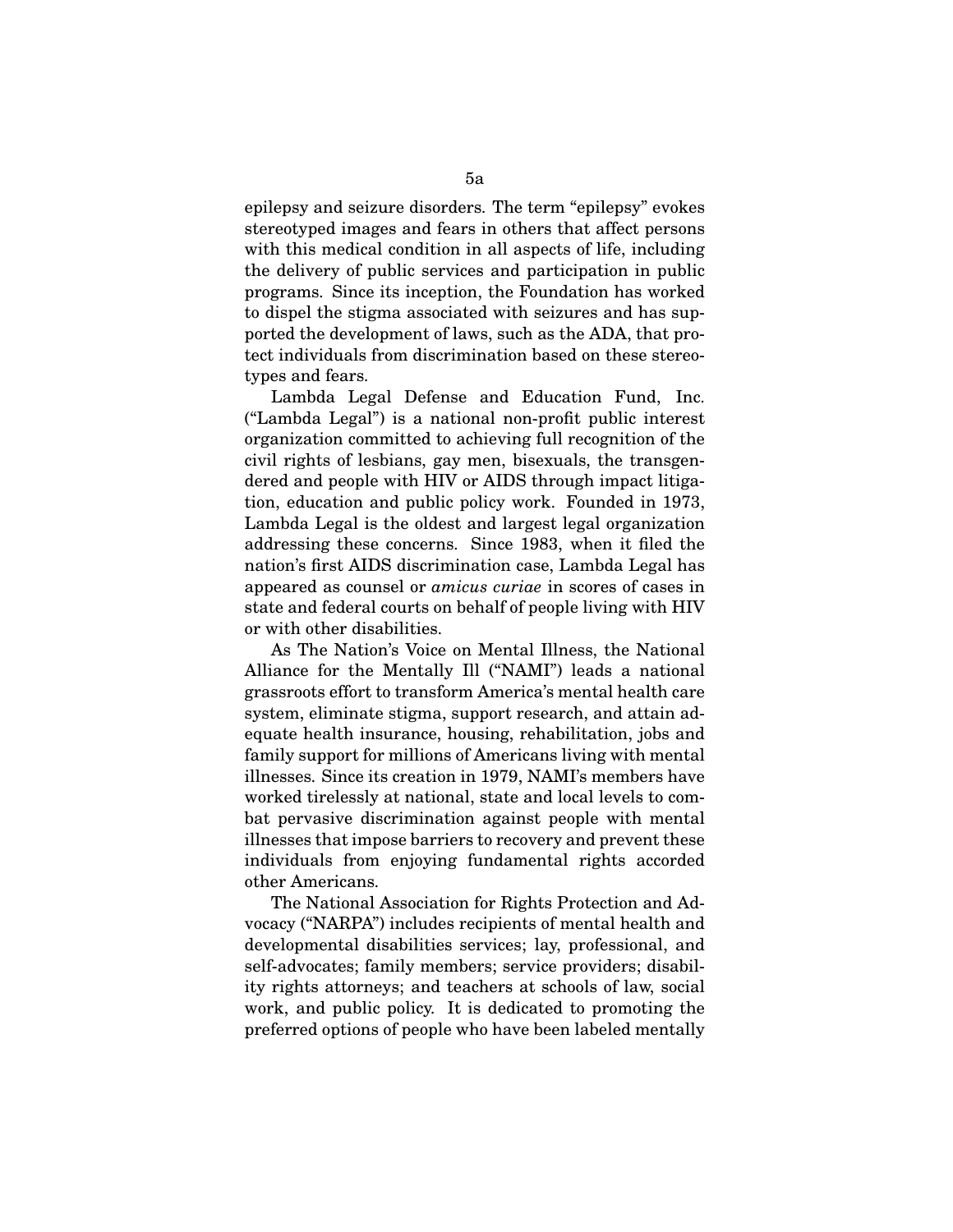disabled.

The National Association of Councils on Developmental Disabilities ("NACDD") is a national organization for Developmental Disabilities Councils that advocates and works for change on behalf of people with developmental, as well as other disabilities, and their families. NACDD was established in 2003 to bring together the two organizations that supported Developmental Disabilities ("DD") Councils, CDDC and NADDC. NADDC was established by DD Councils in 1974 to support them in carrying out their mandated responsibilities under the Developmental Disabilities Assistance & Bill of Rights Act, and to be their national voice. Members are nationwide State and Territorial DD Councils. State Councils undertake advocacy, capacity building, and systemic change activities that are consistent with the purpose of the DD Act, that contribute to a coordinated, consumer and family-centered, consumer and family-directed, comprehensive system of community services, individualized supports and other forms of assistance that enable individuals with developmental disabilities to exercise self-determination, be independent, be productive and be integrated and included in all facets of community life.

The National Council on Independent Living ("NCIL") is the oldest cross-disability, national grassroots organization run by and for people with disabilities. NCIL's membership is comprised of centers for independent living, statewide independent living councils, people with disabilities and other disability rights organizations. NCIL's mission is to advance the independent living philosophy and to advocate for the human rights of, and services for, people with disabilities to further their full integration and participation in society.

For over thirty years, the National Health Law Program ("NheLP") has engaged in legal and policy analysis on behalf of low income and working poor people, people with disabilities, the elderly, and children. NheLP has provided legal representation and conducted research and policy analysis on issues affecting the health status and health access of these groups. As such, NheLP has worked with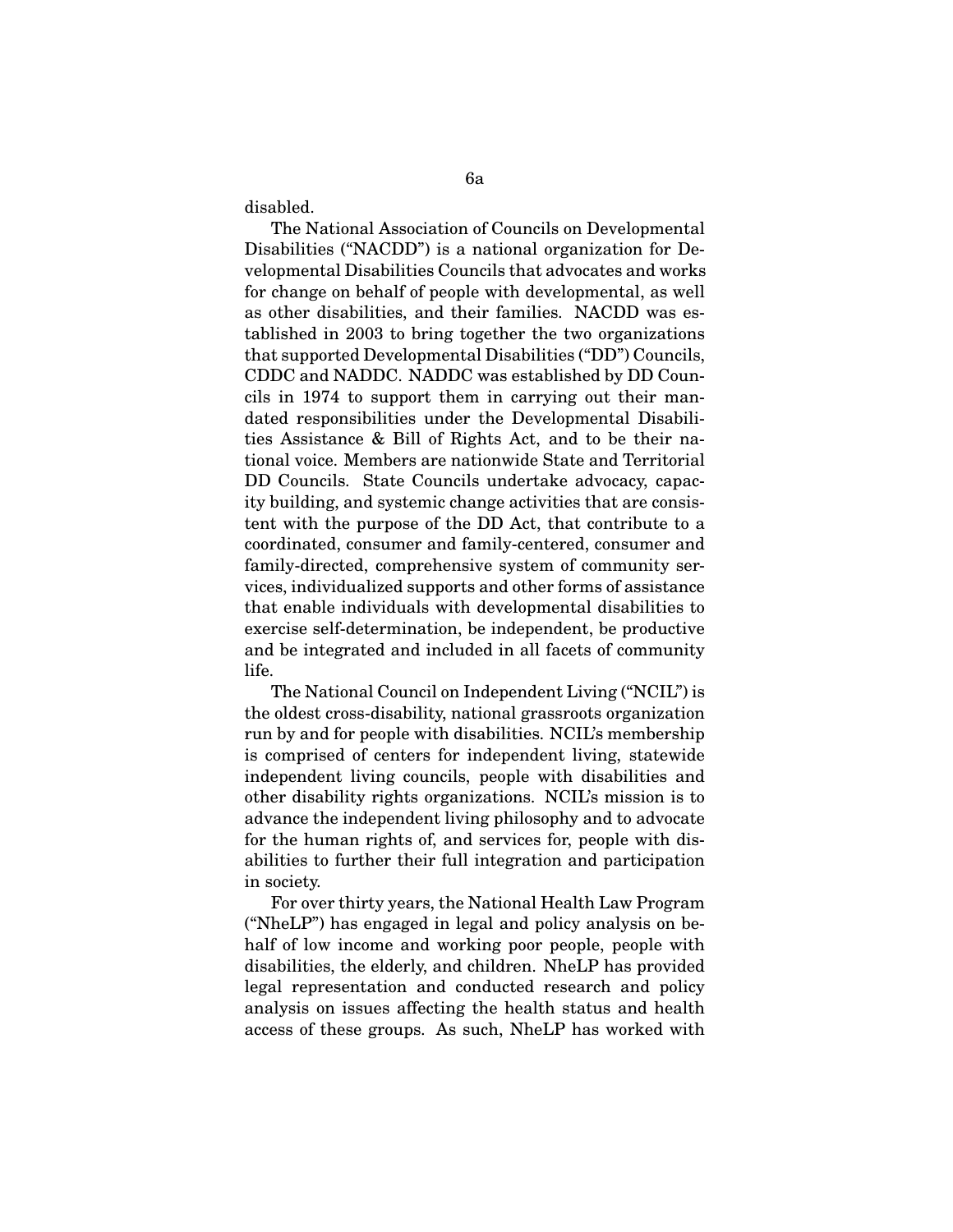the ADA, and the program's work and our clients will be significantly affected by the Court's decision in this case.

Established in 1909, the National Mental Health Association, with its more than 340 affiliates, is dedicated to promoting mental health, preventing mental disorders, and achieving victory over mental illness through advocacy, education, re-search, and services. NMHA envisions a just, humane and healthy society in which all people are accorded respect, dignity, and the opportunity to achieve their full potential free from stigma and prejudice.

The National Mental Health Consumers' Self-Help Clearinghouse is a national technical assistance center established in 1986. It is run by and for people who are consumers of mental health services and survivors of psychiatric illness (known as consumers/survivors). Its mission is to promote consumer/survivor participation in planning, providing and evaluating mental health and community support services, to provide technical assistance and information to consumers/survivors interested in developing self-help services, and advocating to make traditional services more consumer/survivor-oriented. The Clearinghouse has an interest in helping people with mental illness live to their full potential as active members of the community.

The National Multiple Sclerosis Society is dedicated to ending the devastating effects of multiple sclerosis. The National MS Society is the only national voluntary MS organization that meets the standards of all major agencies that rate nonprofit groups. The Society supports more MS research and serves more people with MS than any national voluntary MS organization in the world. Through its 50-state network of chapters, the Society funds research, furthers education, advocates for people with disabilities, and provides a variety of empowering programs for the third of a million Americans who have MS and their families. The Society believes that every individual has the fundamental right to lead a full, productive life via the support of laws that promote equality of opportunity for all citizens. The ADA has proven to be a major advancement in the public awareness of disability rights and has prompted sub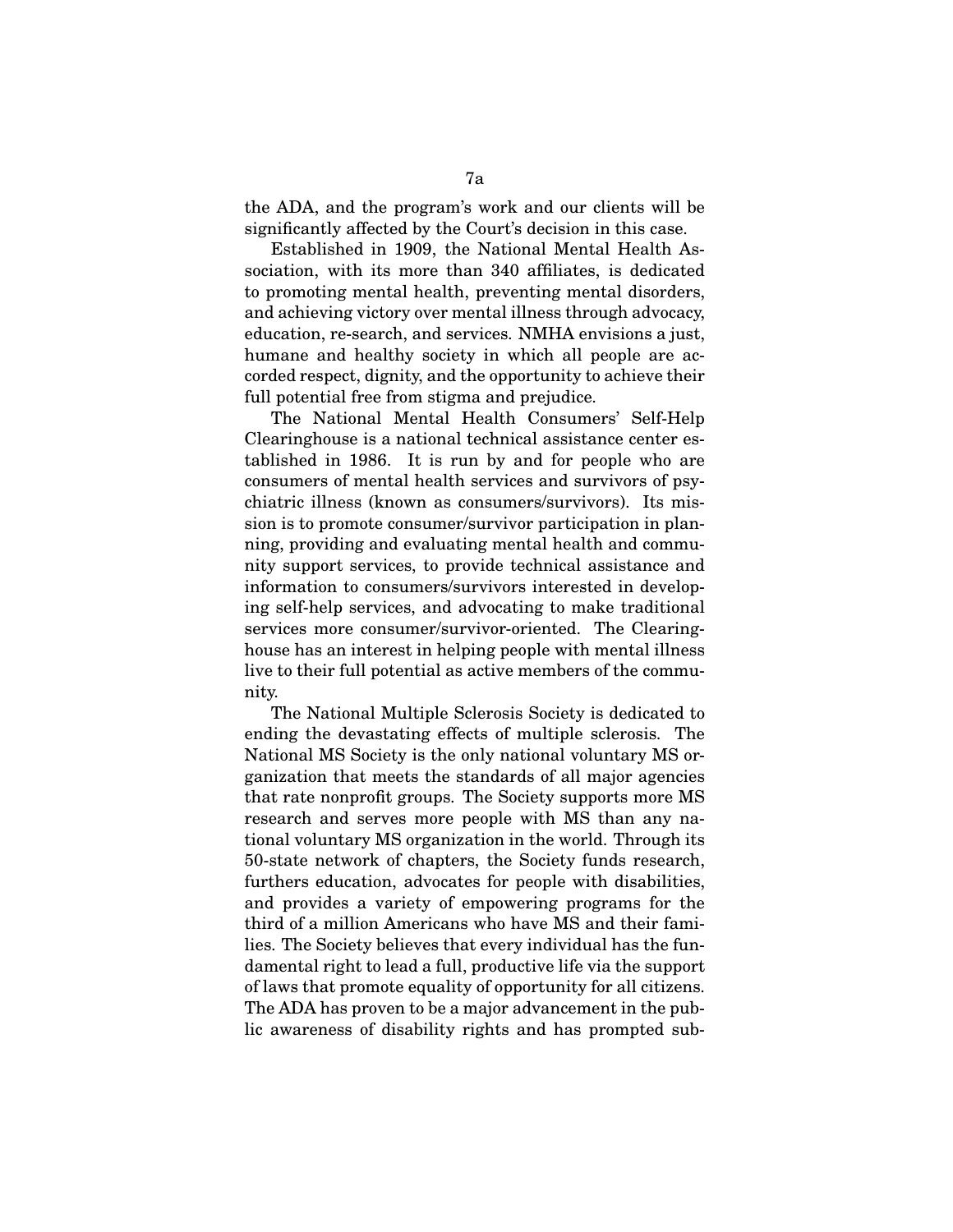stantial improvements in local disability regulations. Our expression of interest and support in the present case reflects our commitment to the right of every American to be free from any discrimination and lack of independence under law.

The Paralyzed Veterans of America ("PVA") is a congressionally chartered veterans service organization founded in 1946 with over 20,000 members, all of whom are veterans of the armed forces with spinal cord injury or dysfunction. PVA has developed a unique expertise on a wide variety of issues involving the special needs of its members and uses that expertise to be the leading advocate for civil rights and opportunities which maximize the independence of our members. Virtually all PVA members use wheelchairs for mobility and have a significant interest in the broadest possible implementation and enforcement of the Americans with Disabilities Act of 1990.

The Tennessee Disability Coalition is an alliance of 42 groups and organizations in Tennessee that have joined to promote the full and equal participation of men, women and children with disabilities in all aspects of life. Our member groups are predominately organizations operated by individuals with disabilities or their families. Member agencies represent people of all ages with a wide range of disabilities. Some are disability specific groups, such as paralyzed veterans, cerebral palsy, autism, the Deaf and hard of hearing. Others are directed across disability, but focus on specific issues such as civil rights, independent living, or employment. The Coalition and its member agencies advocate for public policies that ensure self-determination, independence, empowerment, integration and inclusion of individuals with disabilities in all aspects of society. The issues in the *Lane* case are fundamental to protecting the rights of people with disabilities and are therefore central to the Coalition's mission and that of its member agencies.

United Cerebral Palsy Associations, Inc. ("United Cerebral Palsy") is one of the oldest and largest national health organizations dedicated to improving services for people with disabilities. Founded in 1949, the organization advances the independence, productivity and full citizenship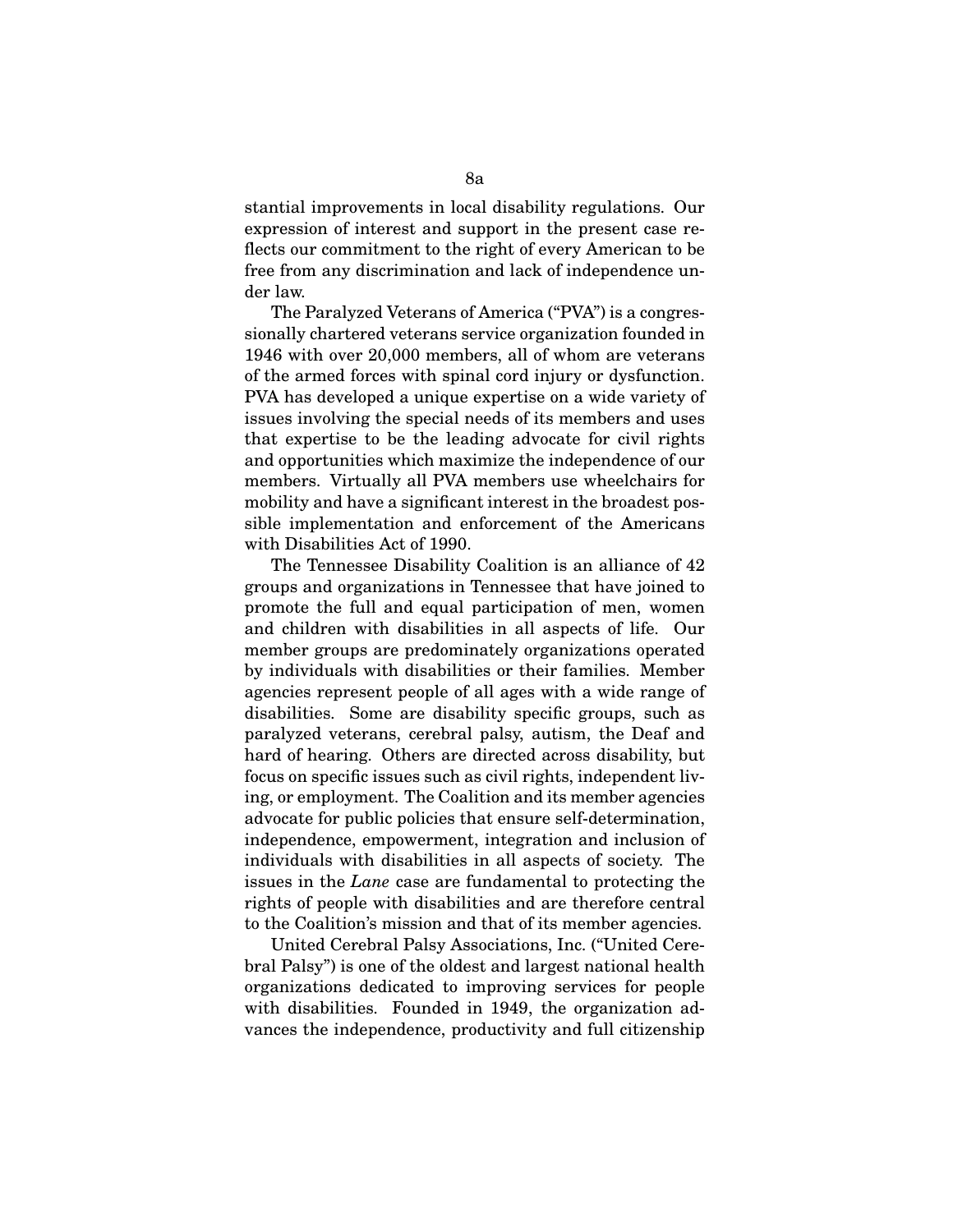of people with disabilities through a nationwide network of more than 100 affiliates in 37 States and the District of Columbia. United Cerebral Palsy was one of the major leaders in supporting enactment of the Americans with Disabilities Act and has a strong interest in ensuring its applicability to States.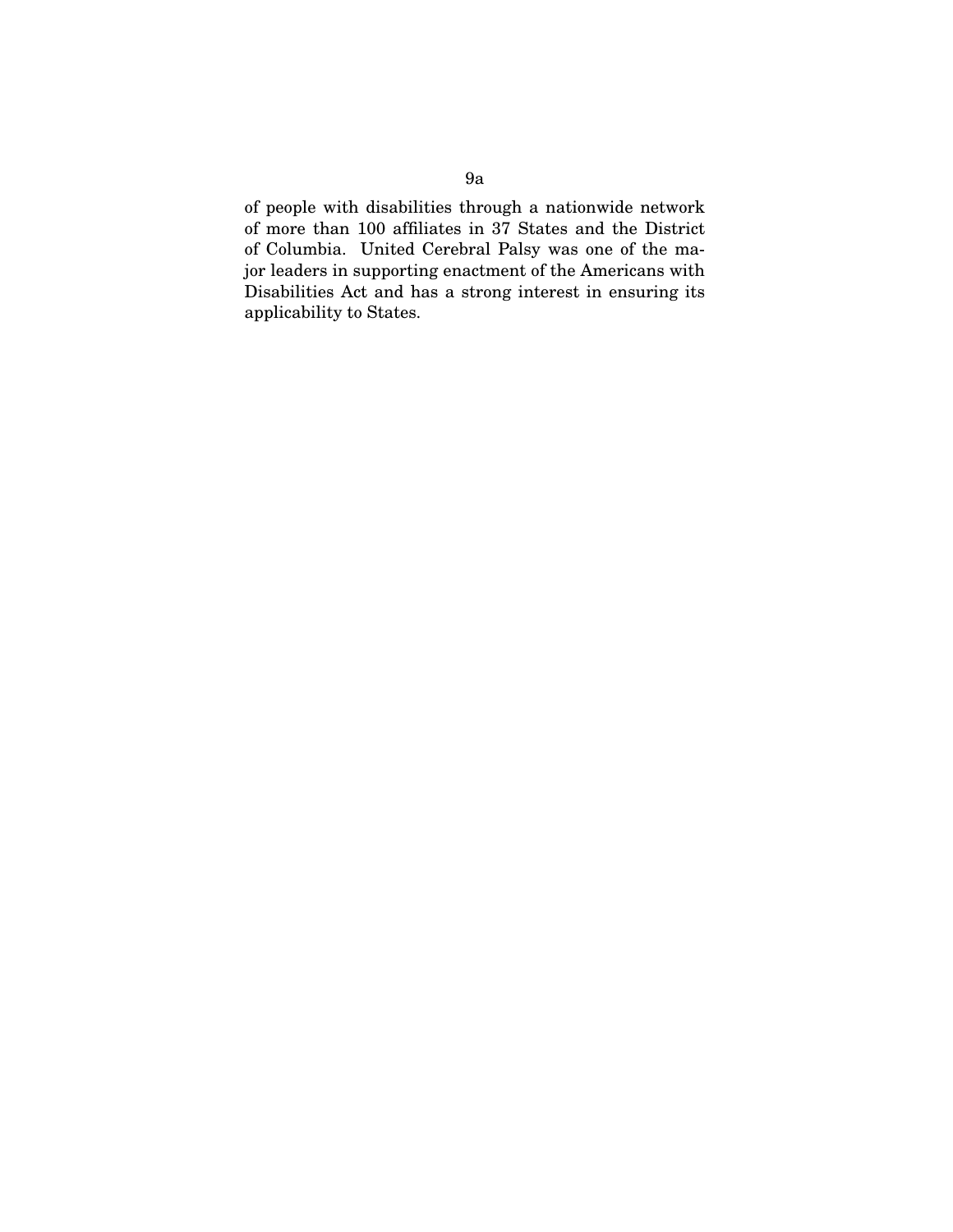# **NON-CURRENT STATUTES CITED IN BRIEF AS EXAMPLES OF STATES IMPOSING RESTRICTIONS ON JURY SERVICE**

(Emphasis added throughout.)

ARK. CODE ANN. § 16-31-102 (1987):

### **Disqualifications.**

(a) The following are disqualified to act as grand or petit jurors:

\* \* \*

- (2) *Mentally retarded* or *insane* persons; \* \* \*
- (6) *Persons whose senses of hearing or seeing are substantially impaired*; \* \* \*

1994 Ark. Acts No. 4, § 6:

It is hereby found and determined by the General Assembly that Arkansas Code 16-31-102 disqualifies from acting as a juror any person who is mentally retarded or insane, and any person whose sense of hearing or seeing is substantially impaired; this act eliminates those disqualifications and in their place disqualifies from jury service persons who by reason of a physical or mental disability are unable to render jury services with the exception that no person may be disqualified solely on the basis of loss of hearing or sight; this modification to Arkansas Code 16-31- 102 will bring Arkansas law into compliance with federal law; and this act should go into effect immediately in order to allow those persons to begin serving as grand or petit jurors as soon as possible \* \* \* .

### 10a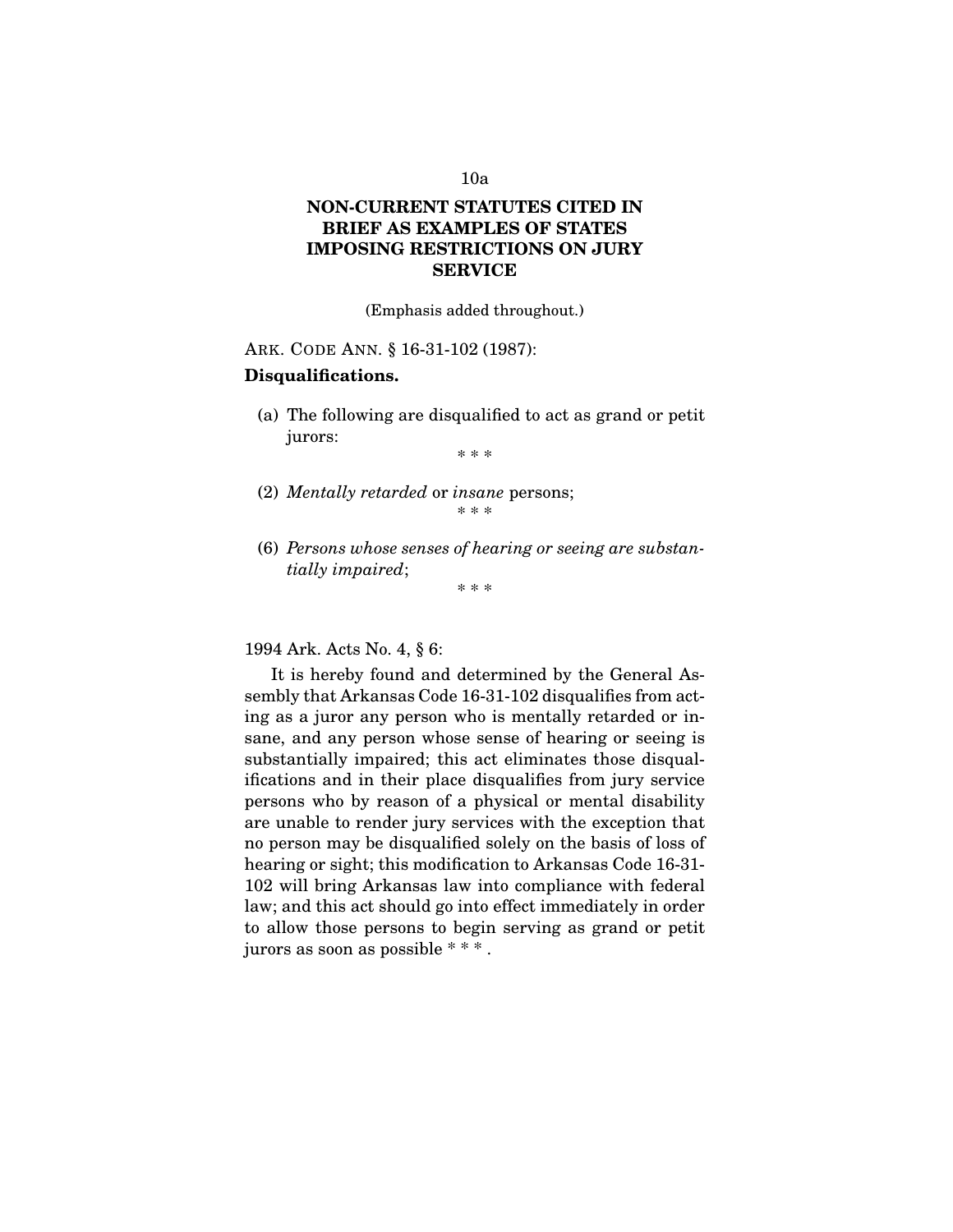# **NON-CURRENT STATUTES CITED IN BRIEF AS EXAMPLES OF STATES EXCLUDING STUDENTS WITH DISABILITIES FROM PUBLIC EDUCATION**

(Emphasis added throughout.)

DEL. CONST. Art. X, § 1 (1999):

# **Establishment and maintenance of free public schools; attendance.**

Section 1. The General Assembly shall provide for the establishment and maintenance of a general and efficient system of free public schools, and may require by law that every child, *not physically or mentally disabled*, shall attend the public school, unless educated by other means.

# **NON-CURRENT STATUTES CITED IN BRIEF AS EXAMPLES OF STATES RESTRICTING RIGHT TO MARRY AND FORM FAMILIES**

(Emphasis added throughout.)

IND. CODE § 22-1601 (1950):

Whenever the superintendent of any hospital or other institution of this state, or of any county in this state, which has the care or custody of *insane, feeble-minded or epileptic* persons, shall be of the opinion that it is for the best interests of the patient and of society that any inmate of the institution under his care should be sexually sterilized, such superintendent, if a lawfully licensed physician and surgeon, is hereby authorized to perform, or cause to be performed by some capable physician or surgeon, an operation or treatment of sterilization on any such patient confined in such institution *afflicted with hereditary forms of insanity that are recurrent, epilepsy, or incurable primary or secondary types of feeble-mindedness:* Provided, That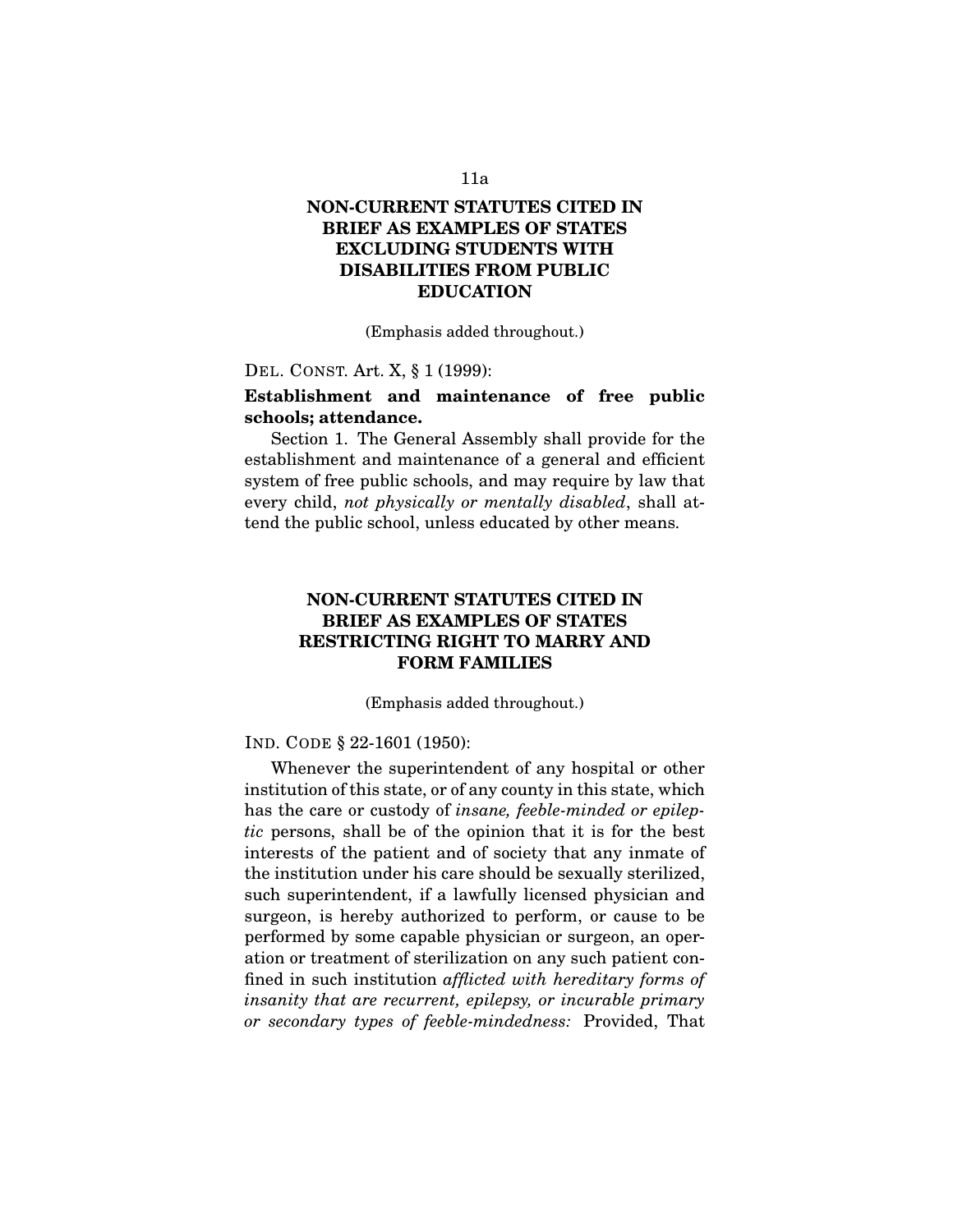### 12a

such superintendent shall have first complied with the requirements of this act.

\* \* \*

#### CAL. CIV. CODE § 4201 (1987):

### **License; necessity; contents; denial; under age applicants; forms; affidavit.**

All persons about to be joined in marriage must first obtain a license therefor, from a county clerk, which license must show all of the following:

\* \* \*

No license shall be granted when either of the parties, applicants therefore, is an *imbecile*, is *insane*, or is, at the time of making the application for the license, under the influence of any intoxicating liquor, or narcotic drug.

#### D.C. CODE ANN. § 30-103 (1981):

#### **Marriages void from date of decree; age of consent.**

The following marriages in said District shall be illegal, and shall be void from the time when their nullity shall be declared by decree, namely: (1) The marriage of an *idiot* or of a person *adjudged to be a lunatic*; \* \* \*

\* \* \*

#### IOWA CODE ANN. § 595.3 (West 1988):

#### **License.**

Previous to the solemnization of any marriage, a license for that purpose must be obtained from the clerk of the district court. Such license must not be granted in any case:

\* \* \*

5. Where either party is *mentally ill or retarded*, a *mental retardate*, or *under guardianship as an incompetent*.

#### MICH. COMP. LAWS § 551.6 (1990):

**Mental or venereal disease; incapacity; validation of white-African marriages; penalty; competency of witness.**

\* \* \*

Section 6. No *insane person, idiot, or person who has been afflicted with syphilis or gonorrhea and has not been*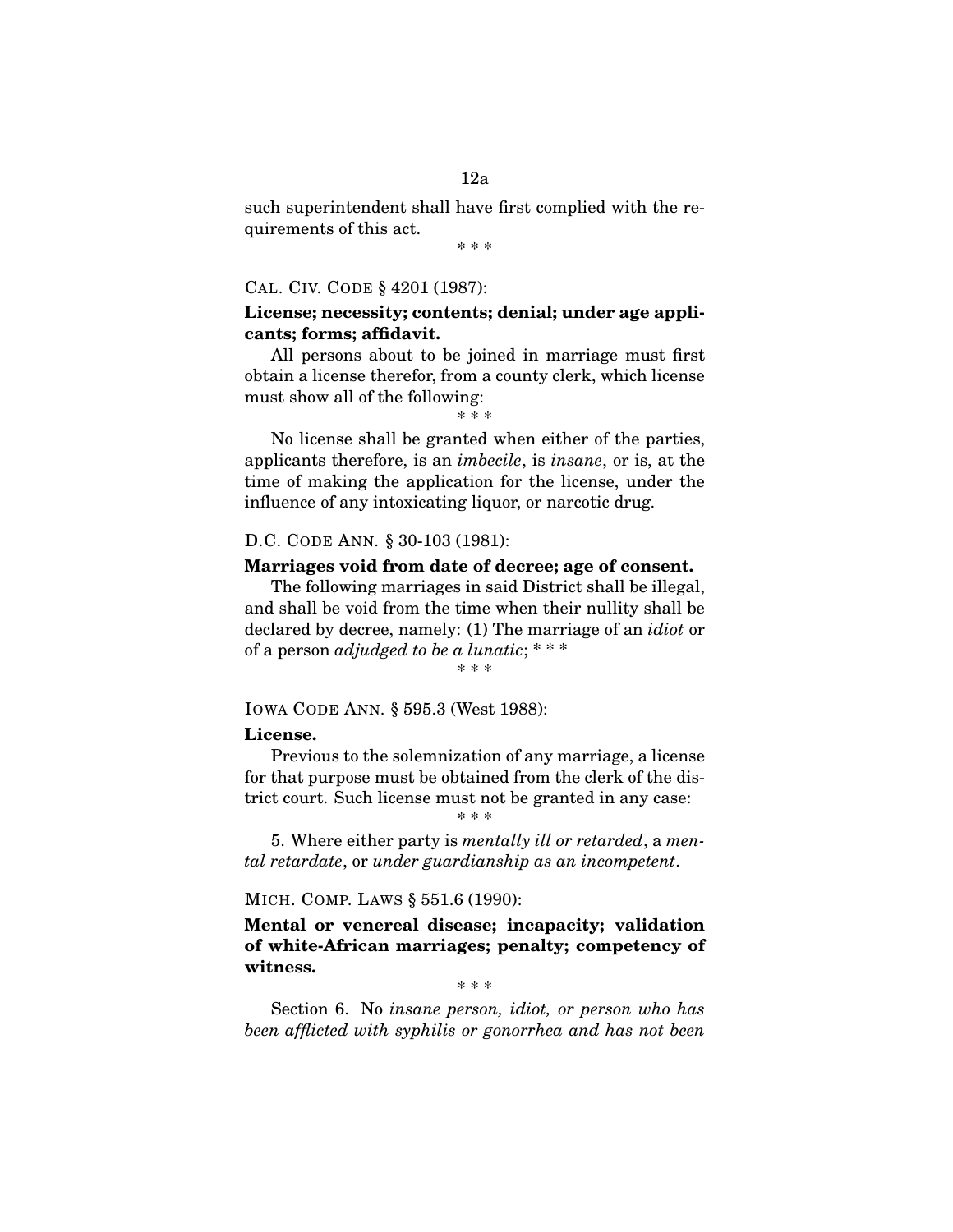### 13a

*cured of the same, shall be capable of contracting marriage* \* \* \* . *No person who has been confined in any public institution or asylum as a feeble-minded, imbecile or insane patient, or who has been adjudged insane, feeble-minded or an imbecile by a court of competent jurisdiction, shall be capable of contracting marriage* without, before the issuance by the county clerk of the license to marry, filing in the office of the county clerk a verified certificate from 2 regularly licensed physicians of this state that such person has been completely cured of such insanity, imbecility or feeblemindedness and that there is no probability that such person will transmit any of such defects or disabilities to the issue of such marriage. *Any person of sound mind who shall intermarry with such insane person or idiot or person who has been so confined as feeble-minded, imbecile or insane patient, or who has been so adjudged insane, feeble-minded or an imbecile*, except upon the filing of certificate as herein provided, with knowledge of the disability of such person, or who shall advise, aid, abet, cause, procure or assist in procuring any such marriage contrary to the provisions of this section, *is guilty of a felony* and on conviction thereof in any court of competent jurisdiction shall be punished by a fine of not more than \$1,000.00 or by imprisonment in the state prison not less than 1 year nor more than 5 years, or by both such fine and imprisonment.

### MICH. COMP. LAWS § 552.1 (1990):

## **Invalidity of marriages; relationship of parties, bigamy, insanity, idiocy; legitimacy of issue.**

Section 1. All marriages, which are prohibited by law on account of consanguinity or affinity between the parties, or on account of either of them having a wife or husband then living, and all marriages solemnized when either of the parties was *insane* or an *idiot*, shall, if solemnized within this state, be absolutely void. The issue of such marriage shall be deemed legitimate.

\* \* \*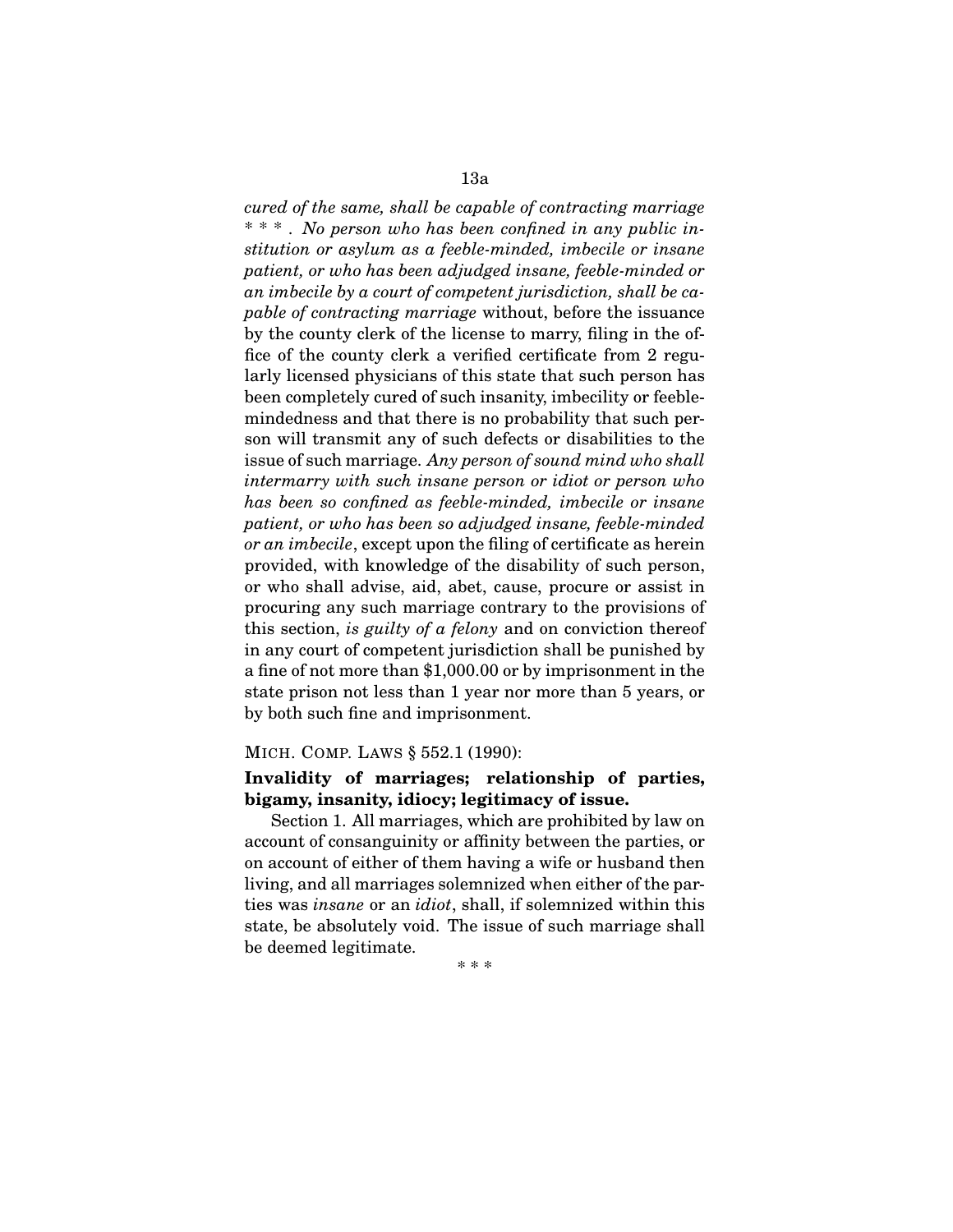#### MISS. CODE ANN. § 41-21-45 (1990):

#### **Unlawful to cohabit with feeble-minded.**

It *shall be unlawful for any person to cohabit with or attempt sexual intercourse with a female who is feebleminded*, as defined in section 41-19-101, after adjudication of such feeblemindedness.

Anyone convicted of either of these crimes, shall, upon conviction thereof, be punished by a fine of not less than one thousand dollars, or imprisonment of not less than one year in the penitentiary, or by both such fine and imprisonment.

PA. STAT. ANN. tit. 48, § 1-5 (West 1965):

#### **Restrictions on the issue of marriage license.**

No license to marry shall be issued by any clerk of the orphans' court.

\* \* \*

(e) If either of the applicants is or has been, within five years preceding the time of the application, *an inmate of an institution for weak-minded, insane, or persons of unsound mind*, unless a judge of the orphans' court shall decide that it is for the best interest of such applicant and the general public to issue the license, and shall authorize the clerk of the orphans' court to issue the license.

#### R.I. GEN. LAWS § 15-1-5 (1988):

### **Bigamous marriages void — marriage of lunatics and idiots.**

Any marriage when either of the parties thereto, at the time of the marriage, has a former wife or husband living who has not been, by final decree, divorced from such party, and any marriage where either of the parties thereto is *an idiot or a lunatic* at the time of the marriage, shall be absolutely void, and no life estate created by chapter 25 of title 33 shall be assigned to any widow in consequence of the marriage, and the issue of the marriage shall be deemed illegitimate and subject to all the disabilities of illegitimate issue.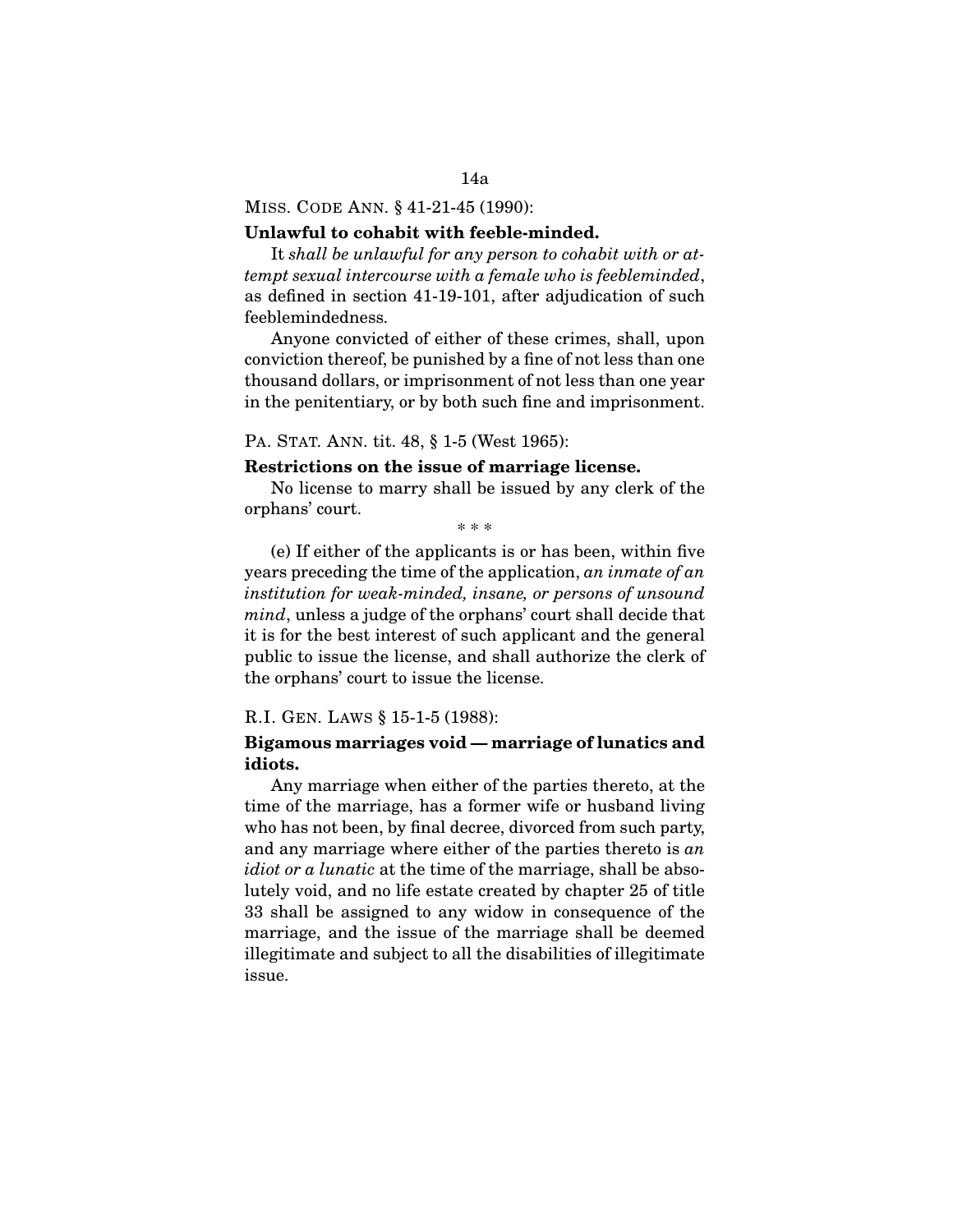#### VT. STAT. ANN. tit. 15, § 512 (1990):

## **Voidable marriages — Grounds for annulment generally.**

The marriage contract may be annulled when, at the time of marriage, either party had not attained the age of sixteen years or was *an idiot or lunatic* or *physically incapable of entering into the marriage state* or when the consent of either party was obtained by force or fraud.

#### VT. STAT. ANN. tit. 15, § 514 (1990):

#### **Party an idiot or lunatic.**

(a) When a marriage is sought to be annulled on the ground of the *idioc*y of one of the parties, it may be declared void on the complaint of a relative of such idiot at any time during the life of either of the parties.

(b) When a marriage is sought to be annulled on the ground of the *lunacy* of one of the parties, on the complaint of a relative of the lunatic, such marriage may be declared void during the continuance of such lunacy, or after the death of the lunatic in that condition and during the lifetime of the other party to the marriage.

(c) The marriage of a lunatic may be declared void upon the complaint of a lunatic after restoration to reason, but a decree of nullity shall not be pronounced if the parties freely cohabited as husband and wife after the lunatic was restored to sound mind.

(d) If an action is not prosecuted by a relative, the marriage of an idiot or a lunatic may be annulled during the lifetime of both the parties to the marriage, on the complaint of a person admitted by the court to prosecute as the next friend of such idiot or lunatic.

(e) The word "lunatic" as used in sections 511–514 of this title shall extend to persons of unsound mind other than idiots.